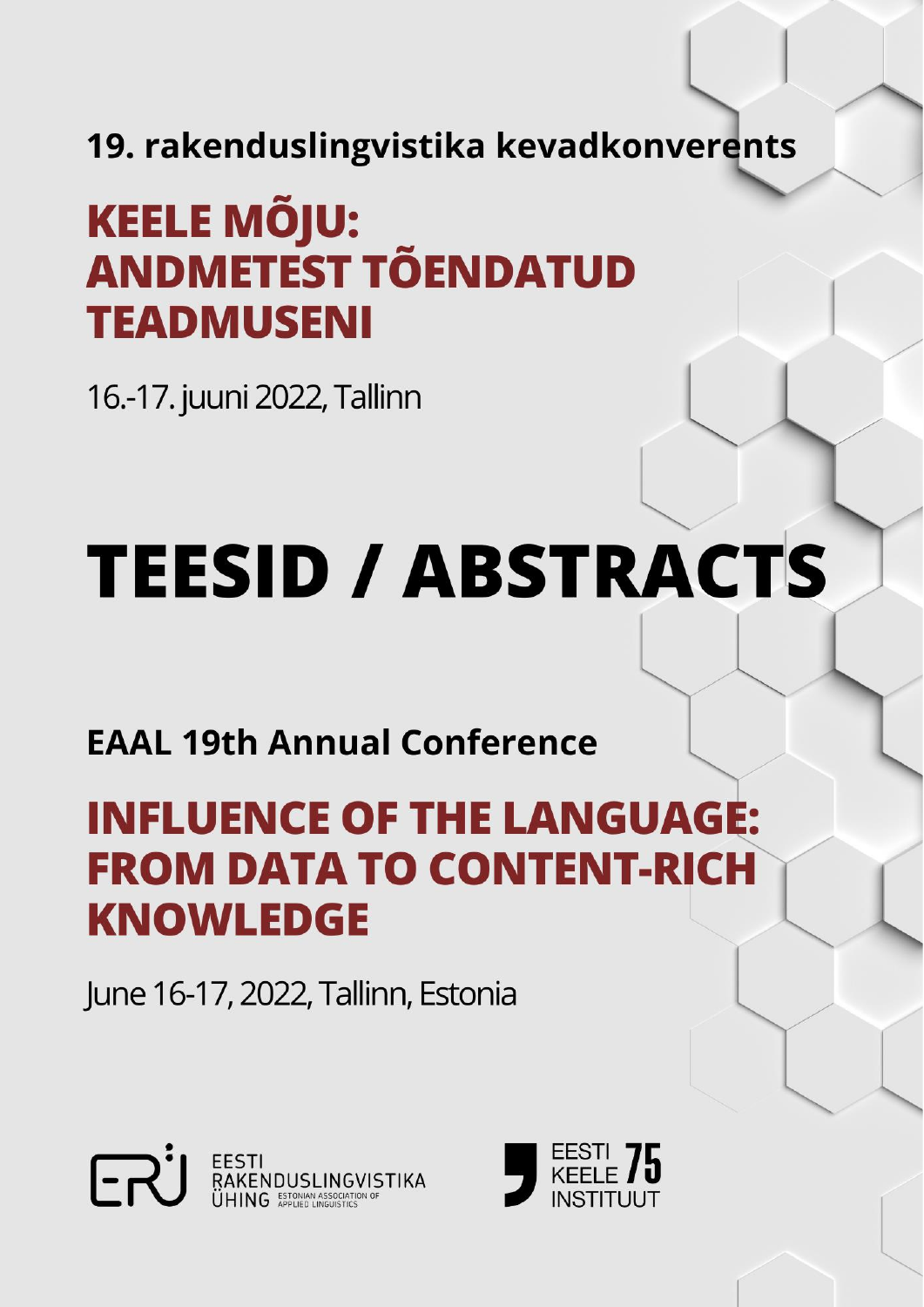#### **Sisukord/Contents**

| 4                                                                                       |  |
|-----------------------------------------------------------------------------------------|--|
| Digital Dictionary Database for Slovenian: unstructured, semi-structured and            |  |
|                                                                                         |  |
|                                                                                         |  |
| The Making and Breaking of Classification Models in Linguistics: A Multimethod          |  |
|                                                                                         |  |
|                                                                                         |  |
| Arzt, der – männliche Person, die  Ärztin, die – weibliche Person, die  Women           |  |
|                                                                                         |  |
|                                                                                         |  |
| Assessing morphological complexity: theoretical, methodological and educational         |  |
| issues                                                                                  |  |
|                                                                                         |  |
|                                                                                         |  |
|                                                                                         |  |
|                                                                                         |  |
| Estonian static spatial relations by Chinese learners: from support to containment      |  |
| and beyond.                                                                             |  |
|                                                                                         |  |
|                                                                                         |  |
|                                                                                         |  |
| Estonian National Corpus 2021 - the largest collection of Estonian language data7       |  |
|                                                                                         |  |
|                                                                                         |  |
|                                                                                         |  |
| Drillharjutused hääldustreeningus - olemus, funktsioonid, tähtsus8                      |  |
|                                                                                         |  |
| Mida kriisis võib ja saab? Koroonakriis ja modaalverbid meediatekstis                   |  |
|                                                                                         |  |
|                                                                                         |  |
|                                                                                         |  |
| Vigaste ja korrektsete lausete paralleelkorpuse loomine edasi-tagasi masintõlke abil 11 |  |
|                                                                                         |  |
|                                                                                         |  |
| Peep Nemvalts, Eve-Liis Roosmaa, Triin Roosalu, Helena Lemendik (Tallinna Ülikool) 12   |  |
|                                                                                         |  |
| Geda Paulsen, Maria Tuulik, Ene Vainik, Ahti Lohk (Eesti Keele Instituut)13             |  |
| Empiirilised andmed semantikas: kui juhuslik peaks olema polüseemia uurimisel           |  |
|                                                                                         |  |
|                                                                                         |  |
|                                                                                         |  |
| Lydia Risberg, Liina Lindström (Eesti Keele Instituut, Tartu Ülikool)14                 |  |
| The Importance of Accessibility in Digital Communication Higher Education               |  |
|                                                                                         |  |
| Anastassia Zabrodskaja (Tallinn University), Jon Switters (Funka Nu AB)15               |  |
|                                                                                         |  |
|                                                                                         |  |
| Usefulness of various online tools for determining the CEFR level of English            |  |
|                                                                                         |  |
|                                                                                         |  |
|                                                                                         |  |
|                                                                                         |  |
| Prototyping Instructions Where Prosody and Pragmatics are Combined in Order to          |  |
|                                                                                         |  |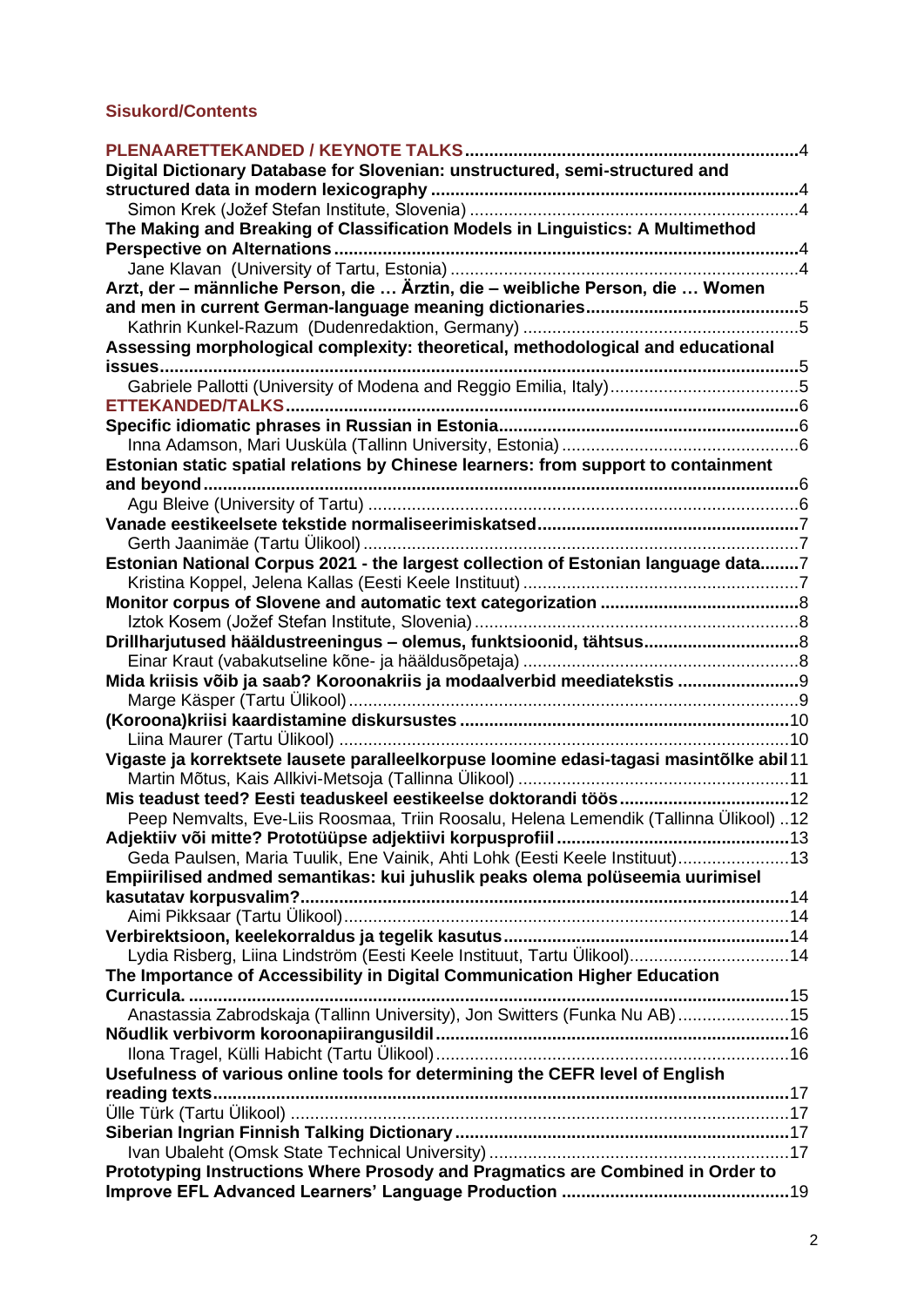<span id="page-2-0"></span>

| <b>WORKSHOP ON MULTILINGUALISM AND MULTILINGUAL ACQUISITION 20</b>                                                                                  |     |
|-----------------------------------------------------------------------------------------------------------------------------------------------------|-----|
| "Magus mesilik minevik" - Eestist lisraeli emigreerunud juutide keeltest 20                                                                         |     |
|                                                                                                                                                     |     |
| Family language policy research meets code-switching research: a case study on                                                                      |     |
|                                                                                                                                                     |     |
|                                                                                                                                                     |     |
| Estonian-English child code-mixing in the case of fairly even input situation21                                                                     |     |
|                                                                                                                                                     |     |
| Eesti noorte keeleline oskus reflekteerida poliitilist raamistamist 22                                                                              |     |
|                                                                                                                                                     |     |
| Ethnolects of Russian in performative use: issues of accents, attitudes, and                                                                        |     |
|                                                                                                                                                     | .22 |
| Kapitolina Fedorova (Tallinn University), Vlada Baranova (Institute for Linguistic Studies,                                                         |     |
|                                                                                                                                                     |     |
| Quantitative dialectology of necessive structures in Finnish Romani23                                                                               |     |
|                                                                                                                                                     |     |
| The Minority of Estonian Tatars: Ways and Challenges of Maintaining Tatar 24                                                                        |     |
|                                                                                                                                                     |     |
| Comprehension and Production of Nouns and Verbs in Lithuanian TD children and                                                                       |     |
| children with DLD                                                                                                                                   | .25 |
| Laura Kamandulytė-Merfeldienė (Vytautas Magnus University, Lithuania)25                                                                             |     |
| The commodification of identity among the 3rd generation Russian speakers                                                                           |     |
| of Estonia                                                                                                                                          |     |
|                                                                                                                                                     |     |
| Vene emakeelega üliõpilaste keelelisest ja kultuurilisest kohanemisest26<br>Birute Klaas-Lang, Kadri Koreinik, Kerttu Rozenvalde (Tartu Ülikool) 26 |     |
| Pilguheit eesti juutuberite sõnavarasse: for real, mis on nende vibe? 27                                                                            |     |
| Mari-Liis Korkus, Annika Pant, Aive Mandel, Kristiina Praakli, Elisabeth Kaukonen, Liina                                                            |     |
|                                                                                                                                                     |     |
| Methodological issues of the Non-word repetition test: recorded stimuli vs.                                                                         |     |
| live stimuli<br>28                                                                                                                                  |     |
| Egle Krivickaite-Leisiene (Vytautas Magnus University, Lithuania) 28                                                                                |     |
| The Role of Vodograi Sunday School of the Ukrainian Language and Culture in                                                                         |     |
| Transmission of the Ukrainian Language and Cultural Identity in Ida-Viru County 29                                                                  |     |
| 29                                                                                                                                                  |     |
| "Vahepeal ma mõtlen, et miks on vaja asendada mingid sõnad inglise keelega" –                                                                       |     |
|                                                                                                                                                     |     |
| Kristiina Praakli, Liina Lindström, Aive Mandel, Mari-Liis Korkus, Annika Pant, Elisabeth                                                           |     |
|                                                                                                                                                     |     |
| The grammar(s) of code-mixing: A corpus-based approach to multilingual first                                                                        |     |
|                                                                                                                                                     |     |
| Antje Endesfelder Quick (University of Leipzig), Stefan Hartmann (University of                                                                     |     |
| Düsseldorf), Nikolas Koch (Ludwig Maximilian University of Munich)30                                                                                |     |
| Linguistic Landscape of a Modern Post-Soviet Capital- Case of Chisinau, Republic                                                                    |     |
| of Moldova                                                                                                                                          |     |
|                                                                                                                                                     |     |
| Kvantitatiivne sissevaade inglise keele kasutusse Eesti teismeliste ja täiskasvanute                                                                |     |
|                                                                                                                                                     | .32 |
| Virve-Anneli Vihman, Kristiina Praakli, Maarja-Liisa Pilvik, Mari-Liis Korkus (Tartu Ülikool)                                                       |     |
|                                                                                                                                                     |     |
| Negotiation of identity and Lithuanian language in the 2nd and 3rd generations of                                                                   |     |
|                                                                                                                                                     |     |
|                                                                                                                                                     |     |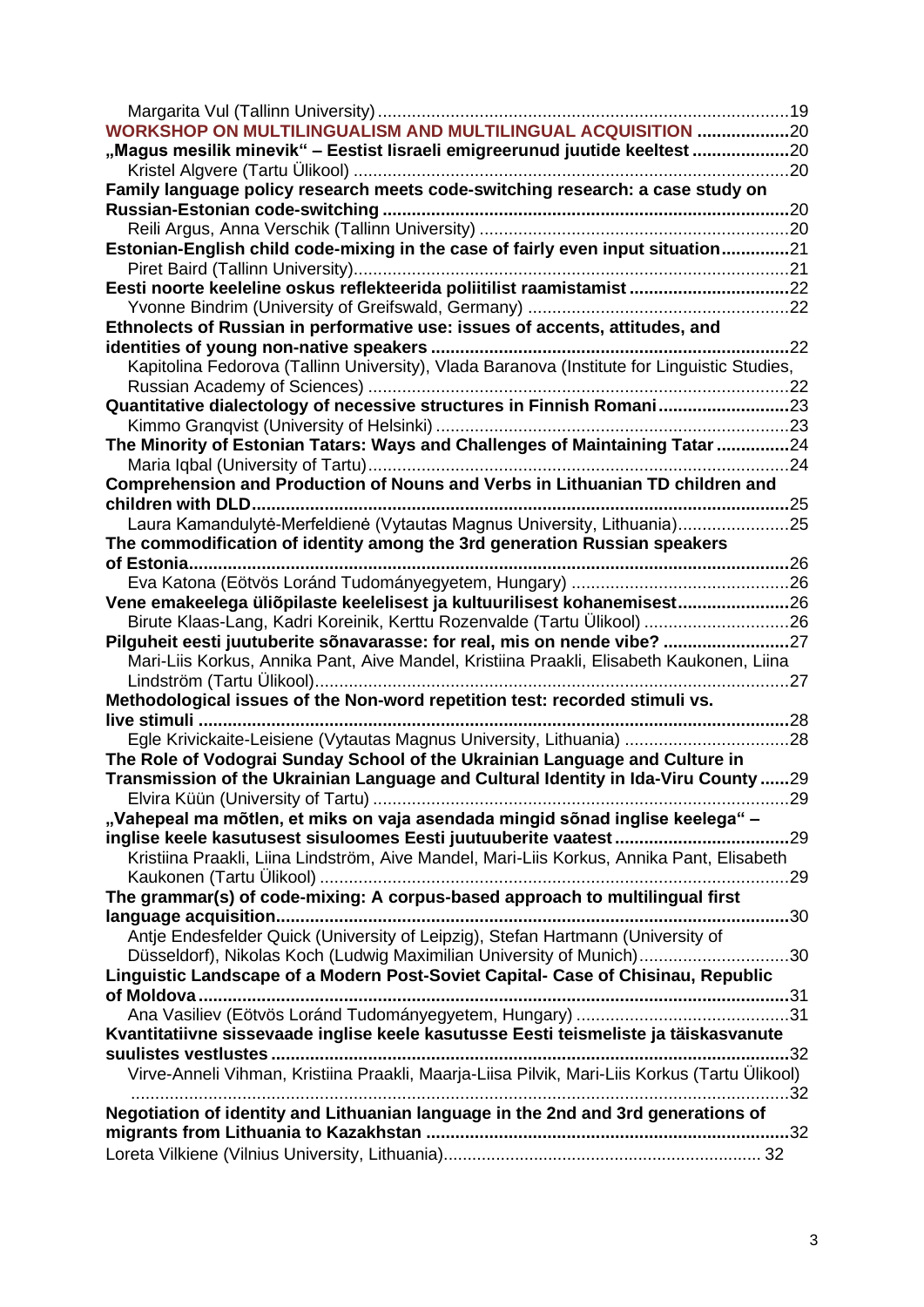19. rakenduslingvistika kevadkonverents **EAAL 19th Annual Conference** 

#### <span id="page-3-0"></span>**PLENAARETTEKANDED / KEYNOTE TALKS**

#### **Digital Dictionary Database for Slovenian: unstructured, semi-structured and structured data in modern lexicography**

#### <span id="page-3-1"></span>**Simon Krek (Jožef Stefan Institute, Slovenia)**

Lexicography in 21<sup>st</sup> century is faced with many challenges, from the opportunities arising from the increasingly versed Artificial Intelligence, to the democratisation of knowledge through open collaboration and citizen science projects. However, it seems that the very basic raison d'etre of lexicography persists - to offer as much knowledge about the vocabulary of a particular language, and its interaction with other languages, as possible. The real challenge in the beginning of the 21st century is how to organise this knowledge which comes in different forms, as unstructured data (text, corpora), semi-structured data (XML, JSON etc.) or structured data (relational databases). Traditionally, from the beginnings of their use in 1980s, lexicography considered corpora as detached from lexicographic description, as a source consulted at a given point in time, not intrinsically connected with lexicographic resources, with such a connection ultimately enabling dynamic (semi-)automatic monitoring of language use in lexicographic fashion (identification of lexical units, sense division, explanation, exemplification etc).

Now, with the disappearance of book-driven organisation of lexicographic data, there is no need for compartmentalisation of data types. The new challenge is how to monitor, what to monitor, how to store lexicographically organised information, and how to visualise it. The organisation of Digital Dictionary Database (DDDS) for Slovenian tries to provide an answer for some of these challenges. In the talk, we will present DDDS data model, our tools for monitoring language use in real time, and visualisation of various types of data: monolingual data, bi- or multilingual data, corpus data, multi-modal data etc.

#### <span id="page-3-2"></span>**The Making and Breaking of Classification Models in Linguistics: A Multimethod Perspective on Alternations**

\_\_\_\_\_\_\_\_\_\_\_\_\_\_\_\_\_\_\_\_\_\_\_\_\_\_\_\_\_\_\_\_\_\_\_\_\_\_\_\_\_\_\_\_\_\_\_\_\_\_\_\_\_\_\_\_\_\_\_\_\_\_\_\_\_\_\_\_\_\_\_\_\_\_\_

#### <span id="page-3-3"></span>**Jane Klavan (University of Tartu, Estonia)**

In my talk I focus on combining various linguistic methods to find out what we can infer about linguistic variation from the patterns and structures we see in the language data. The case study I present comes from the Estonian language and pertains to the alternation between the exterior locative cases and the corresponding adpositions. I will first fit a machine classifier (mixed-effects logistic regression) to the corpus data in order to see which variables contribute significantly to the model fit.

<span id="page-3-4"></span>The second part of the talk looks at the results of linguistic experiments (a forced choice task and an acceptability rating task) carried out on the same phenomenon. The discussion of the talk highlights some of the pros and cons of combining corpus-linguistic and experimental methods for the study of alternations.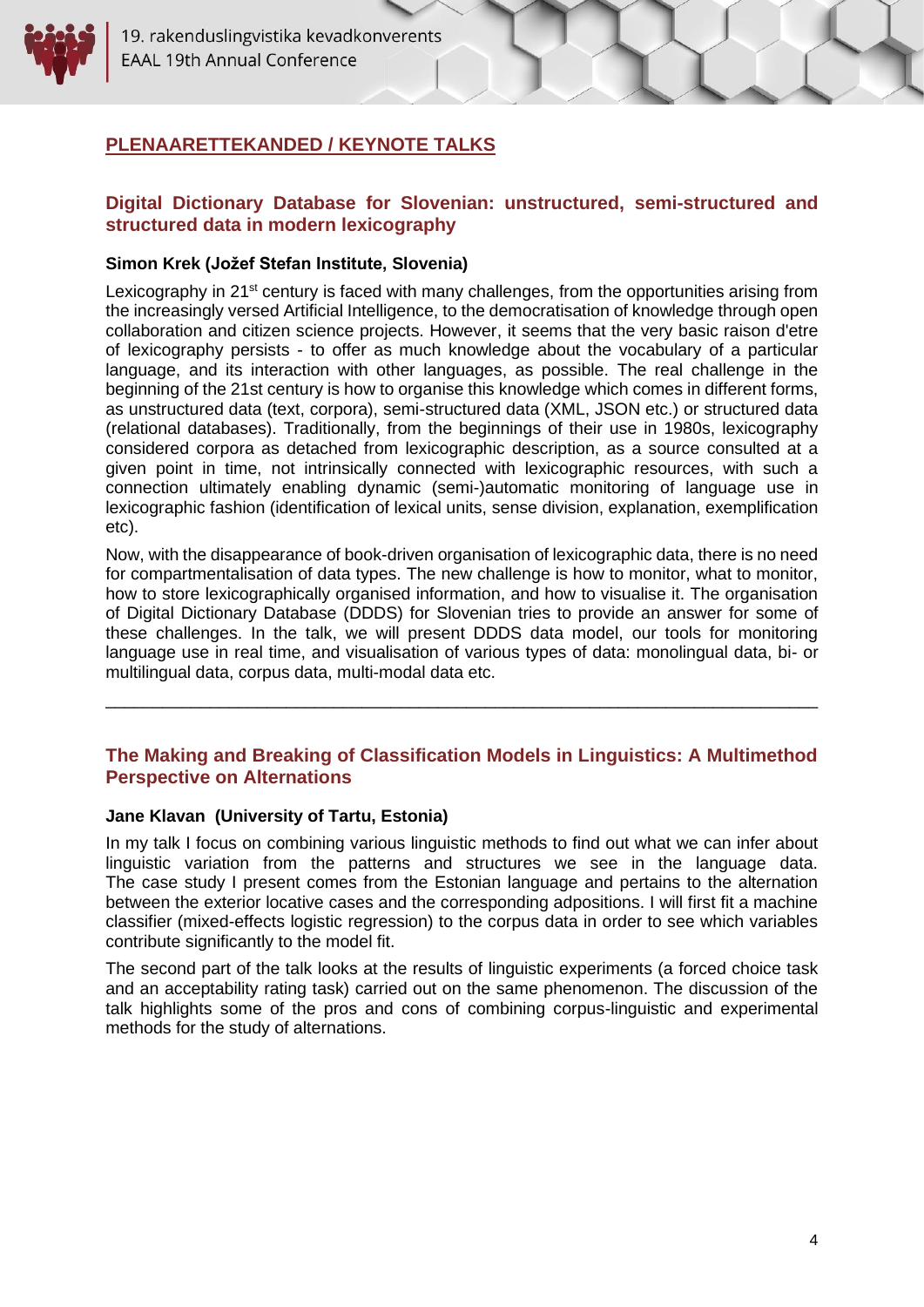

#### <span id="page-4-0"></span>**Arzt, der – männliche Person, die … Ärztin, die – weibliche Person, die … Women and men in current German-language meaning dictionaries**

#### **Kathrin Kunkel-Razum (Dudenredaktion, Germany)**

The topic of gender in language has been highly controversial in Germany, especially in 2021.

In addition to whether to mark gender in German, the discussion was about how to do it. Among other things, the editorial team of the German dictionary Duden was accused of abolishing the generic use of the masculine form after redefining the masculine personal designations on its online dictionary Duden online.

In this talk, I analyze some current German dictionaries (Duden online, DWDS, Austrian Dictionary) with focus on the way definitions are phrased and the way women, men and people who do not see themself as man or women are represented. This involves keywords (masculine/feminine/neutral form?) in the respective dictionary and the definition of their meaning.

Moreover, particular emphasis is placed on the linguistic examples in order to obtain an answer to the question of whether social reality is adequately reflected in dictionaries.

\_\_\_\_\_\_\_\_\_\_\_\_\_\_\_\_\_\_\_\_\_\_\_\_\_\_\_\_\_\_\_\_\_\_\_\_\_\_\_\_\_\_\_\_\_\_\_\_\_\_\_\_\_\_\_\_\_\_\_\_\_\_\_\_\_\_\_\_\_\_\_\_\_\_\_

#### <span id="page-4-1"></span>**Assessing morphological complexity: theoretical, methodological and educational issues**

#### <span id="page-4-2"></span>**Gabriele Pallotti (University of Modena and Reggio Emilia, Italy)**

In recent years several studies have discussed the construct of morphological complexity, proposing theoretical and operational definitions and measuring its development over time or its variation across tasks.

The talk will first review these definitions and measures, critically assessing their merits and shortcomings, with an emphasis on the comparative dimension and cross-linguistic applicability. Some studies will be presented that have used the Morphological Complexity Index (MCI, Pallotti 2015; Pallotti & Brezina 2015) to assess both native and non-native speakers' texts.

<span id="page-4-3"></span>This will be followed by a discussion on how the assessment of morphological complexity should not be performed in and for itself, but always with an eye on the functional consequences of more or less complex discourse. This has several implications for language teaching and assessment, which should not just aim for 'more complexity' but rather consider its optimal, appropriate levels in real-life communication.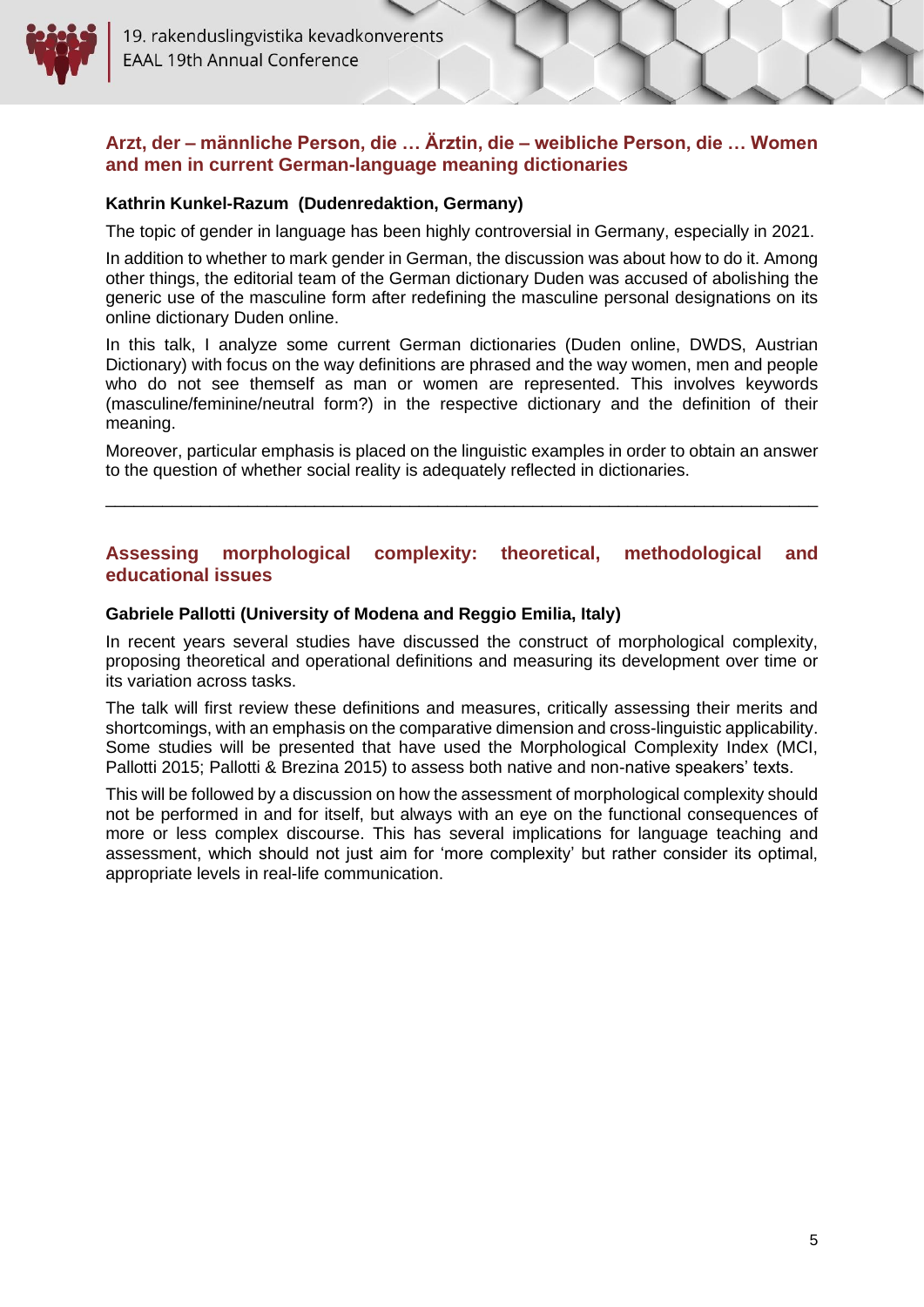19. rakenduslingvistika kevadkonverents **EAAL 19th Annual Conference** 

#### <span id="page-5-0"></span>**ETTEKANDED/TALKS**

#### **Specific idiomatic phrases in Russian in Estonia**

#### <span id="page-5-1"></span>**Inna Adamson, Mari Uusküla (Tallinn University, Estonia)**

Previous research has shown that in modern Estonia there are phrases that have local specifics (Zabrodskaja 2009; Verschik 2010; Külmoja 2013; Kostandi 2013, 2018 and others). These include, firstly, nominations-phrases of the social sphere, and, secondly, phraseologisms that came from quotes and can be used interspersed, reflecting the realities of Estonia. This is usually a translation borrowing.

The first type includes such phrases as semjnyj vrach (a general practitioner reflecting its Estonian equivalent "perearst" 'family doctor'), opornije lico (a support person), dorozhnoje strahovanije (a motor liability insurance from Estonian "liikluskindlustus" 'vehicle insurance' ), etc., to the second found in publications of various times: Gruziny I osetiny Estonii: davajte zhit' druzhno! ("Georgians and Ossetians of Estonia: let's live (together) friendly!"); Nu, musornyj volk, pogodi! ("Well, garbage wolf, wait a minute!") and others. Such phrases should be studied due to the discrepancy in the discourse of different countries. These language units have previously been studied (e.g. Adamson 2009, 2010, 2013, 2018, 2020) but further research is needed to understand the functioning of these phrases. This kind of language material entails the difficulty of translating and explanation of meaning.

#### <span id="page-5-2"></span>**Estonian static spatial relations by Chinese learners: from support to containment and beyond**

#### <span id="page-5-3"></span>**Agu Bleive (University of Tartu)**

Both Chinese and Estonian distinguish between containment and support relations and accordingly have means to express those distinctions. But there are some substantial differences in how situations are seen by the speakers of those languages as containment or support relations. For teaching purposes it is important to know how Chinese native speakers acquire the Estonian static spatial relations.

This research is the first attempt to find out how those differences influence how Chinese speakers acquire Estonian static spatial relations. For this purpose a picture description task was carried out by 22 Chinese native speakers. Every participant described 40 pictures with different kinds of static spatial relations from the topological relations' picture series by Bowerman and Pederson (1992).

Despite the fact that Chinese learners of Estonian have the means to express support relations in their native language, it turns out that it is difficult to fully acquire them in Estonian. The fact that in Chinese there is only one kind of universal support relation and the dominance of the postposition  $\pm$  shang 'on, on top of' to express this relation (Zhang 2013, Bleive 2022) and the fact that in Estonian the support relations can be divided into three groups (simple support, support by attachment and support by attachment to the tip), seems to influence how Chinese learners of Estonian describe support relations in Estonian.

The main finding of the picture description task was that the Chinese learners of Estonian didn't use support through attachment relation (postposition küljes) and support by the tip relation (postposition otsas) almost at all. Instead, they used simple support relation (adessive case or postposition peal) as in their native language, which was in stark contrast with the native Estonian usage. Unexpectedly, expressing containment relations didn't pose such a problem to Chinese learners of Estonian.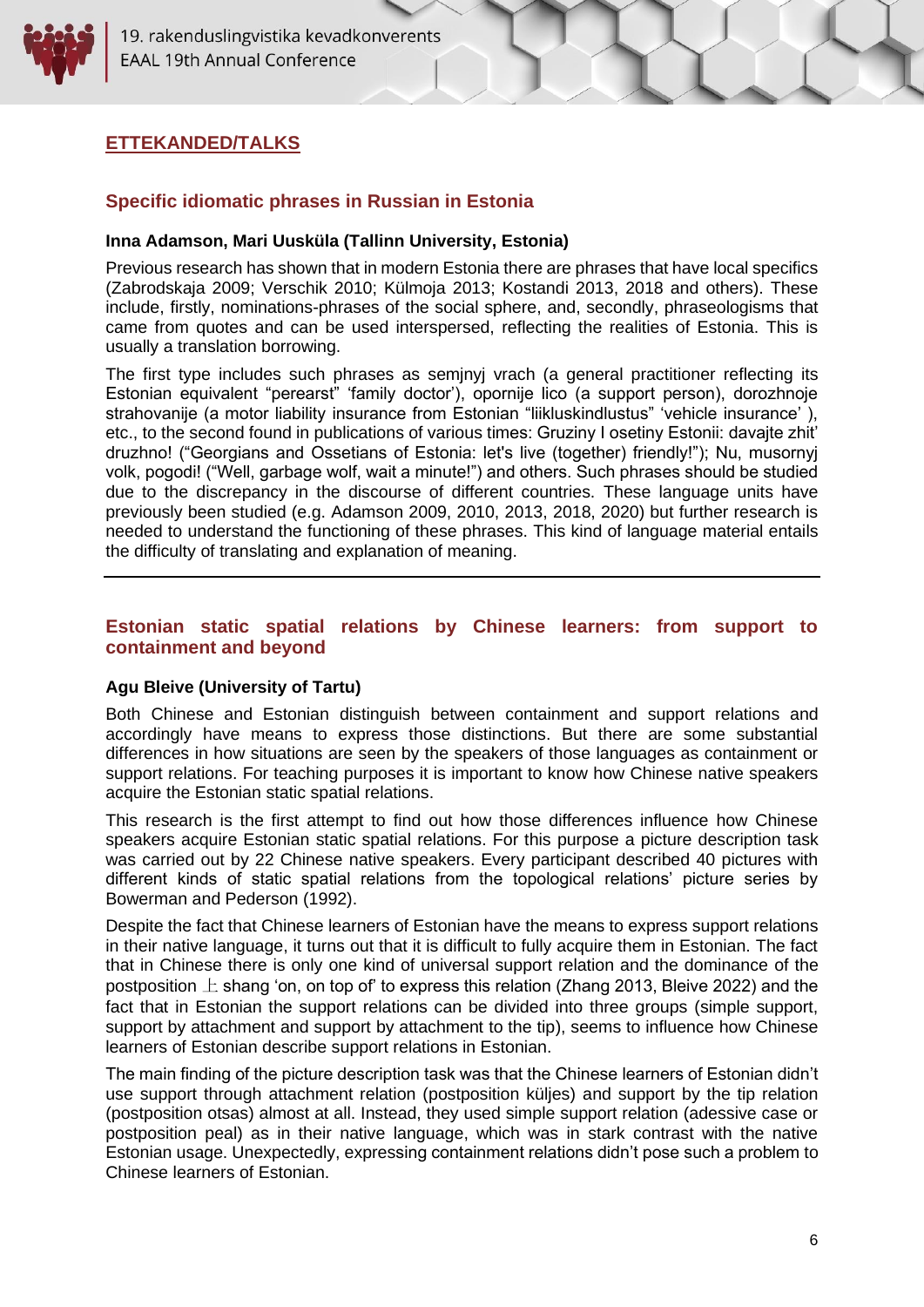

Another important finding of this research was that Chinese learners of Estonian had a higher probability of using native-like logic in Estonian in choosing between support and containment relations while describing the pictures when they used case suffixes and lower probability when they used adpositions. Considering all that, there are a few factors that should be taken into account when teaching the usage of Estonian locative adpositions and suffixes to native Chinese speakers, which will be discussed in detail in the presentation.

<span id="page-6-0"></span>\_\_\_\_\_\_\_\_\_\_\_\_\_\_\_\_\_\_\_\_\_\_\_\_\_\_\_\_\_\_\_\_\_\_\_\_\_\_\_\_\_\_\_\_\_\_\_\_\_\_\_\_\_\_\_\_\_\_\_\_\_\_\_\_\_\_\_\_\_\_\_\_\_\_\_

#### **Vanade eestikeelsete tekstide normaliseerimiskatsed**

#### <span id="page-6-1"></span>**Gerth Jaanimäe (Tartu Ülikool)**

Ajaloolised tekstid pakuvad huvi nii keeleteadlastele, ajaloolastele, perekonnaloo uurijaile kui ka teistele, kes oma töös digiarhiive kasutavad. Selleks, et nendest märksõnu otsida või neid tänapäeva eesti keele jaoks väljatöötatud analüüsivahendite abil uurida, on vaja need tänapäevasele kirjakujule teisendada, ehk teisisõnu normaliseerida. See aga hõlmab endas mitmesuguseid probleeme. Nendeks on enamasti varieeruvused kirjapildis, kuna õigekirjareeglid ei olnud sageli niisuguste tekstide kirjutamise ajaks välja kujunenud või ei olnud need eriti ranged. Peale selle esineb kirjutistes ka murdelisi jooni. Sageli on probleemiks masinõppealgoritmide õpetamiseks kasutatavate andmete vähesus.

Lisaks tekitab eesti keel oma muutevormide rohkusega veelgi mitmeid probleeme. Peamine nendest on, et erinevad sõnavormid tekitavad andmetesse automaatselt rohkem varieeruvust. Erisusi tekitab ka põhja- ja lõunaeesti keele paralleelne kasutus, mis tähendab, et masinõppealgoritmide treenimiseks on tekstid tarvis üksteisest eristada. Kolmandaks probleemiks on vormihomonüümia, ehk üks ja sama kirjakuju võib olla vastavuses nii mõnele vanale kui ka tänapäevasele sõnale. Näiteks viitab sõna pesnud lõunaeesti keeles peksmisele.

Selles ettekandes tutvustatavas töös on uuritavaks ja normaliseerimiskatsete läbiviimiseks

kasutatud andmestikuks Rahvusarhiivis rahvahanke käigus sisestatud vallakohtuprotokollid $^1,$ mis annavad hea ülevaate 19. sajandi elust, olust ja keelekasutusest. Normaliseerimismeetodina kasutati tähemärgipõhist statistilist masintõlget.

Meetodi ideeks on käsitleda vana ja uut kirjaviisi eraldi keeltena, tähemärgipõhine masintõlge aga tähendab, et lausete ja fraasimustrite asemel tõlgitakse sõnu ja täheühendeid. Sõna kaupa tõlkimisel võib aga tekkida eelnevalt kirjeldatud vormihomonüümia probleem. Selle lahendamiseks katsetati tõlkimiseks mitte sõnu, vaid sõnapaare.

Proovimaks lahendada andmete vähesuse probleemi kasutati n-ö hõbestandardit. Kuna tänapäevaselt kujult vanale kujule tekstide teisendamine on lihtsam kui vastupidine protsess, tekitati väikest hulka käsitsi konstrueeritud reegleid kasutades kunstlikult andmeid juurde. Ettekandes tutvustan lühidalt vallakohtuprotokollide normaliseerimise problemaatikat, rakendatud normaliseerimismeetodit ja katsetatud lisandusi ülalkirjeldatud probleemide lahendamiseks. Lisaks tutvustan ka esialgseid tulemusi.

#### **Estonian National Corpus 2021 - the largest collection of Estonian language data**

<span id="page-6-2"></span>\_\_\_\_\_\_\_\_\_\_\_\_\_\_\_\_\_\_\_\_\_\_\_\_\_\_\_\_\_\_\_\_\_\_\_\_\_\_\_\_\_\_\_\_\_\_\_\_\_\_\_\_\_\_\_\_\_\_\_\_\_\_\_\_\_\_\_\_\_\_\_\_\_\_\_

#### <span id="page-6-3"></span>**Kristina Koppel, Jelena Kallas (Eesti Keele Instituut)**

The paper presents the new version of the Estonian National Corpus: the Estonian National

 $<sup>1</sup>$  https://www.ra.ee/vallakohtud/</sup>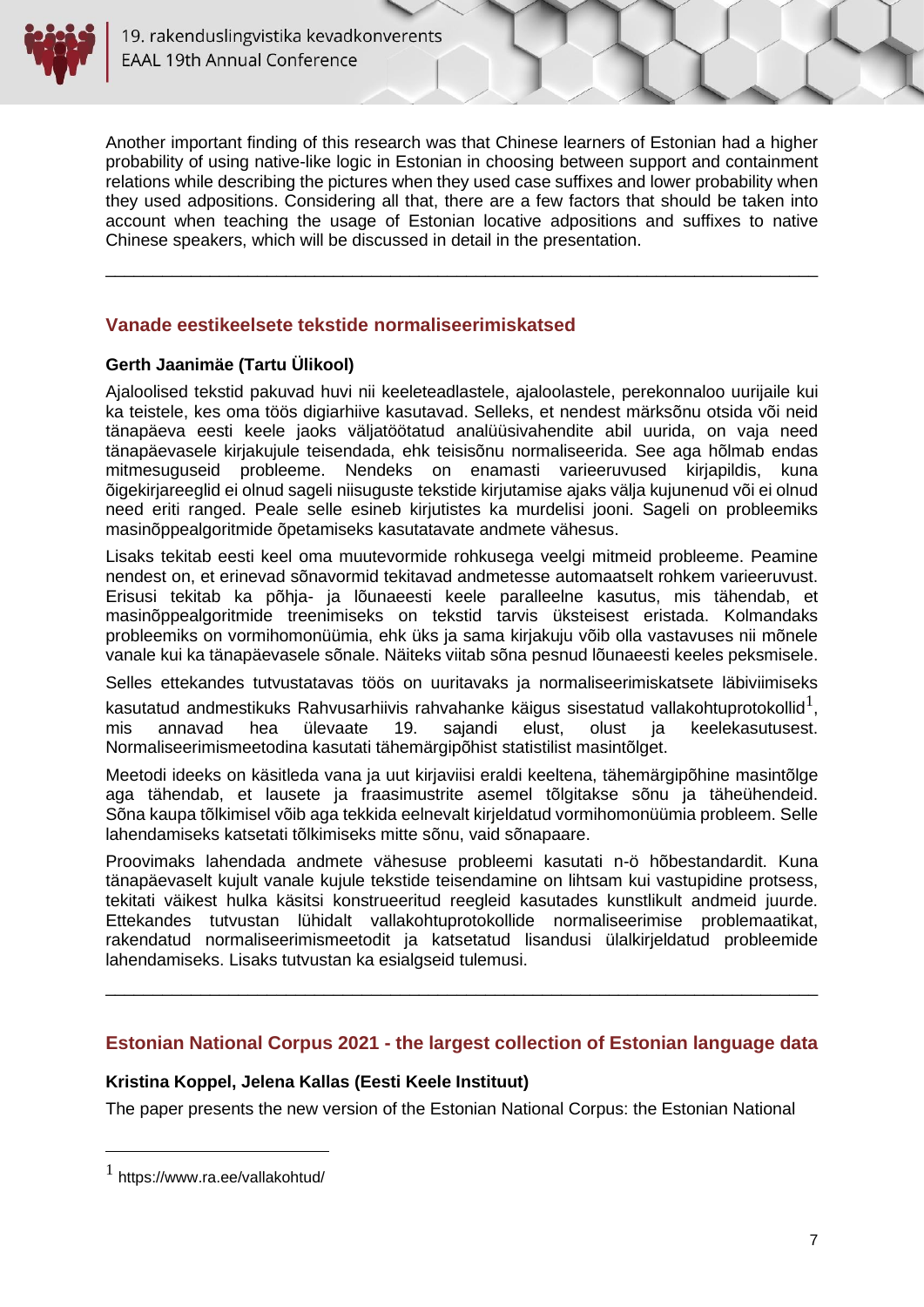

Corpus 2021 (ENC 2021), which was made available at the beginning of 2022. The corpus was developed in collaboration between the Institute of the Estonian Language and the software company Lexical Computing Ltd. ENC 2021 is the fourth in the series and the largest, containing 2.9 billion tokens.

In our presentation, we outline the process of crawling the web, the process of cleaning and post-processing the crawled data, and the methodology for classifying web texts into genres and topics. We will also describe subcorpora of ENC 2021. ENC 2021 is the first in the series to be tagged both syntactically and morphologically. Multi-level tagging allows for more complex queries and the analysis of the morphosyntactic properties of words and constructions. In the second part of the presentation, we will introduce new opportunities for corpus analysis in Sketch Engine, a corpus query system developed by Lexical Computing Ltd. These show genres and topics in Word Sketches, Diachronic Analysis and Trends, and also allow Term Extraction. In addition, using Word Sketches has become more user-friendly, with grammatical relations now having names in Estonian.

\_\_\_\_\_\_\_\_\_\_\_\_\_\_\_\_\_\_\_\_\_\_\_\_\_\_\_\_\_\_\_\_\_\_\_\_\_\_\_\_\_\_\_\_\_\_\_\_\_\_\_\_\_\_\_\_\_\_\_\_\_\_\_\_\_\_\_\_\_\_\_\_\_\_\_

#### <span id="page-7-0"></span>**Monitor corpus of Slovene and automatic text categorization**

#### <span id="page-7-1"></span>**Iztok Kosem (Jožef Stefan Institute, Slovenia)**

The infrastructure for the Slovenian language has been steadily developed over the years, especially as far as corpora are concerned. One of the sorely missing resources has been a monitor corpus, and a recent Slovenian project titled SLED (Monitor Corpus for Slovene and related language resources), which is funded by the Ministry of Culture of the Republic of Slovenia, will address this gap. This will enable lexicographers and researchers to include upto-date information in their works or analyses.

The monitor corpus of Slovene called Trendi will be launched in late May 2022, and will complement the Gigafida 2.0 reference corpus of written Slovene, which means it will cover the period from where the Gigafida coverage stops (currently from 2019 onwards). A pipeline for text extraction has been developed and includes various annotation processes as well as certain statistic calculations (e.g. lemma list). At the moment, 110 different sources provide material for the corpus, with the size of daily text collection being around 6 million words (approx. 150–170 million words per month). In the presentation, we will present the corpus contents, as well as offer a demo of the corpus in the KonText and NoSketchEngine tools on CLARIN.SI.

Another important aspect of the SLED project is the development of a tool for automatic text categorization. The tool will be trained on representative manually selected data from a selection of 110 sources. We have prepared a list of 11 categories, consulting resources such as IPTC (https://iptc.org/) and corpora, including the corpus of Estonian. The tool will probably not be ready by the time of the conference, thus we will focus on presenting the category selection process, and the mapping to source pages, with special emphasis on more influential news sites. The plans are to integrate the tool in the Trendi pipeline, as well as to use it in categorizing texts in other corpora of Slovene, in particular the Gigafida reference corpus.

\_\_\_\_\_\_\_\_\_\_\_\_\_\_\_\_\_\_\_\_\_\_\_\_\_\_\_\_\_\_\_\_\_\_\_\_\_\_\_\_\_\_\_\_\_\_\_\_\_\_\_\_\_\_\_\_\_\_\_\_\_\_\_\_\_\_\_\_\_\_\_\_\_\_\_

#### <span id="page-7-2"></span>**Drillharjutused hääldustreeningus – olemus, funktsioonid, tähtsus**

#### <span id="page-7-3"></span>**Einar Kraut (vabakutseline kõne- ja hääldusõpetaja)**

Hääldusõppe kontrastiiv-dünaamiline meetod käsitab hääldussüsteemi motooriliselt programmeeritud liigutuskäskude hierarhilise struktuurina. Igas keeles on selle struktuuri ülesehitus, rääkimata põhielementidest (invariantsed hääldusžestid), radikaalselt ainulaadne – häälestatud välja tooma just selle keele jaoks olulisi fonoloogilisi opositsioone.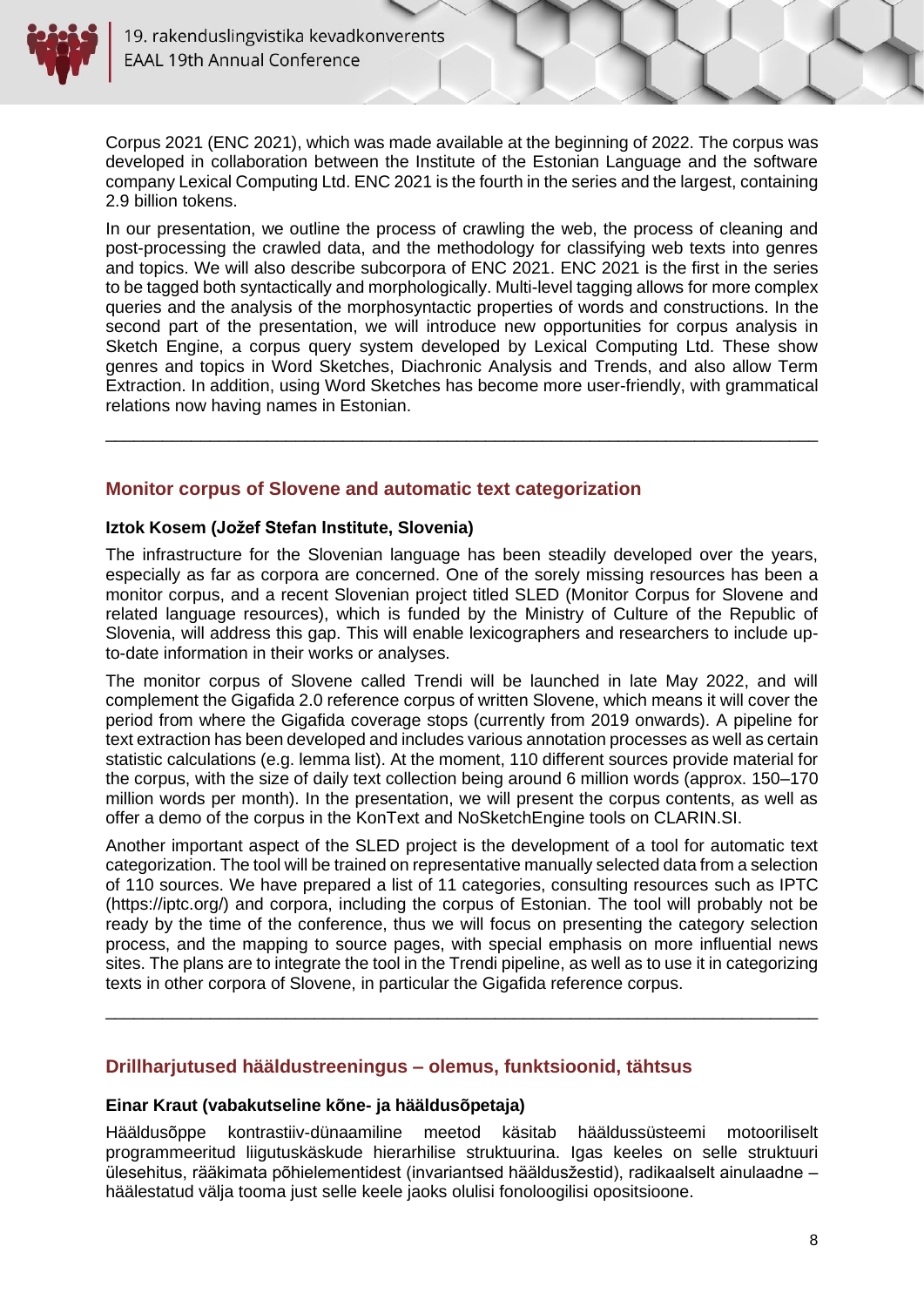

Aktsenti, seda traditsioonilise keeleõppe tavalist kaasnähtu põhjustab õppijale emakeelest omaseks saanud koordinatsioonivõtete ja -harjumuste süsteem. Isegi juhul, kui piisava täpsusega on ära õpitud uue hääldustehnika nõuded kõigi oluliste üksikvõtete tasemel, ei pruugi neist vormuda ühtset motoorilis-koordinatoorset tervikut – siduskõnes jätkub visalt emakeelse kõnega kinnistunud motoorikaprogrammi mõju.

Et hääldusõpe tõesti kannaks vilja, peab see kõigepealt keskenduma sihtkeele jaoks oluliste baasliigutuste ja elundihoiakute selgitamisele ning praktilisele selgeksõpetamisele. Siin kasutab dünaamiline treening iga liigutusvõtte jaoks vastavaid võimlemisharjutusi, mille motooriline loogika järgib sihtkeele häälduslaadi nõudeid ega olene õppijate emakeelest. Kontrastiivsed rõhuasetused eri harjutuste tähtsustamisel (võimalikult ka nendega töötamise järjekorra osas) määrab taustkeele häälduslaad oma dünaamilise hierarhiaga – ükski emakeelest tuttav liigutusvõte ei tohi pääseda uut, kujundatavat liigutustervikut häirima (vt Kraut 2000.) Seega on baasliigutused ja nende korralik omandamine hääldusõppe aluslüli – selle edukuse kindlustab ühelt poolt võimalikult selgena eksponeeritud kontrast taustkeele liigutusvõtetega ning teiselt poolt hästi juhendatud, hoolikas taktiil-auditiivne enesekontroll.

Drilli ülesanne on arendada eelnevalt äraõpitud dünaamikavõtted motoorilise automatismi tasemeni – seisundini, mis vabastaks aktiivse tähelepanu juba uutele ülesannetele (järgmise, keerukama raskusastme hääldusvõtted või siis tegelik kõnesuhtlus). Arvestades motoorikasüsteemi hierahilist ülesehitust ja sellest lähtuvat treeninguloogikat, on tähtis, et vähemalt osaline automatism saaks välja töötatud õpiprotsessi igas ettevõetavas järgus (sellest oleneb järgmiste õpilülide tulemuslikkus). On tähtis, et juba seegi, nii-öelda esmaastme drill töötaks võimalikult üldhaaravana, süsteemi parajasti käsilolevat lõiku täielikult katvana – õppija peab saama füüsilise kogemuse antud eritlustaseme fonotaktiliste võimaluste ja nõuete süsteemsest dünaamilisest ühtsusest! Sellise treeninguga läbitakse samm-sammult kõik sihtkeele häälduses olulised teemavaldkonnad (eesti keele puhul rõhu teravuse/lõdvestuse kontrast, alalõua-keele-huulte koostöö, keelekäikude ulatuvus, keele vabahoid konsonante eristades, löökrõhu ja palataliseerimise tehnika, rütmi- ja meloodilise rõhu eristus). Kõige nõudlikum ja vastutusrikkam on drill viimasel, kokkuvõtval treeninguastmel, kus eelnevalt omandatud üksikvõttelised automatismid tuleb sulandada juba ühtseks optimaalseks, vastastikku toetavaks tervikuks – orgaanilise, funktsionaalselt toimiva siduskõne tasemel.

Ettekandes tutvustan õpiprotsessi eri järkudesse sobivate drillharjutuste alusnõudeid ja tähtsamaid koostamispõhimõtteid. Kuna õppijale tähendab drill järjekindlat, igapäevast tööd endaga, tuleb juttu ka motivatsiooniraskustest ja psühholoogilistest võtetest eduka iseseisva töörütmi kujundamisel.

#### **Kirjandus**

<span id="page-8-0"></span>▪ Kraut, E. 2000. Eesti keele hääldamine. Käsiraamat harjutuste ja helinäidetega. TEA, Tallinn.

\_\_\_\_\_\_\_\_\_\_\_\_\_\_\_\_\_\_\_\_\_\_\_\_\_\_\_\_\_\_\_\_\_\_\_\_\_\_\_\_\_\_\_\_\_\_\_\_\_\_\_\_\_\_\_\_\_\_\_\_\_\_\_\_\_\_\_\_\_\_\_\_\_\_\_

#### **Mida kriisis võib ja saab? Koroonakriis ja modaalverbid meediatekstis**

#### <span id="page-8-1"></span>**Marge Käsper (Tartu Ülikool)**

Ettekanne analüüsib modaalverbide kasutust prantsuskeelses meediakorpuses, mis hõlmab kõiki koroonakriisi esimesel, 2020. aastal, Prantsusmaa suurimates ajalehtedes Le Monde ja Le Figaro ilmunud artikleid, kus kasutati märksõna "Covid-19". Tekstikorpus on kogutud projekti PRG934 "Kriisi tavalisuse kujutamine: diskursus, kirjandus ja pilt" raames, uurimaks kriisi mõistega seonduvaid tähendusvälju pandeemiatingimustes.

Kroonviirusega võitlemiseks kehtestatud karmidest piirangutest johtuvalt on koroonakriisi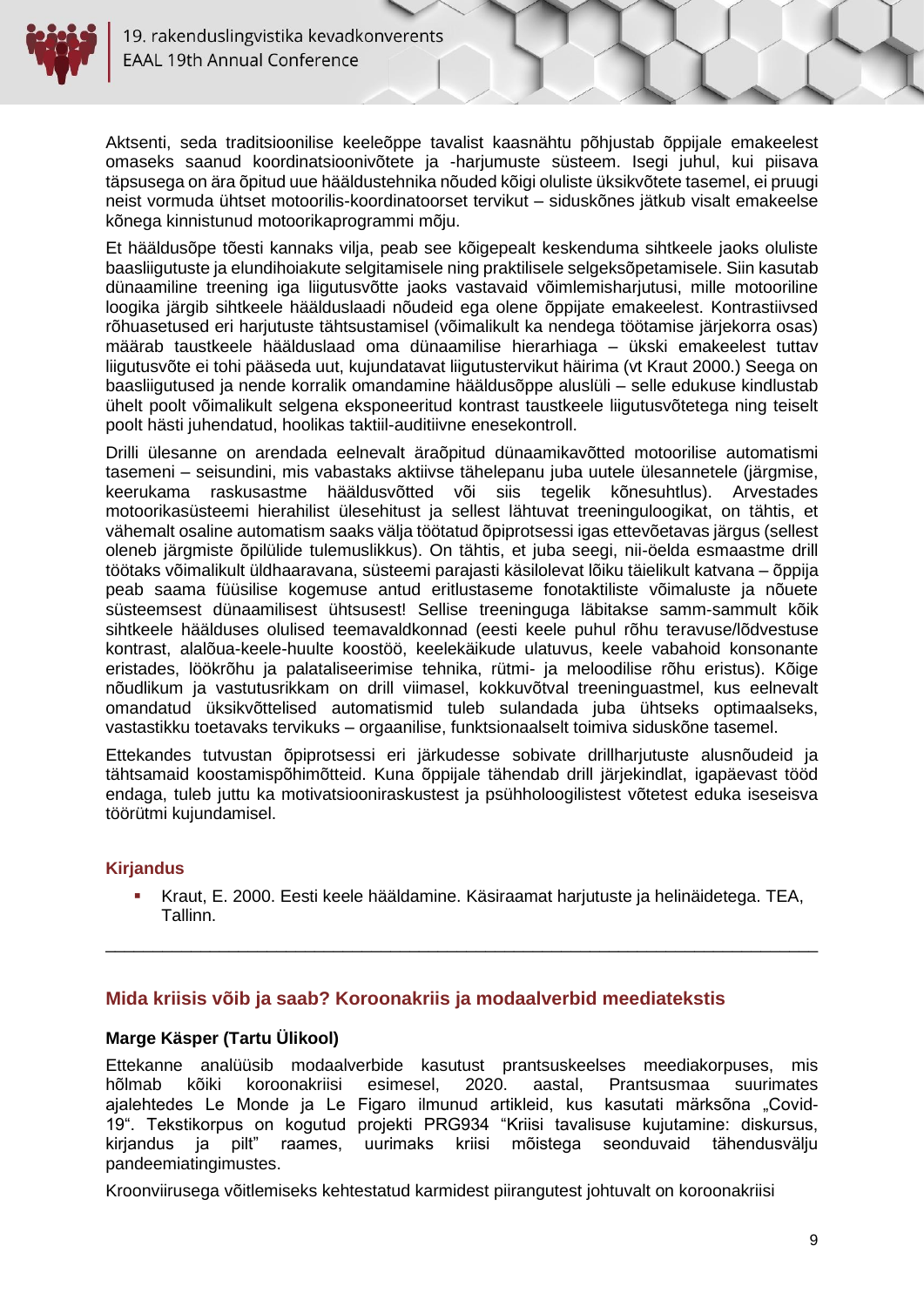

kajastamisel üheks läbivaks küsimuseks kujunenud pandeemiat ohjavate meetmete enam või vähem range kohustuslikkus. Selles kontekstis võtab ettekanne vaatluse alla modaalverbide keelelise kategooria, mis keeles ühe olulisema vahendina võimalikkuse ja vajalikkuse tähendussuhteid väljendavad (Auwera ja Plungian 1998). Prantsuse keeles kahest peamisest modaalverbist väljendab vajalikkust peamiselt devoir ('pidama') ning võimalikkust pouvoir ('saama, võima, suutma'), aga nii nende verbide kasutuskontekstid kui tõlkevõimalused on mõistagi laiemad (Käsper 2016 jt).

Kriisis selgelt esiplaanil oleva kohustuslikkust väljendava deontilise modaalsuse kõrval keskendub ettekanne vastukaaluks just võimalikkuse-modaalsuse(t)ele, mida väljendab modaalverb pouvoir. Selle verbi tõlkevasteid on autor varasemalt eesti keeles uurinud ilukirjanduslike tõlgete paralleelkorpuse põhjal, konkreetsete oludega seotud suur meediakorpus ja lisandunud leksikomeetrilised vahendid (SketchEngine, Hyperbase) võimaldavad testida ja täpsemalt uurida selles uurimuses väljatoodud mõjureid modaalsusetüüpide määramisel (eitus, määruste semantika, jms). Modaalverbide tähenduspotensiaali kriisimeetmete kirjeldamisel täheldasime juba ühele kriisimeetmele – kaugtööle – pühendatud uurimuses (ilmumas), täpsemalt modaalverbidele keskenduv uurimus võimaldab kriisimodaalsusi laiemalt kirjeldada.

#### **Kirjandus**

- Käsper, Marge (2016). 'Võima', 'saama' ja 'suutma' prantsuse modaalverbi 'pouvoir' vastetena. Võimalikkuse määratlemine ja rõhutamine eituses. Eesti ja soome-ugri keeleteaduse ajakiri = Journal of Estonian and Finno-Ugric Linguistics, 7 (2), 75−92. DOI: 10.12697/jeful.2016.7.2.04.
- Van der Auwera, Johan and Vladimir Plungian (1998) "Modality's semantic map". Linguistic Typology 2, 79–124.

\_\_\_\_\_\_\_\_\_\_\_\_\_\_\_\_\_\_\_\_\_\_\_\_\_\_\_\_\_\_\_\_\_\_\_\_\_\_\_\_\_\_\_\_\_\_\_\_\_\_\_\_\_\_\_\_\_\_\_\_\_\_\_\_\_\_\_\_\_\_\_\_\_\_\_

#### <span id="page-9-0"></span>**(Koroona)kriisi kaardistamine diskursustes**

#### <span id="page-9-1"></span>**Liina Maurer (Tartu Ülikool)**

Prantsuse ajalehtedes Le Monde ja Le Figaro mainiti sõna 'kriis' (crise) 2020. aastal rohkem kui 36 000 korda – me elame kriiside ajastul. Et täpsemalt uurida märksõna kriis kasutust pandeemiaaegses prantsuse meedias, kogusime kokku kõik artiklid aastast 2020, mis sisaldasid otsisõna Covid-19. Materjal näitab, et kriis ei tähendanud ainult koroonapandeemiat, vaid kõike, mida koroonaviirus mõjutas. Uurimuse eesmärk on seega leida meediadiskursusest selgitust, milline on kriis, milles me elame: kuidas seda tajutakse, kuidas sellest kui probleemist kõneldakse ja kuidas sellega emotsionaalselt harjutakse. Toetudes Mayaffre'i (2008), Veniard'i (2013) jt diskursiivsele semantikale, lähtub uurimus mõttest, et sõna kasutus diskursuses defineerib selle sotsiaalse tähenduse.

Nagu on rõhutanud juba kvalitatiivse diskursuseanalüüsi puhul Moirand (1992), annab mõtestatult interpreteeritava tulemuse materjali mitmeplaaniline omavaheline seostamine (vt ka Marling & Käsper 2021). Kvantitatiivsete meetodite abil oleme saanud ajalise ülevaate koroonakriisi arengust ja haripunktidest: millal ja kui palju mainiti sõna 'kriis'. Tulemustest lähtuvalt vaatame andmetesse sisse ja teeme erinevaid "lõikeid", kasutades leksikomeetrilisi meetodeid analüüsimaks, milliseid valdkondi kriis riivas ja mida tegelikult kriis erinevatel ajahetkedel tähendas.

#### **Kirjandus**

Marling, Raili; Käsper, Marge (2021). Communicating Covid-19: Framing Science and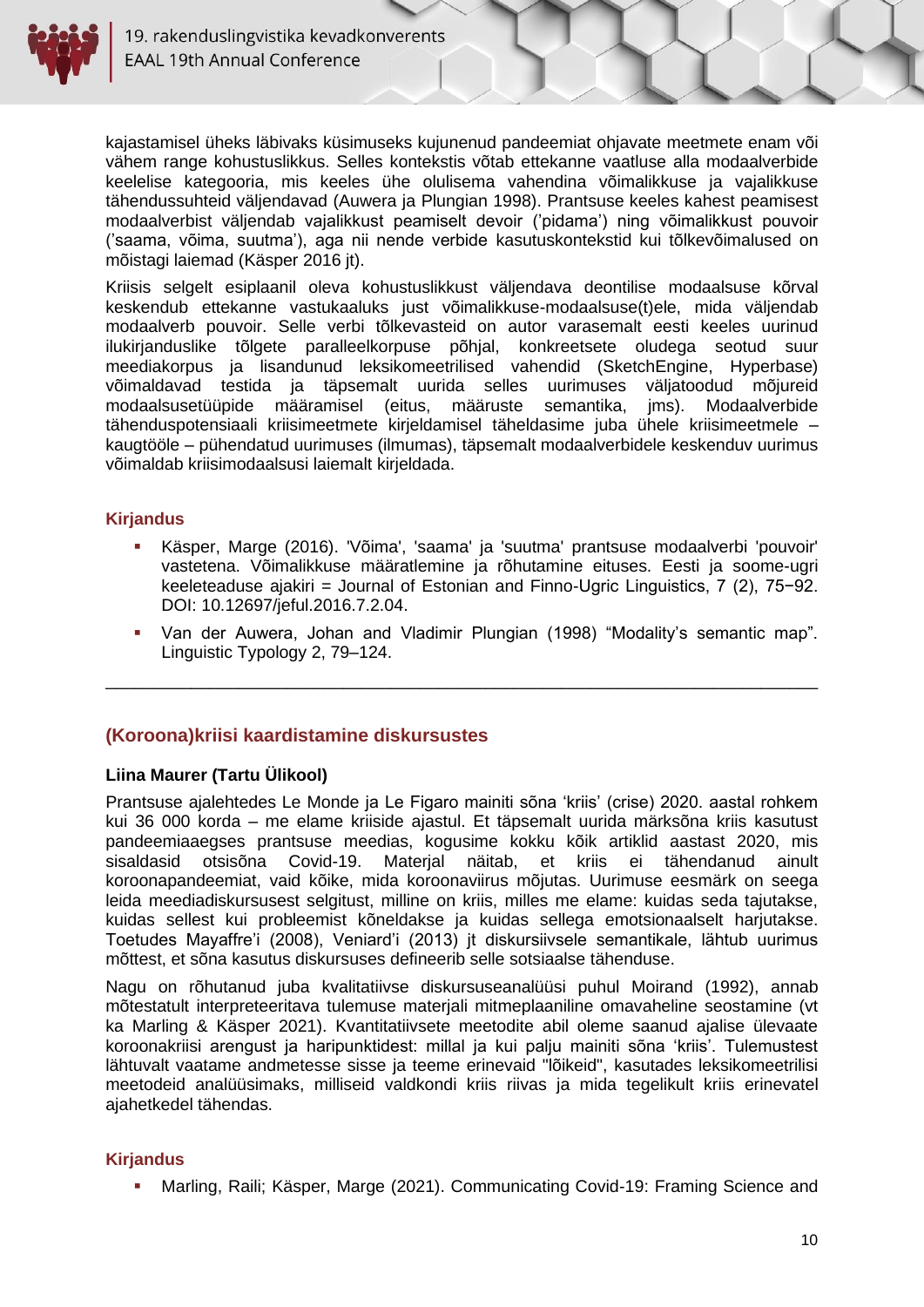

Affect in U.S., French and Estonian Traditional Media. ESSACHESS – Journal for Communication Studies, 14 (2), 15−32. DOI: 10.21409/z3xp-m289.

- Mayaffre, Damon (2008). De l'occurrence à l'isotopie. Les co-occurrences en lexicométrie. – Syntaxe et Sémantique, 9, 53–72. DOI: 10.3917/ss.009.0053.
- Moirand, Sophie (1992). Des choix méthodologiques pour une linguistique de discours comparative, Langages, 105, 28–41. DOI: 10.3406/lgge.1992.1622.
- Veniard, Marie (2013). La nomination des événements dans la presse. Essai de sémantique discursive. Besançon: Presses universitaires de Franche-Comté.

#### <span id="page-10-0"></span>**Vigaste ja korrektsete lausete paralleelkorpuse loomine edasi-tagasi masintõlke abil**

\_\_\_\_\_\_\_\_\_\_\_\_\_\_\_\_\_\_\_\_\_\_\_\_\_\_\_\_\_\_\_\_\_\_\_\_\_\_\_\_\_\_\_\_\_\_\_\_\_\_\_\_\_\_\_\_\_\_\_\_\_\_\_\_\_\_\_\_\_\_\_\_\_\_\_

#### <span id="page-10-1"></span>**Martin Mõtus, Kais Allkivi-Metsoja (Tallinna Ülikool)**

Üks viis masinõppepõhise grammatikakontrollija treenimiseks on õpetada arvutit tõlkima vigaseid lauseid korrektseteks lauseteks. Selleks kasutatakse eelkõige tehisnärvivõrkudele tuginevat ühekeelset masintõlget, mis eeldab ülimahukaid paralleellausete korpusi. Keelevigu ja nende parandusi sisaldavate korpuste vähesuse tõttu lisatakse niisuguste keeleandmete loomiseks korrektsetesse tekstidesse sünteetilisi vigu.

Paralleellausete genereerimiseks on ühe meetodina rakendatud edasi-tagasi masintõlget (ingl round-trip translation), mis on andnud häid tulemusi inglise keele grammatikavigade parandamisel (Lichtarge *et al.*, 2019). Edasi-tagasi masintõlke käigus tõlgitakse lähtekeelne lause esmalt sihtkeelde ja seejärel tagasi lähtekeelde.

Eestikeelne vigaste ja korrektsete lausete paralleelkorpus on genereeritud 2019. aasta eesti keele ühendkorpuse alusel. Edasi-tagasi-masintõlkeks on kasutatud TartuNLP Neurotõlget ning sihtkeeltena inglise, soome, saksa, läti, leedu ja vene keelt. Tulenevalt keelte ja tõlkemudelite erinevustest varieeruvad ka tõlke käigus moodustatud paralleellaused. Edasi-tagasi tõlke tulemusel esineb muuhulgas sõna- ja fraasiasendusi, vormiasendusi, kokku- ja lahkukirjutuse ning sõnajärje muudatusi, ka sõnade kustutamist ja lisamist. Tuleb arvestada, et kõik lausetes tehtud muudatused ei ole tingimata vead.

Kuna tõlke kaudu paralleellauseid genereerides ei teki täheortograafia vigu, siis on masintõlke väljundisse lisatud nelja tüüpi sünteesvead: tähtede kustutused, lisamised, asendused ja nihutused. Nende sagedus põhineb Eesti vahekeele ehk õppijakeele korpuse A2–C1-taseme tekstidel, milles on märgendatud eri liiki keelevead, järgides M2-formaati (Dahlmeier & Ng, 2012). Täpsemalt on veasünteesis arvesse võetud tähevigu sisaldavate lausete ja sõnade keskmist osakaalu nelja keeleoskustaseme lõikes, erinevat tüüpi tähevigade sagedusjaotust ja ulatust ehk seda, kui mitut tähte need hõlmavad.

Ettekandes antakse ülevaade muudatustest, mis tekivad eestikeelseid lauseid eri keelte kaudu edasi-tagasi tõlkides. Samuti tutvustatakse esialgseid veaparanduse tulemusi, mis on saadud eesti keele grammatikakontrollijat uudse keeleressursi alusel treenides. Korrektori tulemuslikkust hinnatakse võrdluses käsitsi lisatud ekspertparandustega, lähtudes automaatparanduste täpsusest ja saagisest.

#### **Kirjandus**

- Dahlmeier, Daniel; Ng, Hwee Tou 2012. Better Evaluation for Grammatical Error Correction.
- Conference of the North American Chapter of the Association for Computational Linguistics: Human Language Technologies, 568–572.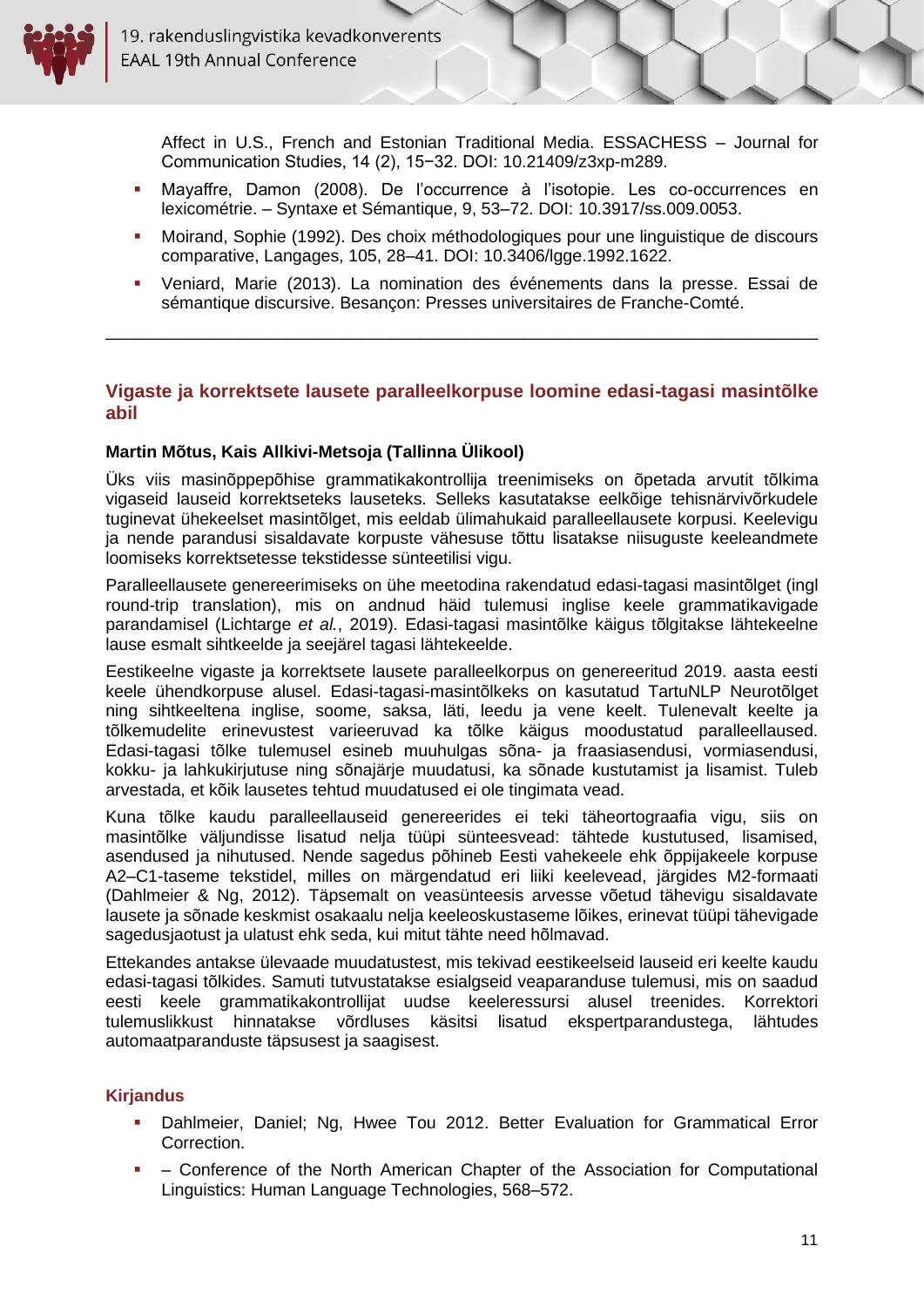

Lichtarge, Jared; Alberti, Chris; Kumar, Shankar; Shazeer, Noam; Parmar, Niki; Tong, Simon 2019. Corpora Generation for Grammatical Error Correction. – Conference of the North American Chapter of the Association for Computational Linguistics: Human Language Technologies, 3291–3301.

<span id="page-11-0"></span>\_\_\_\_\_\_\_\_\_\_\_\_\_\_\_\_\_\_\_\_\_\_\_\_\_\_\_\_\_\_\_\_\_\_\_\_\_\_\_\_\_\_\_\_\_\_\_\_\_\_\_\_\_\_\_\_\_\_\_\_\_\_\_\_\_\_\_\_\_\_\_\_\_\_\_

#### **Mis teadust teed? Eesti teaduskeel eestikeelse doktorandi töös**

#### <span id="page-11-1"></span>**Peep Nemvalts, Eve-Liis Roosmaa, Triin Roosalu, Helena Lemendik (Tallinna Ülikool)**

Alates Eesti kõrghariduse õigusraami muutmisest 1.9.2019 on enamikus õppekavades vähemalt osa õpet inglise keeles. See võimaldab välisõppejõudude loenguid ja tõotab paremat hariduse kvaliteeti, kuid vähenev eestikeelne teadussuhtlus toob lisamotivatsiooni ingliskeelseks teadustööks ning lisaraskusi teadmiste sisulisel omandamisel. Ülikoolide ja teaduse rahvusvahelistumise ja konkurentsi kõrval pälvib enam tähelepanu ka eesti teaduskeel.

Mida see suundumus näitab doktorandide $^2$  hoiakute ja kogemuste kohta eesti teaduskeele ja inglise keeles avaldamise suhtes?

Selgitamaks välja praeguste doktorandide arvamused teaduskommunikatsiooni keelte kohta korraldasime 2022. aasta algul üle-eestilise küsitlusuuringu (N = 101), mis on kavandatud 2012. aasta uuringu (N = 240, vt Roosmaa jt, 2014) kordusena ja lubab jälgida muutusi. 2012. aasta uuringus ilmnes, et eesti keeles teaduse tegemine valmistab algajaile teadlastele raskusi, kuna doktorandid, eriti loodus- ja reaalteadustes, ei leia sobivaid termineid ning kardavad, et töö ei jõua lugejani. Enam kui kolmandik tunnistas eestikeelsete teadustekstide loomisel probleeme lauseehitusega. Mööndi, et teadustöö kirjutamine on emakeeles lihtsam, loogilisem ja nüansirikkam. Tulemused näitasid, et doktorand, kes osaleb eestikeelses teadussuhtluses mitmel moel (loeb, kirjutab, osaleb konverentsidel), hindab oma keeleoskust mõnevõrra paremaks – aga pigem on need inimteaduste doktorandid, kelle uurimistöö on sagedamini seotud Eesti eripära avamisega, nii on eestikeelne teadussuhtlus valdkonnas laiem. Nagu võõrkeeles, vajavad doktorandid süsteemset tuge akadeemilise eneseväljenduse arendamisel ka eesti keeles.Võrreldes 2012. aastaga on aastaks 2022 kahanenud doktoriõppes õppijate arv (vastavalt 3044 ja 2353), kuid kasvanud on võõrkeelse õppe osakaal: 96% vs. 20% õppis täielikult eestikeelsel õppekaval. Muutus ka doktorite osakaal õppekeele järgi: 2012/13 lõpetas õpingud edukalt 233 doktorandi, neist eestikeelse õppekava 25% ning eesti- ja ingliskeelse õppekava 73%; 2020/21 olid need näitajad vastavalt 222, 1% ja 96%.

Kui 2012. aasta uuringust ilmnesid doktorandide kõhklused eesti keeles publitseerida, siis milliseid uusi eesti teaduskeele toetusviise on ülikoolid kasutusele võtnud? Kas doktorandide kogemused eestikeelse teaduskommunikatsiooniga on muutunud rikkalikumaks ja enesekindlamaks? Käsitleme doktorande kujuneva eestikeelse kogukonnana ingliskeelses teadusruumis, lähtudes Berry (1997) kultuuridevaheliste strateegiate käsitusest. Institutsioonide kihilisuse mudeli (Scott 1995) toel analüüsime kõrgharidus- ja teadussüsteemi rahvusvahelistuva institutsioonina, mis innustab või pärsib teaduskeele valikut.

#### **Kirjandus**

- Berry, J. W. 1997. Immigration, acculturation and adaptation Applied Psychology: An International Review, 46, 5–68.
- Roosmaa, Eve-Liis; Roosalu, Triin; Nemvalts, Peep 2014. Doktorantide teadustöö keele

 $^2$  Eelistame süsteemseid ladina gerundiivist pärinevaid termineid doktorand, magistrand, 'doktori-, magistritöö tegija' tähisena, nagu eksaminand (ld *examinandus*) on 'eksamitegija' ja diplomand 'diplomitöö tegija v kaitsja'.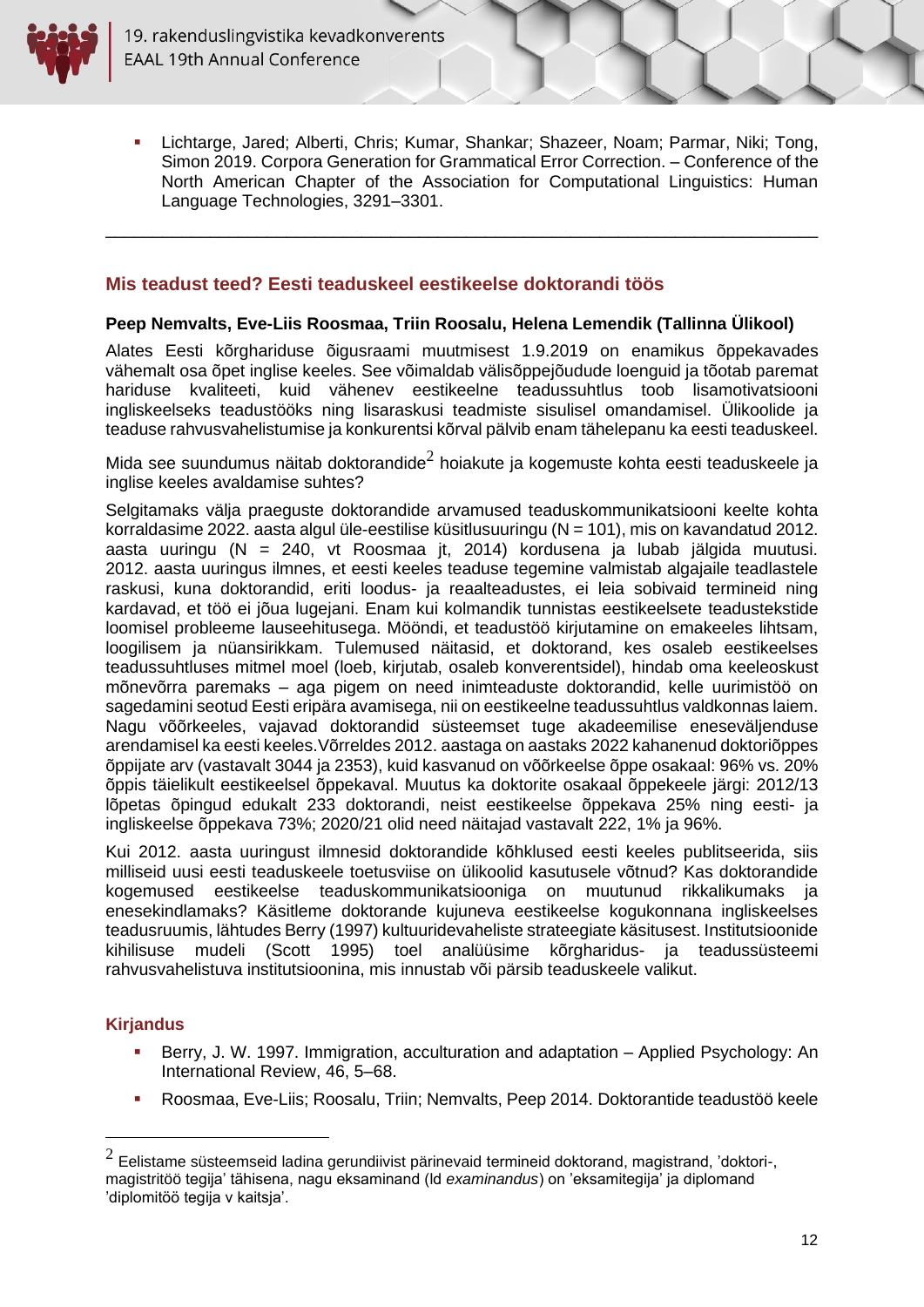

valikutest. – Ülikool ja keelevahetus. Tartu Ülikooli ajaloo küsimusi XLII, lk 37–52.

<span id="page-12-0"></span>**\_\_\_\_\_\_\_\_\_\_\_\_\_\_\_\_\_\_\_\_\_\_\_\_\_\_\_\_\_\_\_\_\_\_\_\_\_\_\_\_\_\_\_\_\_\_\_\_\_\_\_\_\_\_\_\_\_\_\_\_\_\_\_\_\_\_\_\_**

Scott, W. Richard. 1995. Institutions and organizations. Sage Publications.

#### **Adjektiiv või mitte? Prototüüpse adjektiivi korpusprofiil**

#### <span id="page-12-1"></span>**Geda Paulsen, Maria Tuulik, Ene Vainik, Ahti Lohk (Eesti Keele Instituut)**

Sõnaliigiline mitmesus on üks eesti keele sõnavara kategoriseerimise keerdküsimusi muuhulgas ka leksikograafia vaatenurgast. Eesti leksikograafide uuring (Paulsen jt 2019) osutas, et üks sõnaliigi määramisel enim probleeme valmistavaid sõnaliike on adjektiiv ja sellega piirnevad klassid. Mitmese sõnaliigitõlgendusega sõnade ja vormide analüüs (Vainik, Paulsen ja Lohk 2020) näitab, et sõnaliigiliselt paindlik adjektiiv võib seostuda lisaks ka verbidega (armunud, austatud; siduv, lööv; rääkimata, värvimata), nimisõnadega (vaimulik, pull, räbal), pronoomenitega (samane, teistsugune) ja adverbidega (kiivas, laokil, lömmis). Leksikograafi käsutuses on üha mahukamad tekstikorpused, mille põhjal saab teha järeldusi (potentsiaalsete) märksõnade kasutuse kohta. Andmestiku kiiremaks ja objektiivsemaks hindamiseks läheb tarvis selle automaatset eeltöötlust (vt nt Langemets jt 2021: 760). Tekib küsimus, kuidas rakendada korpusmaterjali sõnaliigipiiride ehk sõnade morfoloogilise, süntaktilise ja semantilise käitumise tuvastamiseks? Kuidas aidata leksikograafil piiritleda näiteks adjektiivi?

Ettekandes tutvustame ühe eeltöötlusvõimalusena sõnaliigi esilduvate morfosüntaktiliste struktuurimallide rakendamist korpusanalüüsil. Lähtume adjektiivile omistatavatest morfosüntaktilistest tunnustest (atributiivne funktsioon, ühildumine, võrrete moodustamine jne) ning rakendame neid prototüüpse adjektiivi profiili loomiseks. Oleme välja töötanud nn adjektiiviparameetrid, mida testisime 12 erineva leksikaalse rühma (N=10) peal, võttes aluseks eesti keele ühendkorpuse 2019 andmestiku (Tuulik jt 2022). Uuringu tulemuste põhjal saab järeldada, et parameetrite abil on võimalik eristada adjektiive teistest sõnaliikidest.

Käesolevas uuringus otsime vastust küsimusele, kust läheb piir, kus prototüüpne adjektiiv hakkab omandama mingi teiseks sõnaliigi funktsioone. Prototüüpse adjektiivi lävendväärtuste väljaselgitamiseks testime parima eristusvõimega parameetrite põhjal eelmise uurimusega võrreldes suuremat ja esinduslikumat valimit (N=100) prototüüpsetest adjektiividest. Neid tulemusi võrdleme sõnaliigilise staatuse mõttes kriitilisima rühmaga – verbi partitsiipvormidega. Määrame kindlaks testrühmade profiilid ning suhestame eri rühmad üksteisega eukleidilise kauguse ning koosinussarnasuse metoodikaga.

#### **Kirjandus**

- Langemets, Margit, Koppel, Kristina, Kallas, Jelena, Tavast, Arvi 2021. Sõnastikukogust keeleportaaliks. – Keel ja Kirjandus 8–9, 754–769.
- Paulsen, Geda; Vainik, Ene; Tuulik, Maria; Lohk, Ahti 2019: The Lexicographer's Voice: Word Classes in the Digital Era. Kosem, I., Zingano Kuhn, T., Correia, M., Ferreria, J. P., Jansen, M., Pereira, I., Kallas, J., Jakubíček, M., Krek, S. & Tiberius, C. (toim.). Proceedings of the eLex 2019 conference, 1−3 October 2019, Sintra, Portugal, lk 434−452. Brno: Lexical Computing CZ, s.r.o.
- Tuulik, Maria; Vainik, Ene; Lohk, Ahti; Paulsen, Geda 2022. Kuidas ära tunda adjektiivi? Korpuskäitumise mustrite analüüs. – Eesti Rakenduslingvistika Ühingu Aastaraamat.
- Vainik, Ene; Paulsen, Geda; Lohk, Ahti. 2020. A typology of lexical ambiforms in Estonian. Z. Gavriilidou, M. Mitsiaki & A. Fliatouras (toim.) Proceedings of XIX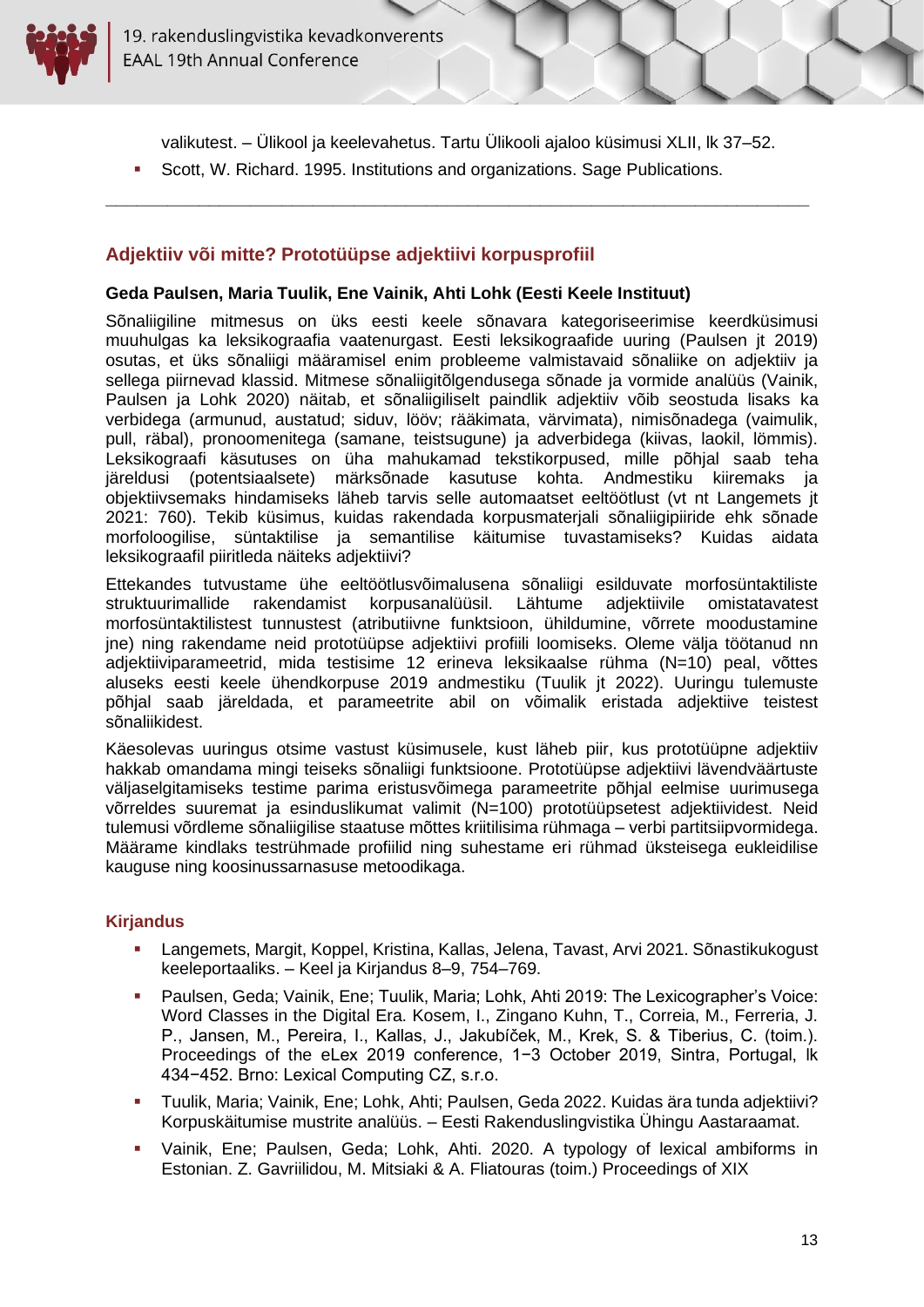

<span id="page-13-0"></span>EURALEX Congress: Lexicography for Inclusion, Vol. 1, lk 119−130. Alexandroupolis, Greece: Democritus University of Thrace.

#### **Empiirilised andmed semantikas: kui juhuslik peaks olema polüseemia uurimisel kasutatav korpusvalim?**

\_\_\_\_\_\_\_\_\_\_\_\_\_\_\_\_\_\_\_\_\_\_\_\_\_\_\_\_\_\_\_\_\_\_\_\_\_\_\_\_\_\_\_\_\_\_\_\_\_\_\_\_\_\_\_\_\_\_\_\_\_\_\_\_\_\_\_\_\_\_\_\_\_\_

#### <span id="page-13-1"></span>**Aimi Pikksaar (Tartu Ülikool)**

Distributiivse semantika nime all tuntud lähenemine sõnatähendustele toetub seisukohale, et sõnade tähendusi on võimalik määratleda nende kasutuskontekstide kaudu loomulikus keelekasutuses (Harris 1954). Sellest ideest inspireerituna on keele automaattöötluse vahendite loojad juba paarkümmend aastat proovinud leida tekstikorpustest automaatselt sõnade tähendusi (vt nt Pantel ja Lin 2002). Mõned aastad tagasi pakkusid ka Leuveni ülikooli juures töötavad kognitiivsed keeleteadlased välja oma meetodi polüseemse sõna tähenduste tuvastamiseks kasutuskontekstide põhjal (Heylen jt 2015). Teemat on kognitiivlingvistilises suunas edasi arendanud nt Hilpert ja Saavedra (2020) ning hiljuti Leuveni ülikoolis doktoritöö kaitsnud Mariana Montes (2021).

Toetudes mainitud uurimustele ja enda paariaastasele kogemusele distributiivsete mudelite loomisel ja treenimisel, otsin ettekandes vastuseid küsimustele, kas ühekordne juhuvalim korpusest on piisavalt representatiivne andmekogum polüseemia uurimiseks ning mida hakata analüüsiprotsessis peale juhuvalimisse sattunud "müraga" ehk mitterelevantsete andmetega. Samuti arutlen kahe printsipiaalselt erineva võimaluse üle, kuidas ja mille jaoks kasutada korpusandmeid polüseemia uurimisel: 1) uuritava sõna tähendusliigenduse väljaselgitamiseks, 2) uuritava sõna kohta loodud introspektsioonipõhis(t)ele tähendusliigendus(t)ele empiirilise kinnituse leidmiseks. Need kaks lähenemist toetuvad korpusvalimi moodustamisel (sh eriti just juhuslikkust puudutavas osas) täiesti erinevatele põhimõtetele, mida ma ettekandes tutvustan polüseemsete omadussõnade analüüsimise näitel.

#### **Kirjandus**

- Harris, Z. 1954. Distributional structure. Word, 10 (2–3), 146–162.
- Heylen, K.; Wielfaert, Th.; Speelman, D.; Geeraerts, D. 2015. Monitoring polysemy: Word space models as a tool for large-scale lexical semantic analysis. – Lingua, 157, 153–172.
- Hilpert, M.; Saavedra, D. C. 2020. Using token-based semantic vector spaces for corpus-linguistic analyses: From practical applications to tests of theoretical claims. – Corpus Linguistics and Linguistic Theory, 16(2), 393–424.
- Montes, M. 2021. Cloudspotting: Visual analytics for distributional semantics. PhD thesis. Leuven.
- Pantel, P.; Lin, D. 2002. Discovering word senses from text. KDD'02: Proceedings of the eighth ACM SIGKDD international conference on Knowledge discovery and data mining, 613–619. Edmonton, Alberta, Canada: ACM Press.

<span id="page-13-2"></span>\_\_\_\_\_\_\_\_\_\_\_\_\_\_\_\_\_\_\_\_\_\_\_\_\_\_\_\_\_\_\_\_\_\_\_\_\_\_\_\_\_\_\_\_\_\_\_\_\_\_\_\_\_\_\_\_\_\_\_\_\_\_\_\_\_\_\_\_\_\_\_\_\_\_\_

#### **Verbirektsioon, keelekorraldus ja tegelik kasutus**

#### <span id="page-13-3"></span>**Lydia Risberg, Liina Lindström (Eesti Keele Instituut, Tartu Ülikool)**

Rektsioon ehk sõltumine on lauses esinev alistav seos, milles põhisõna tähendus tingib laiendi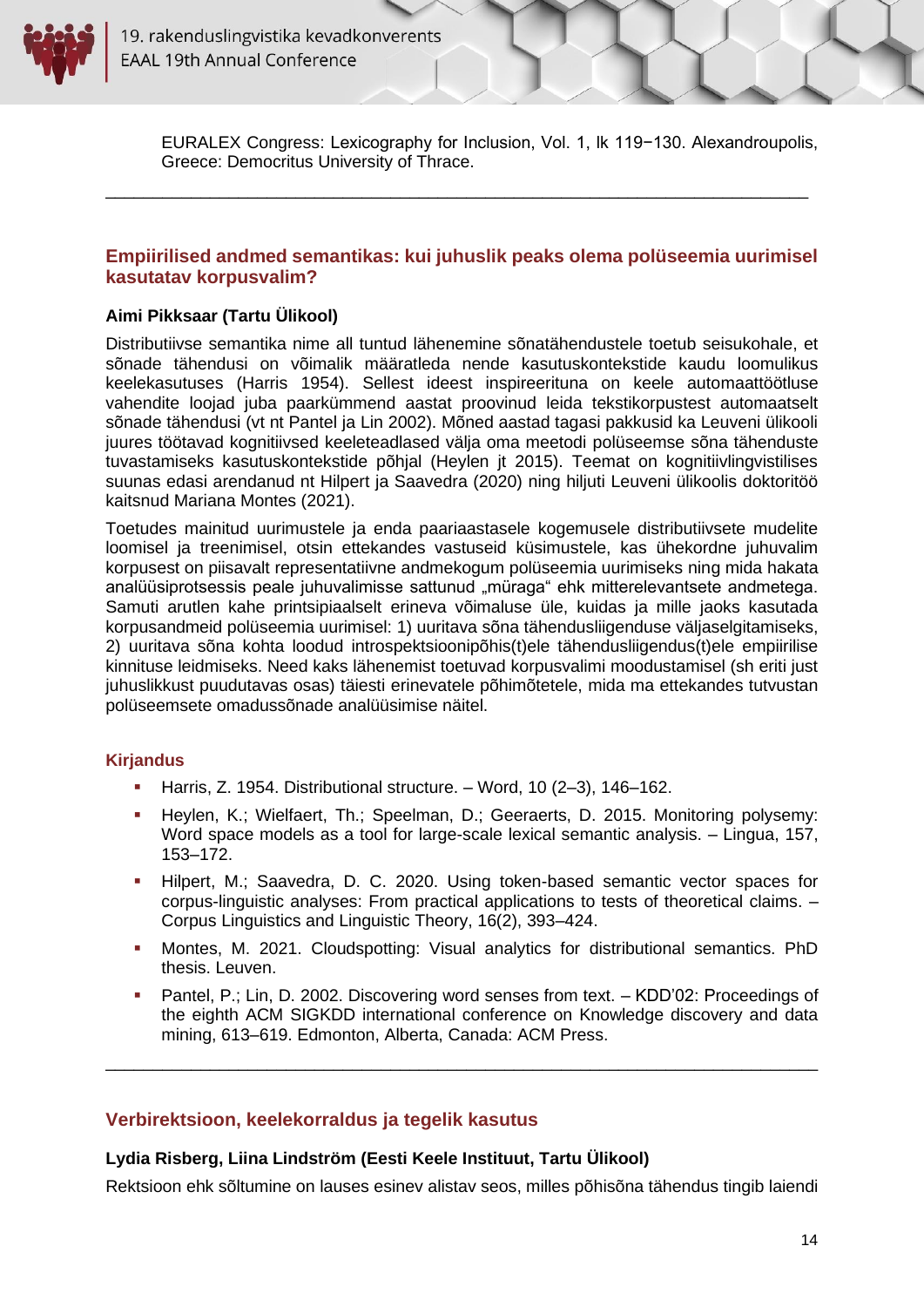

vormi (Rätsep 1978: 64, EKG II: 8). Verbi rektsioonilisi laiendeid võib pidada verbi argumentstruktuuri osaks: verbi tähendusest sõltub osaliste olemasolu ja markeerimine lauses. Taolisi verbi juurde kuuluvaid obliikvakäändes argumente on eesti grammatikates nimetatud sõltuvusmäärusteks ehk rektsiooniadverbiaalideks (vt Veismann, Erelt, Metslang 2017).

Mitmed verbid võimaldavad tähenduslikult sarnaseid argumente, mis on markeeritud erinevalt, nt "teadma [mida?]" või "[millest?]". Osa neist on keelekorralduslikust aspektist osutunud probleemiks, sest verb võimaldab enamat kui üht rektsioonimalli, ent nende tähenduserinevused pole selged. Preskriptiivsed lähenemised on eelistanud vaid üht variantidest, nt "sarnanema [millega?]", mitte "[millele?]". Eesti rektsioonikäsitlustes ongi teemat kirjeldatud pigem preskriptiivselt (vt Mäearu 2011; Pool 2019 [1996]; Erelt 2019 [2006]: 35–41; EKK 2020: 443–448). Nenditakse, et "mõnel juhul on õige rektsiooni valimisega raskusi" (Erelt 2019: 35), aga ei täpsustata, kellel ja miks raskused esinevad.

Nii mõnedki tüüpvead, tänapäevaks "rasked kohad" on aga ette kirjutatud juba sajand tagasi, kui ühist eesti kirjakeelt alles loodi (nt Muuk, Tedre 1930; Aavik 1936). Verbi rektsiooni fikseerides eelistati üht teisele, ilma selge teadmiseta selle kohta, mis kõnelejate jaoks on tavalisem või loomulikum. Nüüd, sajand hiljem, on mahukate keelekorpuste najal võimalik vaadelda, kuidas tollased normingud on keeles vastu võetud ning millised neist on tänapäeva keeles kasutusel. Allkivi (2012) on leidnud, et sagedasti kasutatav ja loomulikuna tajutav rektsioon võiks ka ametlikus kirjakeeles mööndud olla.

Ettekandes vaatleme eesti keele ühendkorpuse 2021 põhjal mõningaid eesti keele verbirektsioone, mis on keelekasutajatele probleeme valmistanud. Vaatleme lähemalt verbide "sarnanema" ja "sarnane/identne/paralleelne/analoogne olema" ning baseeruma/põhinema/rajanema/toetuma" juurde kuuluvaid laiendeid, nende vormistust ja vormistuse varieerumist. Selgitame välja, mil määral nende verbide juurde kuuluvad laiendid jälgivad varem esitatud soovitusi. Kui esineb olulisi erinevusi soovituste ning tegeliku keelekasutuse vahel, selgitame põhjusi, millest erisused on tingitud, ning hindame soovituste ajakohasust tänapäeval.

#### <span id="page-14-0"></span>**The Importance of Accessibility in Digital Communication Higher Education Curricula**

\_\_\_\_\_\_\_\_\_\_\_\_\_\_\_\_\_\_\_\_\_\_\_\_\_\_\_\_\_\_\_\_\_\_\_\_\_\_\_\_\_\_\_\_\_\_\_\_\_\_\_\_\_\_\_\_\_\_\_\_\_\_\_\_\_\_\_\_\_\_\_\_\_\_\_

#### <span id="page-14-1"></span>**Anastassia Zabrodskaja (Tallinn University), Jon Switters (Funka Nu AB)**

According to the World Bank, 15% of the world's population experience some form of disability. This, coupled with a shift towards the provision and consumption of information in digital formats, has increased the need for accessible content publishing. The onset of the COVID-19 pandemic has made this need is even greater than before. It is essential that information is accessible and reaches all citizens, including People with Disabilities, older adults and immigrants, leaving no one behind.

Accessible content publishing means the generation of information that can be used by people with the widest user needs, characteristics and capabilities. As of the 23rd of September 2020, the EU's Web Accessibility Directive obliges public sector websites and apps to comply with accessibility requirements. Despite the implementation of this Directive in national legislation across the EU, most digital content is still not accessible to all users. In the near future, this will increase the demand for communication professionals who possess accessibility skills. However, there is not yet a corresponding supply of skilled professionals to meet this demand as accessibility is usually not included within the communication programme curricula in higher education.

The ADORE project aims to respond to this need by educating university teaching and training staff in communication disciplines on how to publish content in an accessible way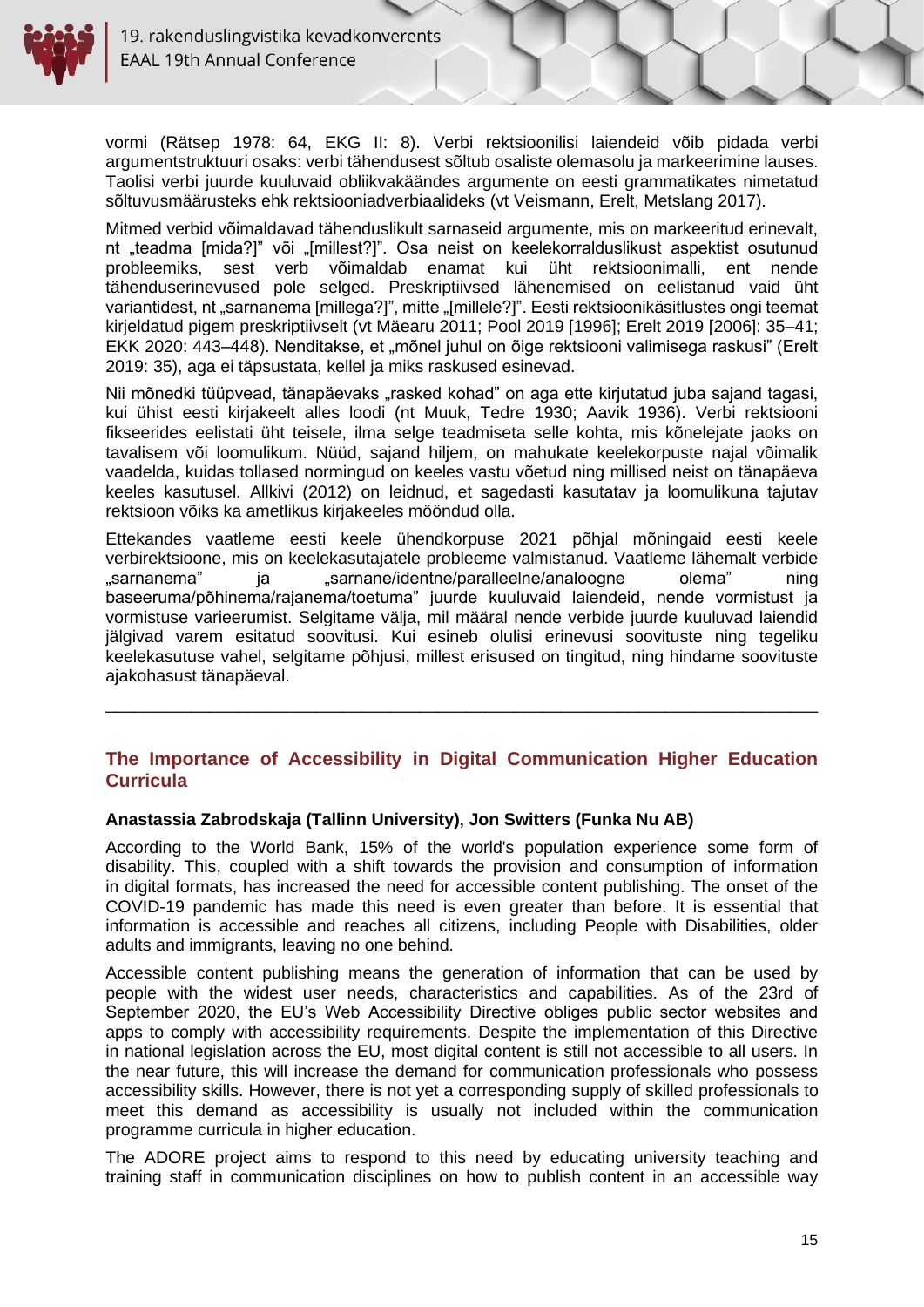

and how to provide a more inclusive teaching experience. The project will do this by:

- carrying out a gap analysis on accessibility training needs analysis for university teaching and training staff in fields related to communication and main issues faced by end user groups when accessing content online.
- mapping university curricula in fields related to communication where accessibility training can be implemented.
- co-creating a needs-based accessibility training toolkit for university teaching and training staff.
- developing a set of personas representing professional profiles in the field of accessible communication.
- providing recommendations on the inclusion of accessibility knowledge and training materials in European university curricula.

The aim of this presentation is to introduce the ADORE project and highlight the unique, multidimensional and interdisciplinary work we carry out scrutinizing the accessibility in digital communication higher education curricula. The project "Accessibility in Digital Communication Higher Education Curricula" (ADORE) is supported by Erasmus+ and the European Solidarity Corps Agency under the Erasmus+ programme. Partners: Tallinn University (Leader), Funka, INUK, Paris Lodron University of Salzburg, University of Maribor (Partners).

This project has been funded with support from the European Commission Erasmus+ programme. This publication [communication] reflects the views only of the author, and the Commission cannot be held responsible for any use which may be made of the information contained therein.

\_\_\_\_\_\_\_\_\_\_\_\_\_\_\_\_\_\_\_\_\_\_\_\_\_\_\_\_\_\_\_\_\_\_\_\_\_\_\_\_\_\_\_\_\_\_\_\_\_\_\_\_\_\_\_\_\_\_\_\_\_\_\_\_\_\_\_\_\_\_\_\_\_\_\_

#### <span id="page-15-0"></span>**Nõudlik verbivorm koroonapiirangusildil**

#### <span id="page-15-1"></span>**Ilona Tragel, Külli Habicht (Tartu Ülikool)**

Piirangusilt on viirusdiskursuse asünkroonne suhtlussündmus (vt nt Jones (toim) 2021; Tragel, Habicht 2021), mis eeldab lugejalt teatud käitumist. Selles sündmuses, nagu igasuguses suhtluses, on autor (sildi koostaja), sõnum (sildi tekst) ja vastuvõtja (lugeja). Silditeksti koostades teeb autor kaht tüüpi valikuid: (1) mida silditekstis eksplitsiitselt väljendada ja mida mitte ja (2) kuidas silditekstis piiranguid ja muud teavet väljendada.

Ettekandes esitatakse esialgseid uurimistulemusi silditekstide isikukasutusest enesekehtestamise eesmärgil ning sellest, kuidas diskursusekogukonna liikmed ennast isikukategooriat puudutavate valikute abil diskursuse ja üksteisega seostavad (vt nt Fairclough 2003).

Materjal on 900 2020.–2021. aasta koroonapiirangute uksesildi teksti, millest on automaatanalüüsiga otsitud isiku ja kõneviisi markereid ning nendele lisaks spetsiifilisi võimukasutusele viitavaid lemmasid, nn võimusõnu (vt ka Tragel, Tomson 2022).

Analüüsi esialgsed tulemused näitavad, et isikuliste asesõnade ja tegusõnade kasutamisel tehtud grammatilise isiku valikud (nt meie keskuses hoiad vahet) peegeldavad sildi autori võimupositsiooni sildi lugeja suhtes. Selles peegeldub diskursuserolli seos isikukategooriaga. Spetsiifiliste keelevahenditena pakuvad huvi indikatiivi vormid, mida kasutatakse piirangusiltidel direktiivses funktsioonis (nt hoiad vahet).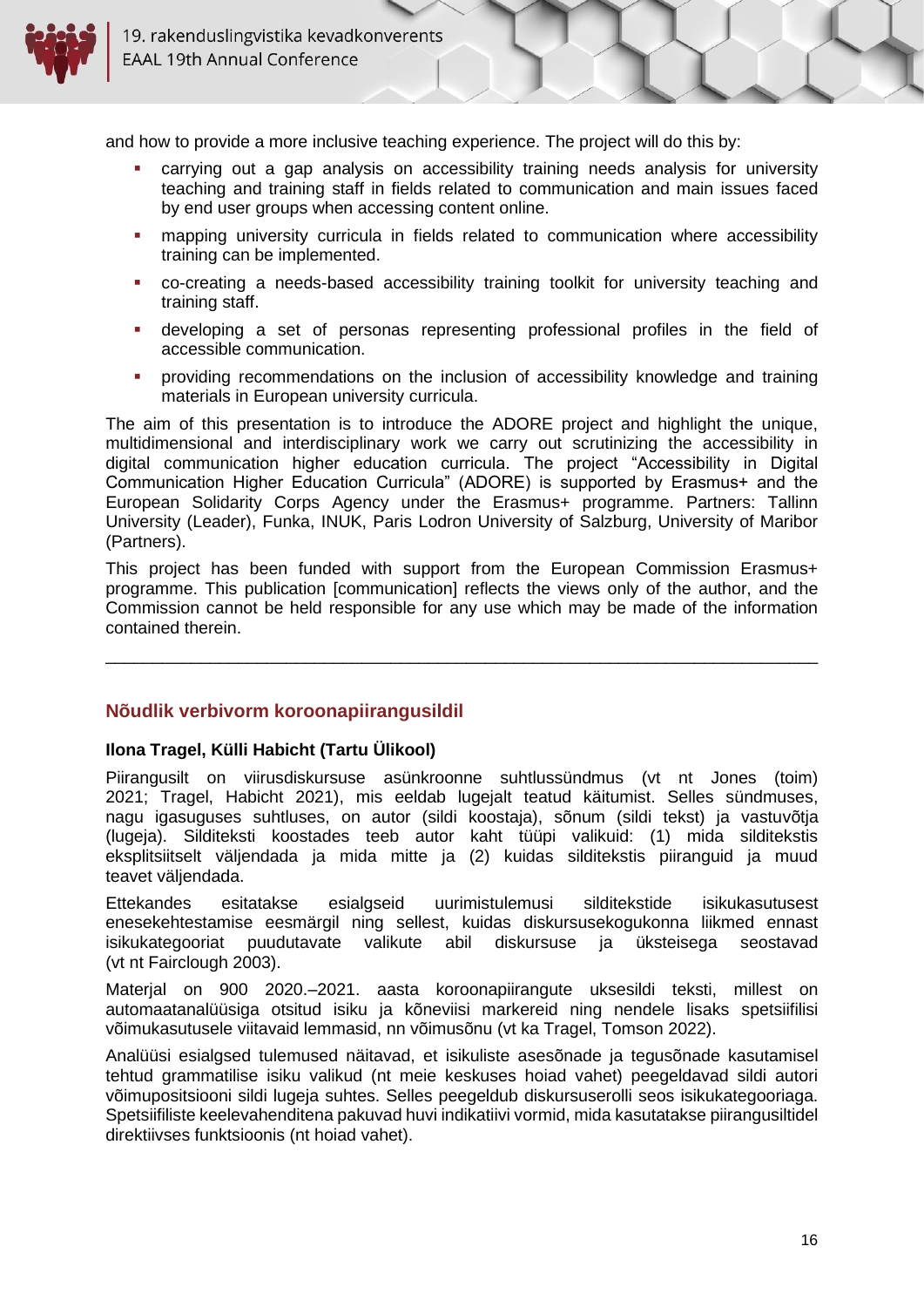

#### **Kirjandus**

- **EXECT Fairclough, Norman 2003. Analysing Discourse. Textual Analysis for Social Research.** London, New York: Routledge.
- Jones, R. (ed.) 2021. Viral Discourse. (Elements in Applied Linguistics). Cambridge: Cambridge University Press. doi:10.1017/9781108986465.
- Tragel, Ilona, Külli Habicht 2021. Erakorralise aja sildikeel. Oma Keel, 1, 56–65.
- Tragel, Ilona, Kairit Tomson 2022. Tanel ja Jüri kiusavad: piirangute põhjuste väljendusvahendid koroonapiirangute siltidel. Õiguskeel 2.

#### **Usefulness of various online tools for determining the CEFR level of English reading texts**

<span id="page-16-0"></span>\_\_\_\_\_\_\_\_\_\_\_\_\_\_\_\_\_\_\_\_\_\_\_\_\_\_\_\_\_\_\_\_\_\_\_\_\_\_\_\_\_\_\_\_\_\_\_\_\_\_\_\_\_\_\_\_\_\_\_\_\_\_\_\_\_\_\_\_\_\_\_\_\_\_\_

#### <span id="page-16-1"></span>**Ülle Türk (Tartu Ülikool)**

When choosing reading texts for language teaching or testing purposes, the question often asked is how to determine whether a text is of suitable difficulty for a particular group of learners or test takers. The Common European Framework of Reference for Languages: Learning, Teaching, Assessment includes several reading comprehension scales (for overall reading comprehension, for reading correspondence, reading for orientation, reading for information and argument, reading instructions), but the information that they provide about text difficulty can be considered vague at best. At lower levels (A1 and A2), phrases like 'very short and simple texts' and 'short and simple texts' are used; at higher levels (C1 and C1), 'lengthy, complex texts' and 'long and complex texts' are mentioned. However, what makes a text simple or complex is not clearly explained.In the United States, on the other hand, there is a long tradition of measuring readability of reading texts. However, the formula used have been developed for those for whom English is their first language, not for English language learners and the scores are not related to the CEFR levels.

In order to help both language teachers and test developers to determine the CEFR level of reading texts, several online tools have been developed and made freely available. The question is how valid, reliable and user friendly such tools are. Thus the presentation will compare three such tools (CEFR Checker, Text Inspector and Text Analyzer), the statistical information they provide about the texts analysed and will compare the CEFR levels as determined by the tools with the qualitative analyses of experts in order to answer the question whether there is a free tool that can be considered valid and reliable enough to be used for estimating the CEFR levels of the reading texts in the Estonian Year 9 and Year 12 English examinations.

\_\_\_\_\_\_\_\_\_\_\_\_\_\_\_\_\_\_\_\_\_\_\_\_\_\_\_\_\_\_\_\_\_\_\_\_\_\_\_\_\_\_\_\_\_\_\_\_\_\_\_\_\_\_\_\_\_\_\_\_\_\_\_\_\_\_\_\_\_\_\_\_\_\_\_

#### <span id="page-16-2"></span>**Siberian Ingrian Finnish Talking Dictionary**

#### <span id="page-16-3"></span>**Ivan Ubaleht (Omsk State Technical University)**

The Siberian Ingrian Finnish Language is a Lower Luga Ingrian Finnish – Lower Luga Ingrian (Izhorian) mixed language. This language is used by the descendants of the settlers from the Lower Luga area (the Rosona river area, to be exact). This language has been existing in Siberia for over 200 years. D.V. Sidorkevich researched and documented Siberian Ingrian Finnish in 2008–2014 [1,2]. N.V. Kuznetsova [3] and M.Z. Muslimov continue to research this language to the present.

We started to create the open Siberian Ingrian Finnish speech corpus in 2019. This corpus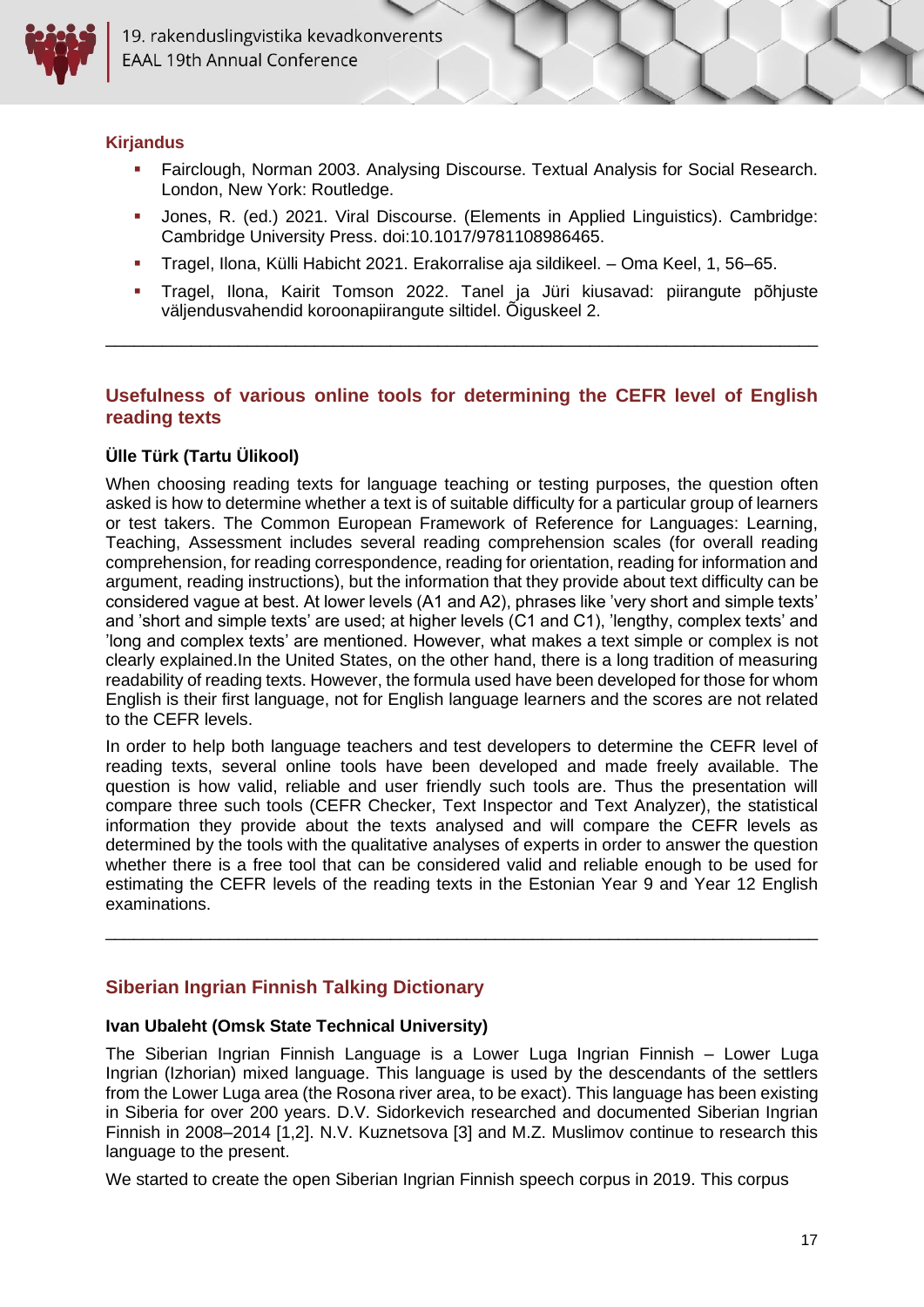

based on our own audio data from our expeditions and telephone interviews with speakers [4 subsection 3.1]. Approximately 5 hours of audio data and part of annotations are available on GitHub and licensed under a Creative Commons Attribution 4.0 license (CC BY 4.0) [5]. A talking dictionary is the first step to address the creation of the speech corpus for the Siberian Ingrian Finnish language. Talking dictionaries are used to revitalizing and linguistic research of endangered languages [6-8]. At this moment, we have achieved the following results:

- a software tool for parsing annotation files (we use ELAN media annotation tool [9] to annotate speech data) and feeding a database was created [10];
- the structure of the database has been developed and this database has been filled [11,12];
- the web application of the talking dictionary had been created.

The source code of the web application is open and available in GitHub [13]. At this moment, the first version of the talking dictionary is available via Internet: http://lexeme.net/sif . The first version of Siberian Ingrian Finnish talking dictionary contains about 300 words and 200 phrases. We plan to use the talking dictionary and the speech corpus for the language revitalization of Siberian Ingrian Finnish.

#### **References**

- Sidorkevich, D.V. (2014). Yazyk ingermanlandskih pereselentsev v Sibiri (struktura, dialektnye osobennosti, kontaktnye yavleniya), [Язык ингерманландских переселенцев в Сибири (структура, диалектные особенности, контактные явления)], Diss. ILIRAN.Sidorkevich, D.V. (2011). On domains of adessive-allative in Siberian Ingrian Finnish, In Proceedings of Institute for Linguistic Studies Vol. 7, pp. 575–607.
- Kuznetsova, N. (2016). Evolution of the non-initial vocalic length contrast across the Finnic varieties of Ingria and adjacent areas, Linguistica Uralica, Vol. 52, pp. 1–25.
- Ubaleht, I. (2021, March). Lexeme: The Concept of System and the Creation of Speech Corpora for Two Endangered Languages. In Proceedings of the Workshop on Computational Methods for Endangered Languages Vol. 2, pp. 20–23.
- The repository of Siberian Ingrian Finnish speech corpus: <https://github.com/ubaleht/SiberianIngrianFinnish>
- David K. Harrison, and Gregory DS Anderson. (2006). Tuvan talking dictionary. Retrieved from [http://tuvan.talkingdictionary.org](http://tuvan.talkingdictionary.org/)
- David K. Harrison, *et al.* (2019). Zapotec language activism and Talking Dictionaries. In Electronic Lexicography in the 21st Century: Smart Lexicography: Proceedings of eLex 2019 Conference, pp. 31–50.
- Moira Saltzman. (2017). Jejueo talking dictionary: A collaborative online database for language revitalization. In Proceedings of the 2nd Workshop on the Use of Computational Methods in the Study of Endangered Languages, pp. 122–129.
- **•** Peter Wittenburg, Hennie Brugman, Albert Russel, Alexander Klassmann, and Han Sloetjes. (2006). ELAN: A Professional Framework for Multimodality Research. In Proceedings of Language Resource and Evaluation 2006, pp. 1556–1559.
- The tool for processing ELAN annotation files: <https://github.com/ubaleht/LexemeELAN>
- The script of the create the scheme of the database for the talking dictionary: <https://github.com/ubaleht/SiberianIngrianFinnish/tree/master/SpeechDatabase/Scheme>
- Data for the web-application of the talking dictionary: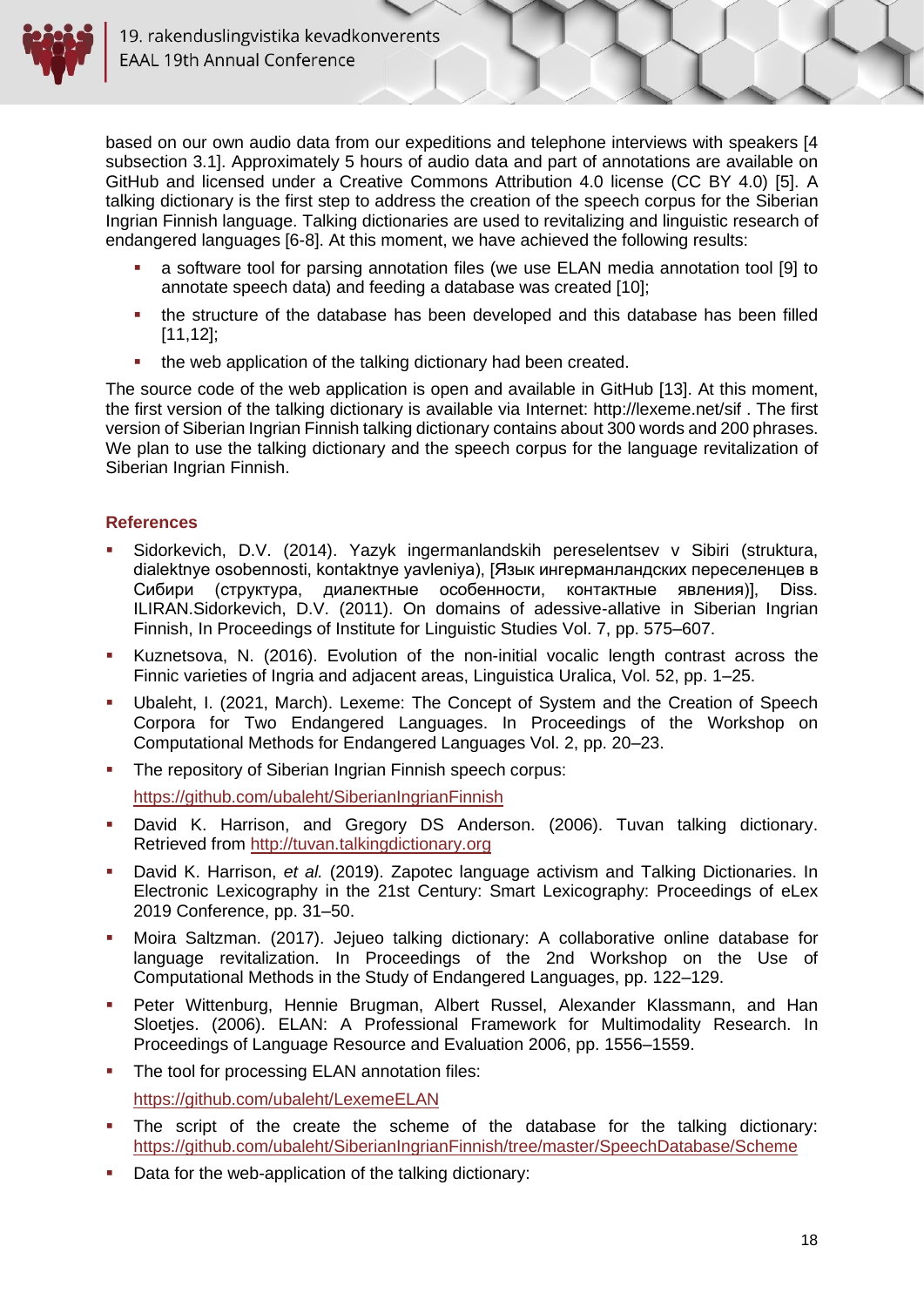

<https://github.com/ubaleht/SiberianIngrianFinnish/tree/master/SpeechDatabase/Data>

\_\_\_\_\_\_\_\_\_\_\_\_\_\_\_\_\_\_\_\_\_\_\_\_\_\_\_\_\_\_\_\_\_\_\_\_\_\_\_\_\_\_\_\_\_\_\_\_\_\_\_\_\_\_\_\_\_\_\_\_\_\_\_\_\_\_\_\_\_\_\_\_\_\_\_

The source code of the web application:<https://github.com/ubaleht/Lexeme>

#### <span id="page-18-0"></span>**Prototyping Instructions Where Prosody and Pragmatics are Combined in Order to Improve EFL Advanced Learners' Language Production**

#### <span id="page-18-1"></span>**Margarita Vul (Tallinn University)**

The current research proceeds from the idea that wrong pronunciation as well as accents act as distractors during conversational events which, in some contexts, can be so brief that it becomes crucial to guarantee intelligibility. In the theoretical part it was revealed that linguistic transfer phenomenon contributes greatly to accentedness in EFL learners.

The current research focuses on both segmental (articulatory features of phonetic segments) and suprasegmental (stress, pitch, length) features in improving phonetic realisation in EFL learners in Estonia. The aim of the research was to develop a prototype of instructions to stop negative transfer in EFL learners in Estonia. This was achieved through the Design-Based Research approach which allows empirical work with practical problems of human learning.

The data for prototyping the instructions was collected through observation and assessment of EFL advanced learners of different sociolinguistic backgrounds present in Estonia to identify the areas of speech which are significantly affected by linguistic transfer as well as to describe the degree of prosodic fossilisation. 10 instructions combining prosody and pragmatics were created and evaluated using three formative evaluation methods with an expert-teacher and a phonetician. The research question "What characteristics should be emphasized in instructions for improving oral production of EFL learners in Estonia?", was fully answered by providing clear guidelines on the specifics of voice pitch, stress, duration and speech tempo in Standard English.

The research also showed that stopping transfer and rewiring common speech patterns in EFL learners in Estonia would require a great deal of learners' metacognition. It was also revealed that teaching prosody and pragmatics would require the ability of the teacher to demonstrate to the learners the differences between L1 and the target language phonation as well as introduce the aspects of speech that need to be rewired for improving their intelligibility. The study's product has a potential to solve practical problems with generating effective intervention and contribute to the body of knowledge in the field.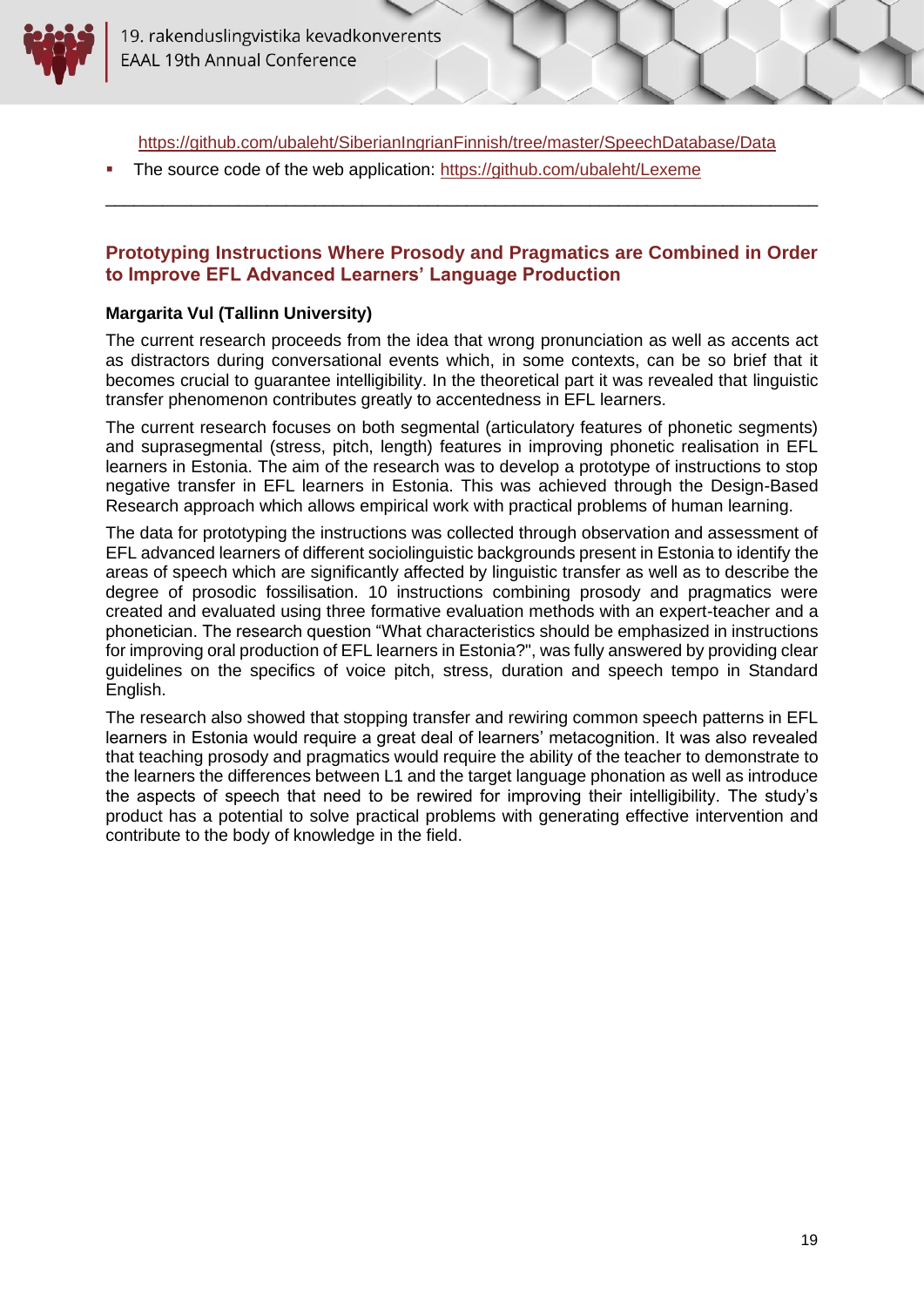#### <span id="page-19-0"></span>**WORKSHOP ON MULTILINGUALISM AND MULTILINGUAL ACQUISITION**

#### <span id="page-19-1"></span>**"Magus mesilik minevik" – Eestist Iisraeli emigreerunud juutide keeltest**

#### <span id="page-19-2"></span>**Kristel Algvere (Tartu Ülikool)**

Ettekandes tuleb juttu juudi päritolu inimeste keelelistest valikutest ja kuidas on toimunud põlvkondlik keele edasikandumine. See põhineb empiirilistel andmetel, mille kogusin TÜ usuteaduskonna bakalaureusetöö jaoks, ent mis on seotud minu doktoriõpingutega. Peamisteks uurimisküsimusteks on: kas ja kuidas on ühest keelekeskkonnast teise minek mõjutanud informantide keelevalikuid. Analüüsin ennekõike püha ja argise, sümboolse ja instrumentaalse funktsiooni vahekorda nende keelevalikutes.

Andmed on kogutud poolstruktureeritud veebiintervjuudega, mis toimusid ajavahemikus 22.03.–12.04.2022. Informantide valimi koostamiseks kasutasin statistiliselt mittetõenäosusliku kihistatud valimi põhimõtteid (Trost 1986). Lähtusin uuritavate keelekogemust mõjutavatest teguritest: aeg, sugu, vanus ja keeleoskus (sh eesti, uusheebrea).

Õnnestus intervjueerida viit informanti. Andmeid analüüsisin kvalitatiivse sisuanalüüsiga. Keele ja religiooni teemade uurimine on uus, sel sajandil sotsiolingvistika vaatevälja jõudnud teema (Darquennes, Vanderbussche 2011). Judaism ja keeled on läbi aegade olnud tihedalt seotud; heebrea, aramea ja kreeka keel on olnud pühade tekstide keeled (Spolsky 2003).

Eestis Iisraeli emigreerunud inimeste keelekasutust ei ole varem uuritud. Tegu on Eesti mõttes huvitava etnolingvistilise rühmaga. Ettekandes annan lühikese ülevaate Eesti juudi kogukonna kujunemisloost (vt nt Weiss-Wendt 2017). 1972. aastast kuni 2015. aastani on Eestist emigreerunud 1868 inimest, kõige enam nõukogude korra kokkuvarisemise järel: ajavahemikus 1990–1992. Minu informandid on Israeli läinud enne seda. Leidsin, et informandid on eesti keele alles hoidnud ja oluliseks peetakse ka seoseid Eestiga. Vähem huvitavad ei ole ka informantide endi arusaamad ja kirjeldused uus- ja vanaheebrea keele kohta.

#### **Kirjandus**

- Darquennes, J., Vanderbussche, W. 2011. Language and religion as a sociolinguistic field of study: some introductory notes. Sociolinguistica, 25, 1–11.Spolsky, B. 2003. Religion as a site of Language Contact. Annual Review of Applied Linguistics, 23. Cambridge University Press, 81–94.
- Trost, J. E. 1986. Statistically nonrepresentative stratified sampling: A sampling technique for qualitative studies. – Qualitative Sociology, No. 9, 54–57.
- Weiss-Wendt, A. 2017. On the Margins. Essays on the History of Jews in Estonia. Budapest: CEU Press.

#### <span id="page-19-3"></span>**Family language policy research meets code-switching research: a case study on Russian-Estonian code-switching**

\_\_\_\_\_\_\_\_\_\_\_\_\_\_\_\_\_\_\_\_\_\_\_\_\_\_\_\_\_\_\_\_\_\_\_\_\_\_\_\_\_\_\_\_\_\_\_\_\_\_\_\_\_\_\_\_\_\_\_\_\_\_\_\_\_\_\_\_\_\_\_\_\_\_\_

#### <span id="page-19-4"></span>**Reili Argus, Anna Verschik (Tallinn University)**

The paper analyses FLP in a family where both parents are ethnic Russians but mother speaks Estonian to their two children. Based on Spolsky (2004), FLP consists of three components: language ideology, language management, and language practices. As a rule, FLP studies concentrate on parent's goals and attitudes, and semi-structured interviews are the standard data collection method. In contrast, our goal is to both interview parents and to analyse actual child-directed speech in order to find out whether there are differences between beliefs,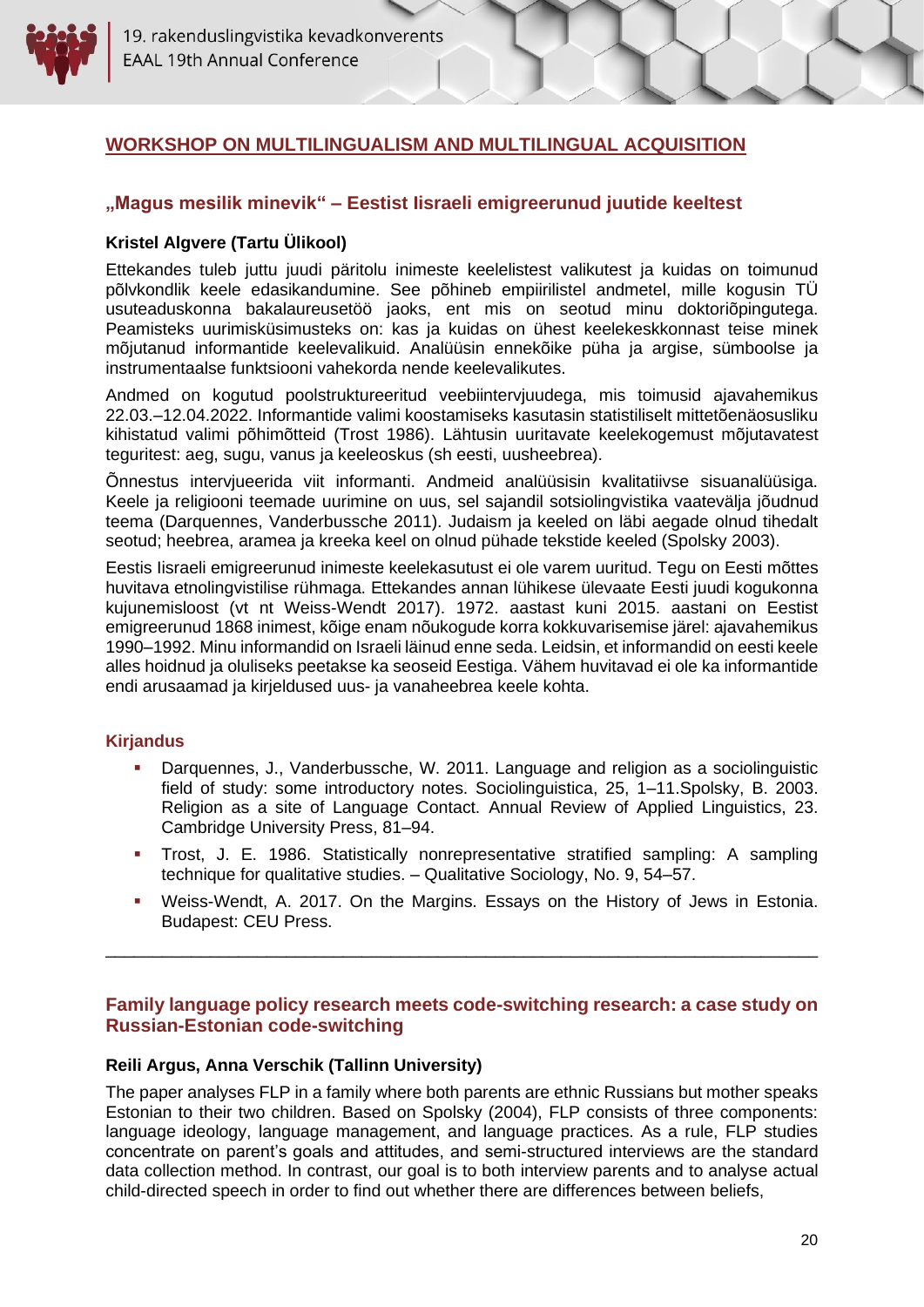

measures taken for the children's bilingual development, and naturalistic language use. Both parents are ethnic Russians; the father speaks Russian and the mother speaks Estonian to the children.

The data was collected in two ways: a semi-structured interview with the parents (1.5 h) and 6 h of recordings of family conversations.

The findings are as follows. There are discrepancies between the declared ideologies, management and practices. The declared policy is strict OPOL and, as the father rendered it, purism because of the concern that the children will be confused otherwise. During the interview, it was the father who switched between Estonian, Russian and English. Language management in the family is guided by practical considerations, i.e., not by the wish to balance the use of both languages: if it is easier to do things in either of languages, it is done so.

The number of turns in the mother's speech in one hour recording is 539, of which 50 % are child-directed. Of all child-directed turns 7 % are in Russian and 8 % contain either insertional code-switching or alternational switching within one turn. There are only 6 instances of codeswitching in father's speech. Although the parents declared that they speak Russian to each other, the mother switched to Estonian from time to time while addressing the father. Sometimes, the mother repeats the same turn in the other language in child-directed speech. In general terms, the results tell us that in family language policy research, triangulation of statements obtained from interviews (ideology), practical steps (management) and actual linguistic behaviour (practices) is highly desirable.

Despite the declared OPOL policy, it is in fact impossible to avoid code-switching.

#### **References**

<span id="page-20-0"></span>Spolsky, Bernard. 2012. Family language policy  $-$  the critical domain. Journal of Multilingual and Multicultural Development 33 (1), 3–11.

\_\_\_\_\_\_\_\_\_\_\_\_\_\_\_\_\_\_\_\_\_\_\_\_\_\_\_\_\_\_\_\_\_\_\_\_\_\_\_\_\_\_\_\_\_\_\_\_\_\_\_\_\_\_\_\_\_\_\_\_\_\_\_\_\_\_\_\_\_\_\_\_\_\_\_

#### **Estonian-English child code-mixing in the case of fairly even input situation**

#### <span id="page-20-1"></span>**Piret Baird (Tallinn University)**

Studying bilingual children's code-mixing in the light of usage-based theory has become more popular in recent years (Gaskins *et al.*, 2019; Quick *et al.*, 2020). Most studies with bilingual children involve families that use OPOL or ML@H strategies. As a result of these strategies the child usually receives significantly more input in one language. The current case study focuses on a 2-year-old (2;4–2;10, 36h of data) Estonian-English bilingual whose language input is more even between her two languages as the family separates languages by time rather than by place or person. How does a balanced language input influence MLU, language proportions and code-switching?

The study will calculate child's MLU in each of her two languages and in code-mixed utterances. Previous studies have shown that the MLU is longer in code-mixed utterances (Quick *et al.*, 2018, 2020). Also monolingual and code-mixed utterance proportions will be calculated to see if they reflect the input situation as other studies have shown (Allen *et al.*, 2002; Quick *et al.*, 2018, 2020). Additionally, sibling code-mixing rate will be looked at. As a final element the utterance complexities will be studied to find differences between the two languages and codemixed utterances. The results indicate that the proportion of code-mixed utterances is higher than in previous studies, MLU for code-mixed utterances is longer and they are more complex.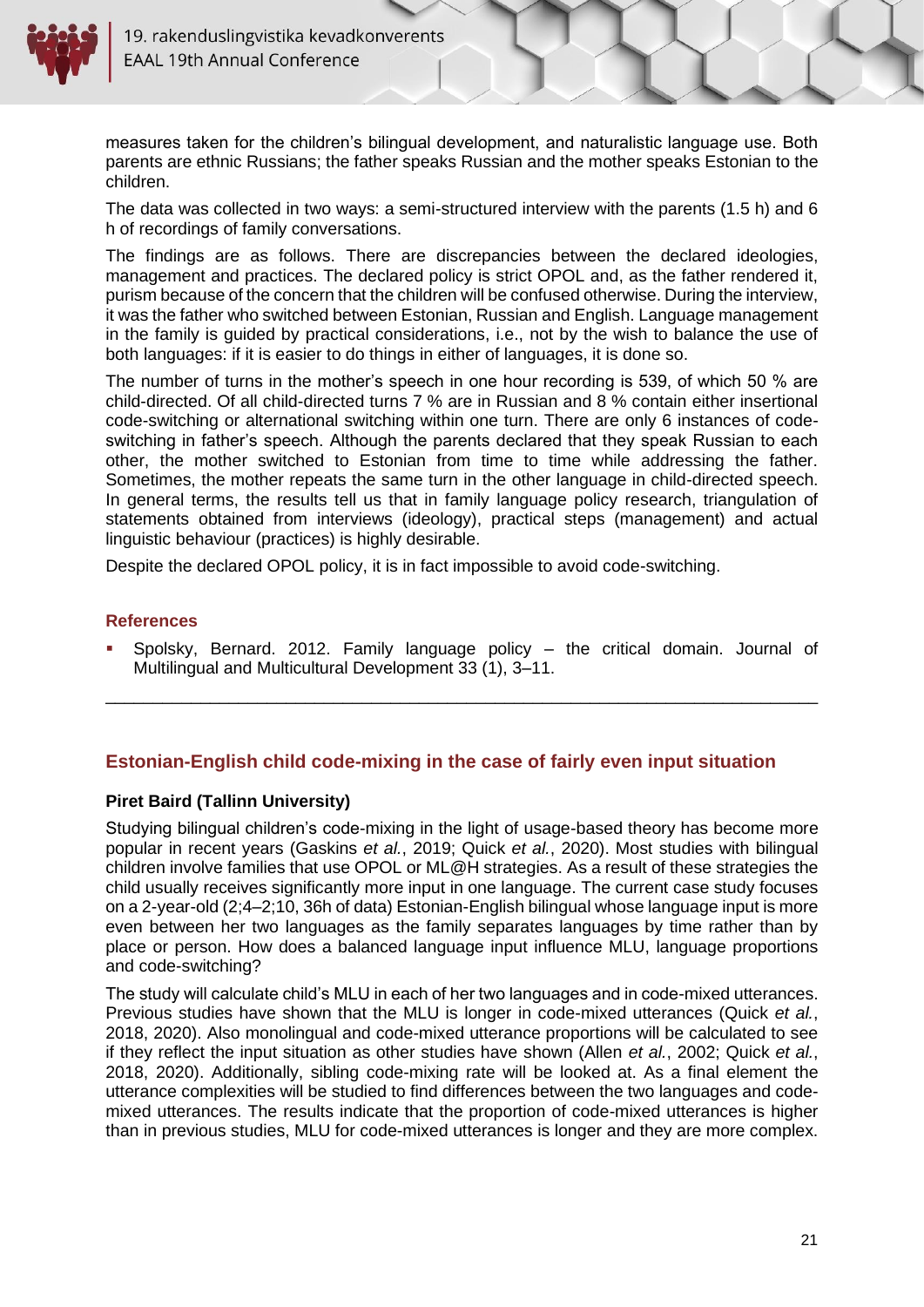

19. rakenduslingvistika kevadkonverents **EAAL 19th Annual Conference** 

#### **References**

- **E** Allen, S., Genesee, F., Fish, S., & Crago, M. B. (2002). Patterns of code mixing in English-Inuktitut bilinguals.
- Gaskins, D., Frick, M., Palola, E., & Endesfelder Quick, A. (2019). Towards a usagebased model of early code-switching: Evidence from three language pairs. Applied Linguistics Review, 0(0). https://doi.org/10.1515/applirev-2019-0030.
- Quick, A. E., Gaskins, D., Bailleul, O., Frick, M., & Palola, E. (2020). A gateway to complexity: A cross-linguistic comparison of child bilingual speech. International Journal of Bilingualism, 136700692095672. <https://doi.org/10.1177/1367006920956721>
- Quick, A. E., Lieven, E., Backus, A., & Tomasello, M. (2018). Constructively combining languages: The use of code-mixing in German-English bilingual child language acquisition. Linguistic Approaches to Bilingualism, 8(3), 393–409.

\_\_\_\_\_\_\_\_\_\_\_\_\_\_\_\_\_\_\_\_\_\_\_\_\_\_\_\_\_\_\_\_\_\_\_\_\_\_\_\_\_\_\_\_\_\_\_\_\_\_\_\_\_\_\_\_\_\_\_\_\_\_\_\_\_\_\_\_\_\_\_\_\_\_\_

<span id="page-21-0"></span><https://doi.org/10.1075/lab.17008.qui>

#### **Eesti noorte keeleline oskus reflekteerida poliitilist raamistamist**

#### <span id="page-21-1"></span>**Yvonne Bindrim (University of Greifswald, Germany)**

Ühiskondlikud toimijad ja organisatsioonid levitavad oma arusaamu erinevate kanalite kaudu. Selleks kasutavad nad muuhulgas intervjuusid ja sotsiaalmeediat. Toimijate kasutatav keel on professionaliseeritud, st sõnade ja väljendite valik ei ole juhuslik, vaid planeeritud ja sõnum nõnda strateegiliselt raamistatud. Raamistamine on informatsiooni seostamine teatud keelekasutusega, mis mõjutab informatsiooni tõlgendamist. Strateegilise raamistamise eesmärk on mõjutada avalikku arvamust soovitud viisil. Selleks kasutatakse metafoore või valitud mõisteid ja väljendeid.

Varasemad uuringud on näidanud, et kuigi raamistamine üldiselt toimib, ei mõju see kõigile ühtemoodi. Lisaks erinevad eksperimentides kasutatud raamid tegelikkuses ettetulevatest raamidest.

Strateegilise raamistamise mõju avalikule arvamusele ei tohi alahinnata. Projektis käsitletakse küsimust, kas Eesti noored reflekteerivad teatud ühiskondlike toimijate keelekasutuse üle, millised sotsiaaldemograafilised tegurid mõjutavad keelelise refleksiooni määra ja kas teatud teemade vahel valitseb vastastikune sõltuvus.

Retseptiivset ja produktiivset keelekäitumist uuritakse kirjaliku küsitluse abil. Osalejate vastustest saab tuletada nende keelelise refleksiooni oskust ning seda mõjutavaid sotsiaaldemograafilisi tegureid.

#### <span id="page-21-2"></span>**Ethnolects of Russian in performative use: issues of accents, attitudes, and identities of young non-native speakers**

\_\_\_\_\_\_\_\_\_\_\_\_\_\_\_\_\_\_\_\_\_\_\_\_\_\_\_\_\_\_\_\_\_\_\_\_\_\_\_\_\_\_\_\_\_\_\_\_\_\_\_\_\_\_\_\_\_\_\_\_\_\_\_\_\_\_\_\_\_\_\_\_\_\_\_

#### <span id="page-21-3"></span>**Kapitolina Fedorova (Tallinn University), Vlada Baranova (Russian Academy of Sciences)**

Mass labour migration to Russian megalopolises from the territory of the former Soviet Union and from Asian countries is gradually transforming their ethnic and linguistic composition turning them into global cities. New communities of speakers are forming in main Russian cities which include ethnically mixed young non-native Russians who understand their diversity and can distinguish different ethnic styles of speaking. The so called crossing identity (Rampton 1995)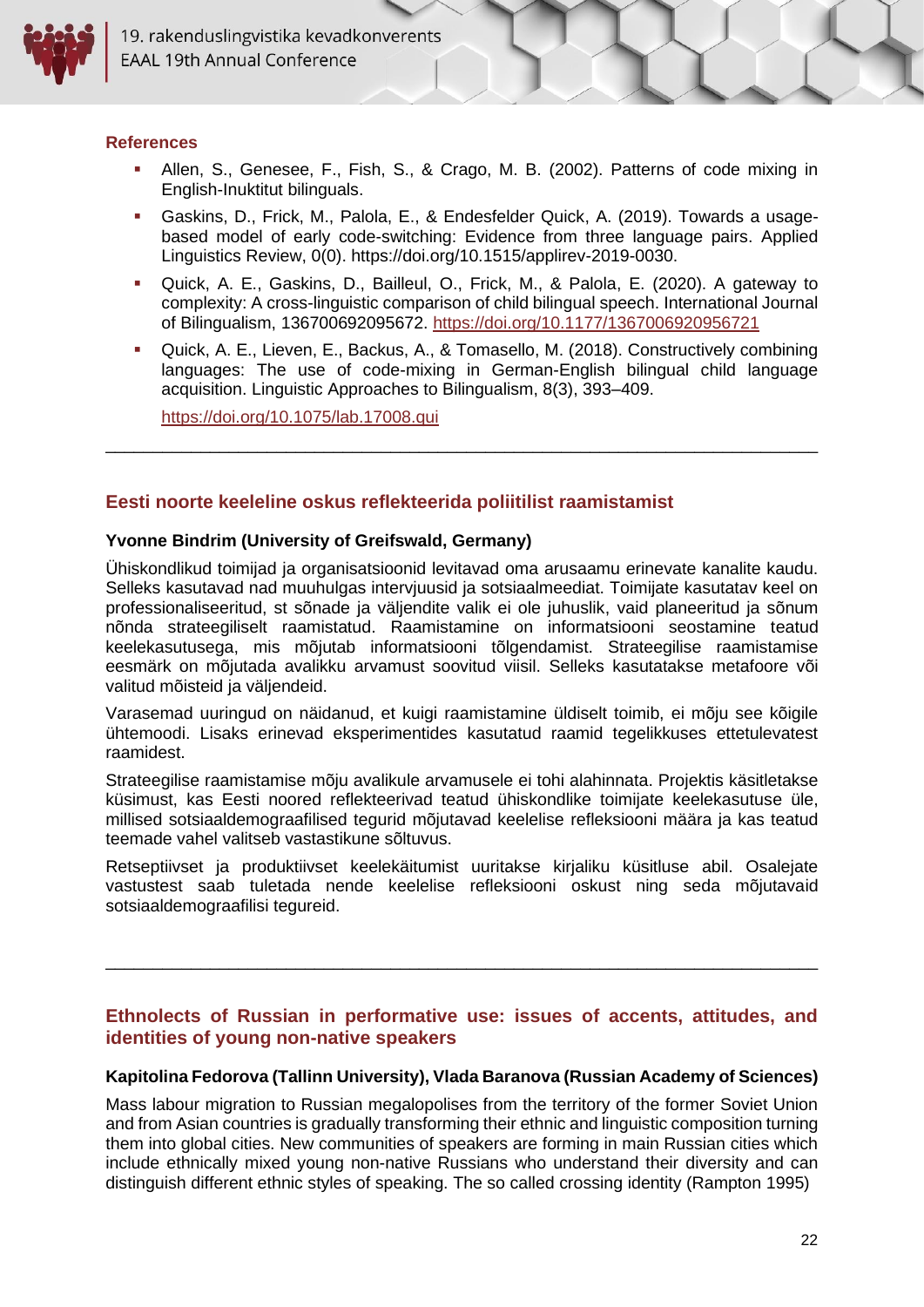is a sociolinguistics practice observed nowadays in many different global cities around the globe (Benor 2010); in some cases, it follows the emergence of ethnolect, like it was with Kiezdeutsch in Germany (Wiese 2009; Wiese, Rehbein 2016), or other more or less stable linguistic variant.

The paper is based on the study of data from video blogs created by young non-native speakers of Russian who aim at performative use of different accents and ethnic styles of speaking. Both the speech of video bloggers and comments from their audience under the videos are analyzed to reveal different types of discourses regarding multilingualism circulating in Russian society. The study focuses on different perspectives native and non-native speakers of Russian have regarding ethnolects of Russian and its linguistic features: while for Russian speakers they are related with alienation and / or mocking of non-native speakers, ethnolects speakers themselves reclaim them via performative aesthetic use and employ in creating more subtle distinctions and identities.

#### **References**

- Benor, S.B., 2010. Ethnolinguistic repertoire: shifting the analytic focus in language and ethnicity. // Journal of Sociolinguistics 14 (2), 159–183.
- Rampton, B., 1995. Crossing: Language and Ethnicity Among Adolescents. Longman, London.
- Wiese, H., 2009. Grammatical innovation in multiethnic urban Europe: new linguistic practices among adolescents // Lingua 119, 782–806.
- Wiese, H., Rehbein, I., 2016. Coherence in new urban dialects: A case study // Lingua 172–173, 45–61.

\_\_\_\_\_\_\_\_\_\_\_\_\_\_\_\_\_\_\_\_\_\_\_\_\_\_\_\_\_\_\_\_\_\_\_\_\_\_\_\_\_\_\_\_\_\_\_\_\_\_\_\_\_\_\_\_\_\_\_\_\_\_\_\_\_\_\_\_\_\_\_\_\_\_\_

#### <span id="page-22-0"></span>**Quantitative dialectology of necessive structures in Finnish Romani**

#### <span id="page-22-1"></span>**Kimmo Granqvist (University of Helsinki)**

I will discuss the morphosyntax of the necessive structures of Finnish Romani, to which little attention has been paid in the study of Romani grammar (e.g. Granqvist 2007; Granqvist & Laitinen, forthcoming). Focus will be on competing types of necessive structures, in which show the forms of the necessive verbs, the case of the subject and the presence/absence of person inflection in the necessive verb vary. Other differences concern the complementizer and the form of the verb complement.

I will examine the necessive structures of Finnish Romani from the point of view of their geographical distribution, comparing the outcomes to earlier observations in studies on Finnish Romani dialectology (Granqvist 2017). Methodological starting points are in corpus-based studies of dialect syntax (Grieve 2009; Szmrecsanyi 2013). I will apply Classification Algorithms to Romani data, such as random forest (Breiman 2001) and decision trees (Hothorn, Hornik & Zeileis 2006).

The data from the project "Finnish Romani and other northern dialects of the Romani language in the Baltic Sea region" (2013–2017) comprise samples of Finnish Romani from 25 localities in Finland. The data was initially collected for the purposes of qualitative research, but it also allows for a quantitative examination of some language phenomena.

#### **References**

▪ Breiman, Leo. 2001. Random Forests. Machine Learning 45(1), 5–32.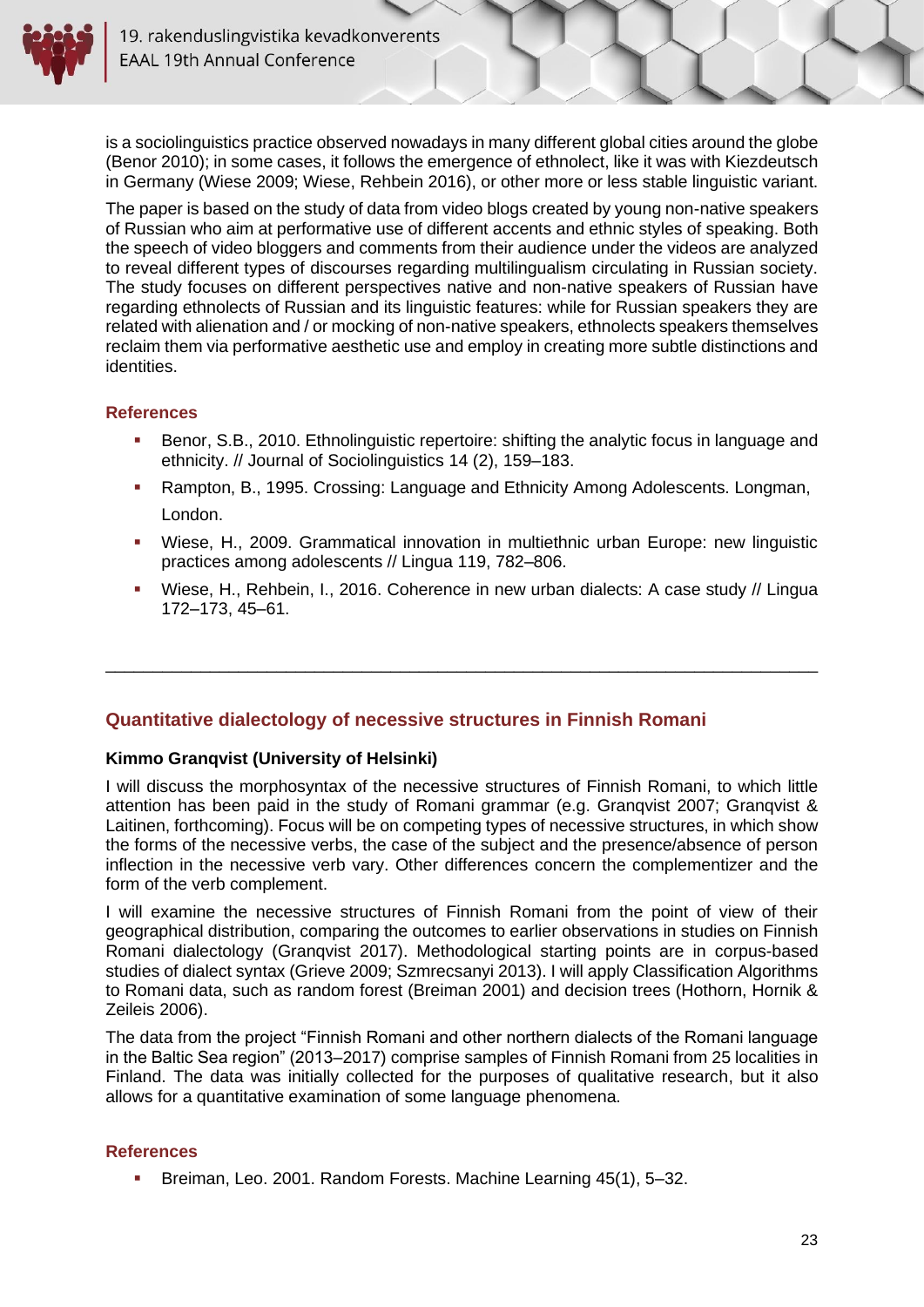

- Granqvist, Kimmo. 2007. Suomen romanin äänne- ja muotorakenne. Suomen Itämaisen Seuran Suomenkielisiä julkaisuja 36. Kotimaisten kielten tutkimuskeskuksen julkaisuja 145. Helsinki: Yliopistopaino.
- Granqvist, Kimmo. 2017. Finnish Romani and its dialectology. Teoksessa Kirill Kozhanov, Mikhail Oslon & Dieter W. Halwachs. (toim.). Das amen godi pala Lev Čerenkov. Romani historija, čhib taj kultura, 221–237. Graz: GLM.
- Granqvist, Kimmo & Saarni Laitinen. Tulossa. Descriptive Grammar of Finnish Romani. München: Lincom Europa.
- Grieve, Jack. 2009. A Corpus-based Regional Dialect Survey of Grammatical Variation in Written Standard American English. Ph.D. dissertation, Northern Arizona University.
- Hothorn, Torsten, Kurt Hornik & Achim Zeileis. 2006. Unbiased recursive partitioning: A conditional inference framework. Journal of Computational and Graphical Statistics 15(3), 651-674.
- <span id="page-23-0"></span>Szmrecsanyi, Benedikt. 2013. Grammatical Variation in British English Dialects: A Study in Corpus-based Dialectometry (Studies in English Language). Cambridge: Cambridge University Press.

\_\_\_\_\_\_\_\_\_\_\_\_\_\_\_\_\_\_\_\_\_\_\_\_\_\_\_\_\_\_\_\_\_\_\_\_\_\_\_\_\_\_\_\_\_\_\_\_\_\_\_\_\_\_\_\_\_\_\_\_\_\_\_\_\_\_\_\_\_\_\_\_\_\_\_

#### **The Minority of Estonian Tatars: Ways and Challenges of Maintaining Tatar**

#### <span id="page-23-1"></span>**Maria Iqbal (University of Tartu)**

This presentation focuses on Family Language Policy (FLP) of Estonian Tatars (see also Iqbal 2021), a small and rather understudied minority living in Estonia (*et al* Rannut, Rannut, 2010; Klaas, 2015; Iqbal, 2021). According to Statistics Estonia, the total number of Tatar-identifying residents is 1,937 (2021). In particular, its scope is on parents' strategies for the maintenance of Tatar and whether language environment, either Russian or Estonian-dominant -- is shaping parents' decision when choosing a school.

The study is informed by Bernard Spolsky's (2004) FLP model which includes three independent but interconnected components: language practices, language beliefs or ideologies, and language management. Between Jan 2019 and Jan 2022 I recorded semi-structured in-depth interviews with 14 informants from 8 families (*ca* 8 hours), who were born or living in Ida-Virumaa (dominantly Russian spoken area (Ehala *et al.* 2019: 499)), Harju and Tartu counties. An inquiry displayed the Russian- or the Estonian-dominating settings shape informants' decisions. However, when choosing a medium of instruction for their children, Estonian MOI were preferred over Russian as those are believed to increase better career opportunities in Estonia.

Apart from those two languages, the Tatar language is an important vehicle that sustains connection to the Tatar culture. Informants shared that they used to attend or are currently attending Tatar summer and Tatar Sunday schools, and participate in events organised in Tatar. Some families speak only Tatar at home and some speak Tatar, Estonian and/or Russian mix. Many parents brought up their need to take additional Estonian language courses in order to better their skills.

#### **References**

- Ehala, M.; Koreinik, K.; Praakli, K.; Siiner, M. (2014). Kuidas uurida keele kestlikkust? Keel ja Kirjandus, 7, 1−19, 489–508.
- Iqbal, M. (2021). Estonian Tatar Families Navigating Between Four Languages. Tehlikedeki Diller Dergisi, 11 (19), 288−308.
- Klaas, M. (2015). The role of language in (re)creating the tatar diaspora identity: the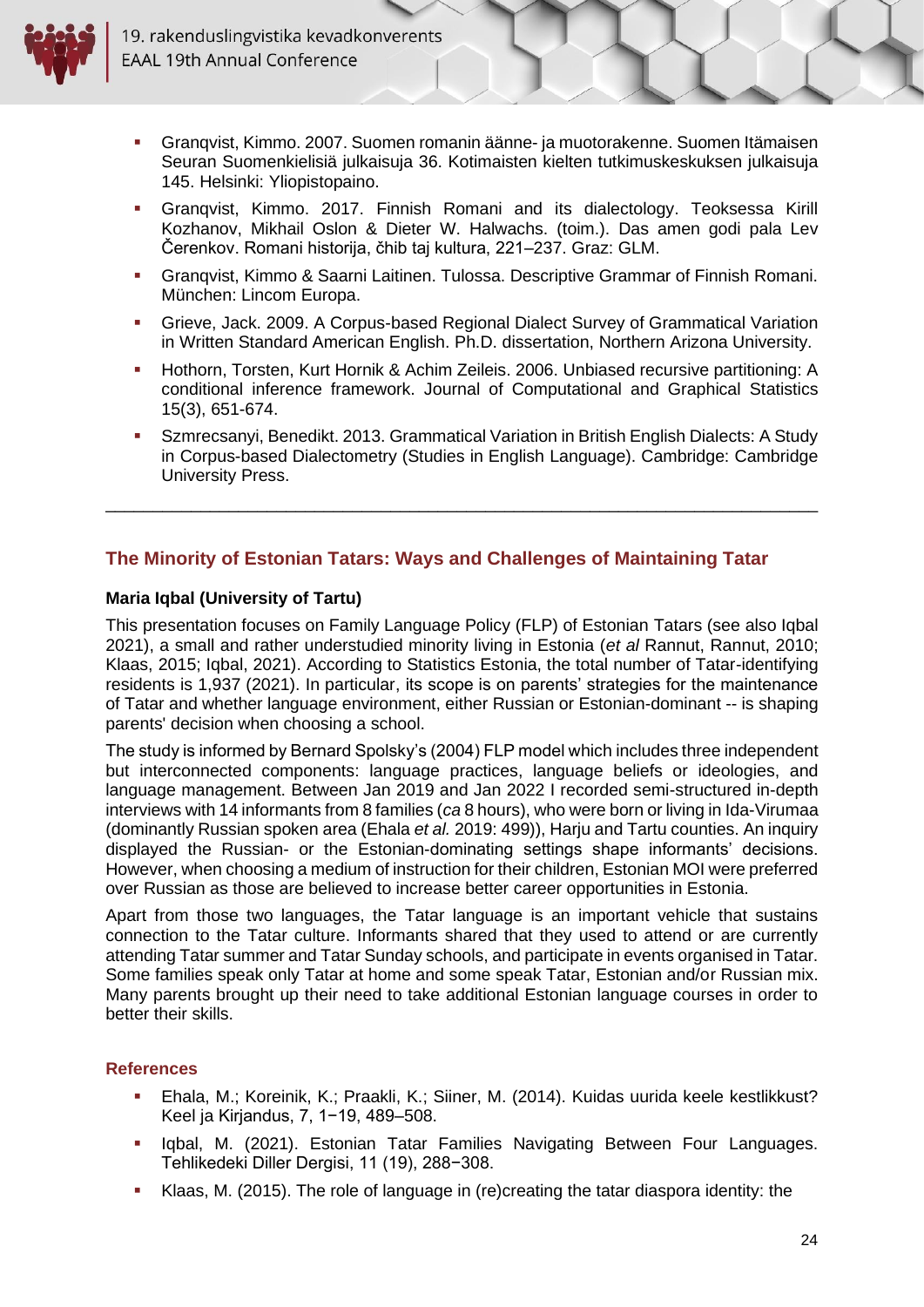

case of the Estonian Tatars. Journal of Ethnology and Folkloristics 9 (1): 3–19.

- Rannut, M.; Rannut, Ü. (2010). Russification of Non-Estonian Pupils in Tallinn. Eesti Rakenduslingvistika Ühingu aastaraamat 6: 243−259.
- Spolsky, B. (2004). Language policy. Cambridge University Press.

#### <span id="page-24-0"></span>**Comprehension and Production of Nouns and Verbs in Lithuanian TD children and children with DLD**

\_\_\_\_\_\_\_\_\_\_\_\_\_\_\_\_\_\_\_\_\_\_\_\_\_\_\_\_\_\_\_\_\_\_\_\_\_\_\_\_\_\_\_\_\_\_\_\_\_\_\_\_\_\_\_\_\_\_\_\_\_\_\_\_\_\_\_\_\_\_\_\_\_\_\_

#### <span id="page-24-1"></span>**Laura Kamandulytė-Merfeldienė (Vytautas Magnus University, Lithuania)**

Previous study conducted on Estonian-Russian biliguals' colour vocabulary (Loitšenko 2018) showed that linguistic convergence caused for certain colour terms to appear more frequently in the list and naming tasks. The aim of present study is to compare bilinguals' associations between the Estonian-dominant and Russian-dominant bilingual groups in their strong and weak languages. The comparative analysis will show whether the colour associations are language restricted or not.

Bilingual groups are determined using the BLP (Bilingual Language Profile) questionnaire (Birdsong, Gertken, & Amengual, 2012). The questionnaire helps to determine the more dominating language based on the self-reported data.

The procedures are conducted via Skype, mobile phone application (i.e. Whatsapp) or face to face in the form of an interview. The researcher explains how the experiment is conducted and starts naming the colour terms. This kind of approach allows the participants name as many associations as they want even in their non-dominating language. The questionnaire-based studies that research associations are limited to a written form, which means that bilinguals who lack a writing skill in their less dominant language cannot express their thoughts freely.

The test is carried out in the participants' preferred language first and then two weeks later in the second language. The colour terms named in Russian are: belyj, černyj, krasnyj, zelenyj, želtyj, sinij, goluboj, koričnevyj, fioletovyj, rozovyj, oranževyj, seryj, birjuzovyj, sirenevyj, lilovyj, beževyj. The colour terms birjuzovyj and sirenevyj have been added based on the recent study on Russian basic colour terms (Paramei, Gribers, Mylonas 2017). The Estonian colour terms named are: valge, must, punane, kollane, roheline, sinine, pruun, hall, lilla, oranž, roosa, helesinine, türkiissinine, violetne, beež. All of the basic terms (Sutrop 1995) were selected with an addition of helesinine, türkiissinine, violetne and beež.

The expected outcome is 1) linguistically similar colour terms will cause the bilinguals' colour associations to converge or 2) colour associations are not language restricted.

#### **References**

- Birdsong, D., Gertken, L.M., & Amengual, M. (2012) Bilingual Language Profile: An Easy-to-Use Instrument to Assess Bilingualism. COERLL, University of Texas at Austin. Web. 20 Jan. 2012. <https://sites.la.utexas.edu/bilingual/>
- Loitšenko, O. (2018). In: Lindsay MacDonald, Carole P. Biggam, & Galina Paramei (Ed.).
- Colour Studies: Vision, Cognition, and Language. Amsterdam/New York: John Benjamins [to appear].
- Sutrop, U. (1995). Eesti keele põhivärvinimed. Keel ja Kirjandus, 12, 797–808. Paramei, G., Griber, Y. & Mylonas, D. (2017). An online colour naming experiment in Russian using Munsell colour samples. Color Research and Application, pp. 1–17.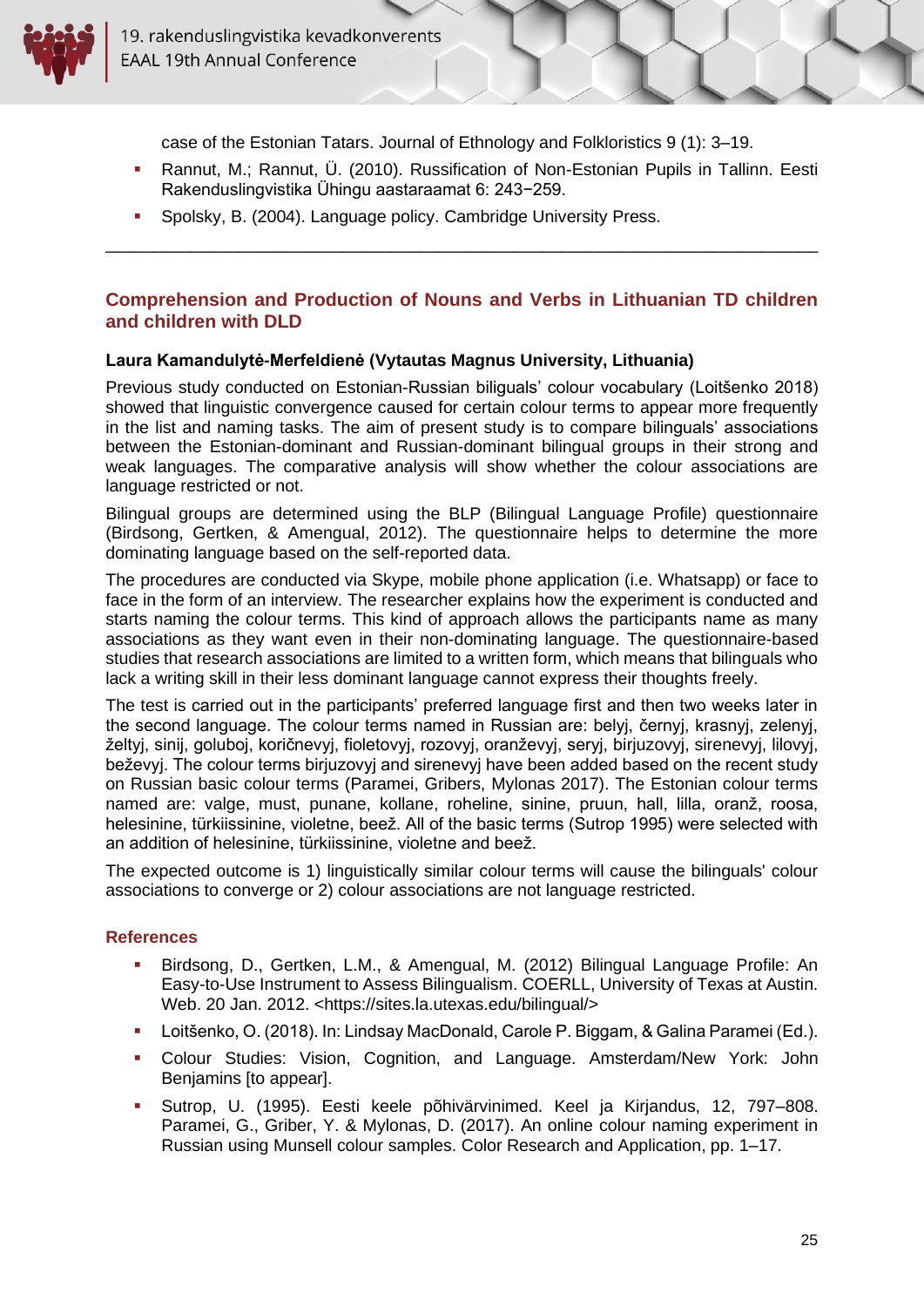#### <span id="page-25-0"></span>**The commodification of identity among the 3rd generation Russian speakers of Estonia**

#### <span id="page-25-1"></span>**Eva Katona (Eötvös Loránd Tudományegyetem, Hungary)**

After the restoration of Estonia's independence, a third of the country's population has not ceased consisting of Russian-speakers (residents with Russian, Ukrainian, Jewish, Belarusian and other ethnic backgrounds) who had predominantly arrived to the country during the Soviet era, and therefore never identified themselves with Estonia.

The "Russian-speaking" identity soon became popular because of its unifying power and political neutrality. Today, however, the practice of claiming to be "an Estonian" is becoming more and more widespread among the 3rd generation of the Russian-speaking minority. Among members of certain subgroups of this minority being a Russian or a Russian-speaker is a label only pertaining to language skills.

According to Monica Heller, the commodification of language and identity means that the primary marker of ethnic identity is transformed into a measurable knowledge and commodity that shapes the labor market and social expectations, giving individuals with certain language skills an advantage.

Members of the younger generation are aware that their Russian skills are an advantage in the labor market. Therefore, even if they identify themselves as "an Estonian", they do not hide their Russian language skills, because they consider and emphasize them as a linguistic capital.

In our research 11 out of the 30 interviewed young people (between the ages of 18 and 34) pointed out that the knowledge of Russian gives them advantage over others in their everyday life and in the world of work an as they are trilingual (Russian, Estonian, English), unlike members of the Estonian- and English-speaking, bilingual (and sometimes monolingual) majority society. Even young peoplewho have little contact with Russia, the Russian culture, and for whom being the descendant of a Russian family does not play a role in their identity construction, they nevertheless see the Russian language proficiency itself as a positive trait that defines them. In our conference presentation, we illustrate the value of Russian identity and Russian language skills for the members of the researched group by showing and analysing quotes taken from our on one-on-one emic interviews recorded in the cities of Tallinn, Tartu, Narva and Jõhvi during 2020.

\_\_\_\_\_\_\_\_\_\_\_\_\_\_\_\_\_\_\_\_\_\_\_\_\_\_\_\_\_\_\_\_\_\_\_\_\_\_\_\_\_\_\_\_\_\_\_\_\_\_\_\_\_\_\_\_\_\_\_\_\_\_\_\_\_\_\_\_\_\_\_\_\_\_\_

#### <span id="page-25-2"></span>**Vene emakeelega üliõpilaste keelelisest ja kultuurilisest kohanemisest**

#### <span id="page-25-3"></span>**Birute Klaas-Lang, Kadri Koreinik, Kerttu Rozenvalde (Tartu Ülikool)**

Tartu Ülikooli üliõpilastest umbes 10% on oma õpitee jooksul lõpetanud Eestis venekeelse haridusasutuse (põhikooli) ja sooritanud ka eesti keele teise keelena riigieksami. Riigieksami tulemused on sellel sihtgrupil väga head, kuid ometi on vene emakeelega üliõpilastel raskused eestikeelsetel õppekavadel õppimise ja ülikooli kultuuriga kohanemisel.

Need üliõpilased peavad läbi tegema mitu paralleelset kohanemist: koolist ülikooli, vene dominantkeelega suhtluskeskkonnast (Ida-Virumaa, aga ka Tallinn) mitmekeelsesse ülikooli ja eesti dominantkeelega Tartu linna (Ehala & Koreinik 2021), eesti-vene kakskeelsest õppeasutusest eesti-inglise õppekeelega ülikooli (Soler & Rozenvalde 2021, Klaas-Lang 2021). Eelnevast keelekogemusest erinev uus keele- ja kultuurikeskkond surub peale oma diskursuse ja reeglid (Busch 2017). Asumine ühest kooliastmest teise või gümnaasiumist ülikooli võib olla võrreldav geograafilise rändesündmusega, mis nõuab indiviidilt teatavat (keelelist) säilenõtkust (vt nt Dawson, Pooley 2013).

Oma ettekandes esitleme käimas olevat uuringut, mille käigus oleme kogunud vene emakeelega Tartu Ülikooli üliõpilaste keelelise ja kultuurilise kohanemise lugusid. Oleme läbi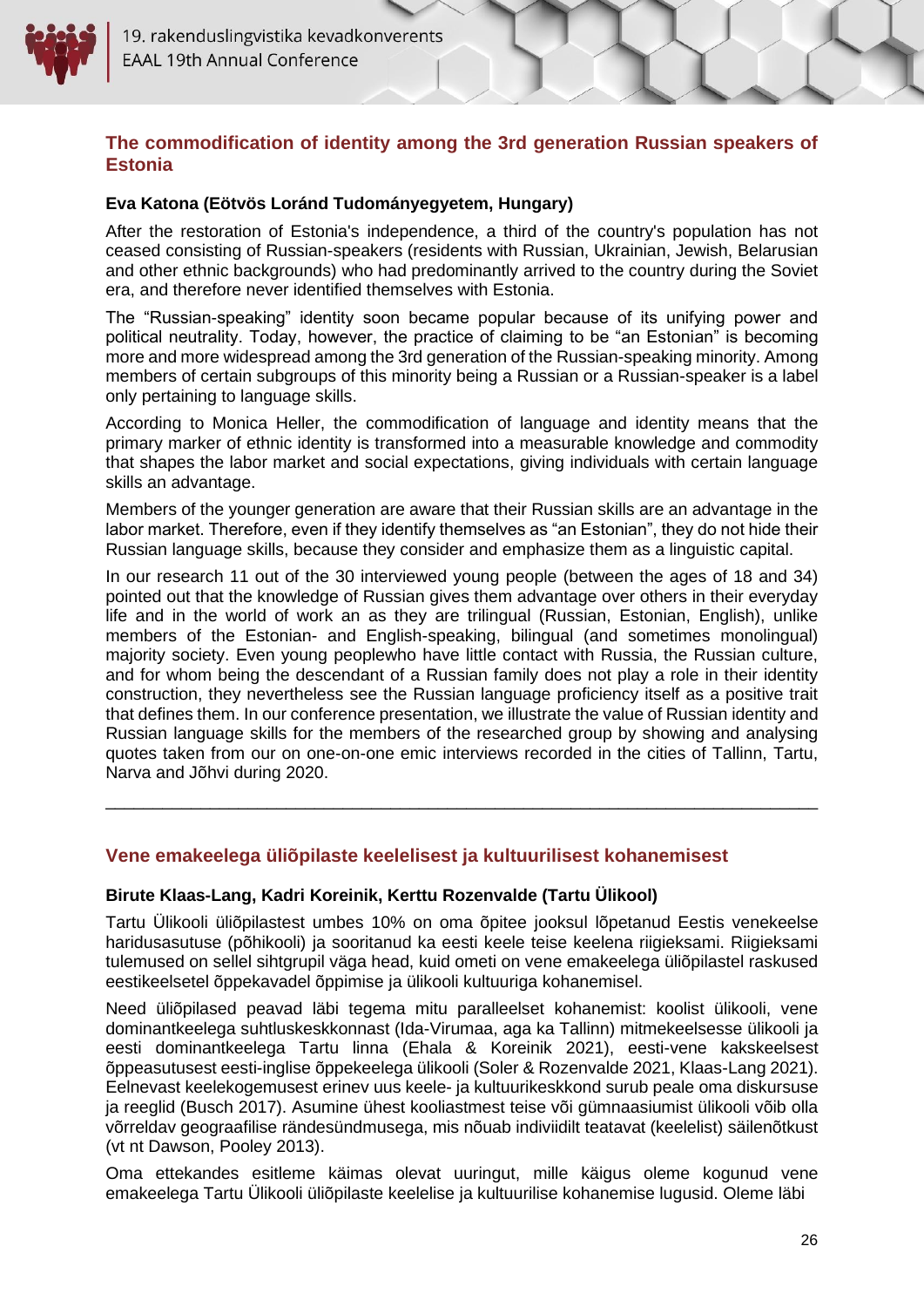

Uuringu üldeesmärk on mõista, kuidas venekeelse põhikooli ja kakskeelse gümnaasiumi lõpetanud üliõpilaste keelelised repertuaarid, ühiskondlikud ja kultuurinormid, mis reguleerivad keeleloomet ja retseptsiooni (Gumperz 1982, Blommaert, Backus 2013, Koreinik & Klaas-Lang 2021), on seotud nende toimetulekuga/kohanemisega akadeemilises keskkonnas. Uuringu rakenduslik eesmärk on osutada võimalikele kitsakohtadele üldhariduskoolide eesti keele teise keelena ja kultuuripädevuste arendamises, mis ei pruugi anda ka riigieksami hästi ja väga hästi sooritanud üliõpilastele piisava ettevalmistuse akadeemilises keskkonnas hakkama saamiseks. Ühtlasi on Tartu Ülikooli soov uuringu tulemusi kasutada selleks, et pakkuda muu emakeelega tudengitele tuge võimalikult kiireks ja sujuvaks lõiminguks eestikeelsesse keskkonda ja rahvusvahelisse organisatsioonikultuuri.

#### **Kirjandus**

- Blommaert, J. & Backus, A. (2013). Superdiverse repertoires and the indi- vidual. Current Challenges for Educational Studies. – Ingrid de Saint- Georges, Jean Jacques Weber (eds), Multilingualism and Multimodal- ity. Rotterdam: Sense, 11–32.
- Busch, B. (2017). Expanding the Notion of the Linguistic Repertoire: On the Concept of Spracherleben – The Lived Experience of Language. – Applied Linguistics 38 (3): 340– 358.
- **•** Dawson, M. & J. A. Pooley. (2013). Resilience: the role of optimism, perceived parental autonomy support and perceived social support in first year university students. Journal of Education and Training Studies 1 (2) 38–4.
- **Ehala, M. & K. Koreinik. (2021). Patterns of individual multilingualism in Estonia. Journal** of Baltic Studies 52 (1), 85−102.
- Gumperz, J. (1982). Discourse strategies. Studies in interactional socio- linguistics. Cambridge: Cambridge University Press.
- Klaas-Lang, B. (2021). Üks ülikool, mitu keelt. Akadeemia, 9, 1571−1598.
- Koreinik, K. & Klaas-Lang, B. (2021). Linguistic repertoires and teacher resilience: Russian-dominant bilingual teachers in Estonian-medium schools. – Anna Verschik (Ed.). Acta Universitatis Tallinnensis. Humaniora (212−239). Tallinn: TLÜ Press.
- <span id="page-26-0"></span>Soler, J. & Rozenvalde, K. (2021). The Englishization of higher education in Estonia and Latvia: Actors, positionings, and linguistic tensions. In R. Wilkinson & R. Gabriëls (eds.) The Englishization of Higher Education in Europe. Amsterdam University Press, pp. 57– 75.

#### **Pilguheit eesti juutuberite sõnavarasse: for real, mis on nende vibe?**

#### <span id="page-26-1"></span>**Mari-Liis Korkus, Annika Pant, Aive Mandel, Kristiina Praakli, Elisabeth Kaukonen, Liina Lindström (Tartu Ülikool)**

\_\_\_\_\_\_\_\_\_\_\_\_\_\_\_\_\_\_\_\_\_\_\_\_\_\_\_\_\_\_\_\_\_\_\_\_\_\_\_\_\_\_\_\_\_\_\_\_\_\_\_\_\_\_\_\_\_\_\_\_\_\_\_\_\_\_\_\_\_\_\_\_\_\_\_

Pilguheit eesti juutuberite sõnavarasse: for real, mis on nende vibe? Keeleteemadest on just noortekeel avalikkuse pidevas huviorbiidis: noorte kaasabil tutvustatakse uute sõnade tähendusi (vt Klaats 2022), viidatakse eri vanusrühmade keelekasutuserinevustele (nt Mikk 2011) ja peegeldatakse nende arusaamu keelekasutuse kohta (vt Areen 2022). Eesti keeleteaduses kogub noortekeele uurimine alles hoogu. Üleilmastumise ja digikultuuri kontekstis pälvib üha rohkem tähelepanu inglise keele roll noorte keelelistes valikutes. Selle taustal kerkib küsimus, millist mõju avaldab eesti-inglise kontaktsituatsioon noorte sõnavarale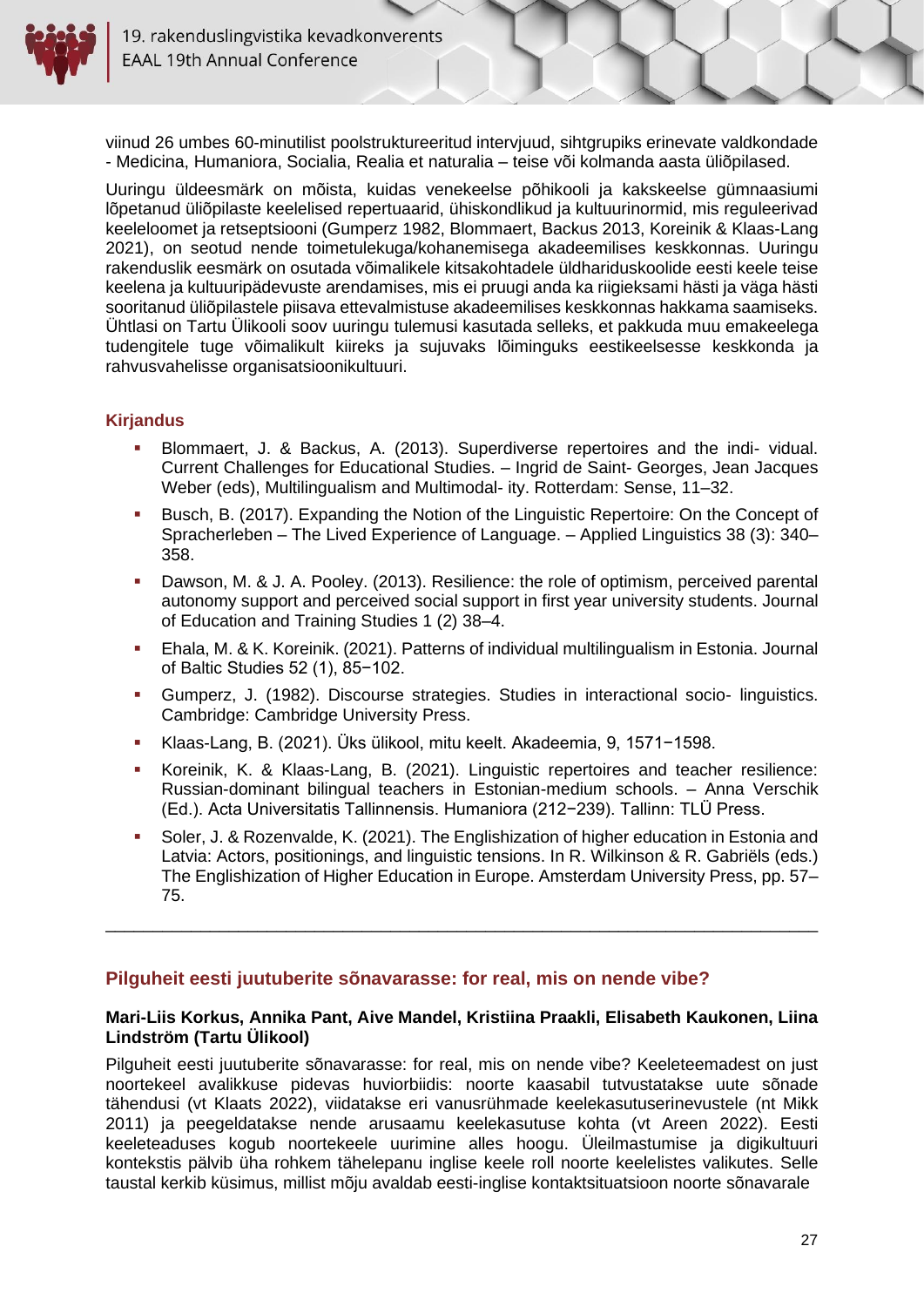

laiemalt.

Ettekandes heidame pilgu eesti juutuuberite sõnavarale, fookusega inglise päritolu ainesel nende keelepruugis. Andmed kogusime kaheksa eestikeelse YouTube'is tegutseva sisulooja videotest (kokku ligi 80 videot erinevatest žanritest). Videotes tuvastasime kõik ingliskeelsed sõnad, väljendid ja lausungid ning koondasime need nn juutuuberite sõnastikku. Kogutud ainestikus analüüsime sisuloojate leksikaalseid valikuid, tuginedes laenatavuse hierarhia mudelile (vt lähemalt Field 2002, Verschik 2007). Tutvustame juutuuberite andmetel põhinevat sõnaliikide laenatavuse skaalat, mille kaudu selgitame integreeritavate ingliskeelsete elementide atraktiivsust. Ühtlasi pakume välja, et eesti juutuuberite keelekasutust võib nimetada eraldi keelevariandiks, sisuloojate registriks.

#### **Kirjandus**

- Aree 2022. Kitsad teksad põlevad, zoomer'id tulevad: 14 noort vastavad, mis neile meeldib ja mis mitte. – Eesti Ekspress, 19.01.2022. [https://ekspress.delfi.ee/artikkel/95660937/kitsad-teksad-polevad-em-zoomer-em-id](https://ekspress.delfi.ee/artikkel/95660937/kitsad-teksad-polevad-em-zoomer-em-id-tulevad-14-noort-vastavad-mis-neile-meeldib-ja-mis-mitte)[tulevad-14-noort-vastavad-mis-neile-meeldib-ja-mis-mitte](https://ekspress.delfi.ee/artikkel/95660937/kitsad-teksad-polevad-em-zoomer-em-id-tulevad-14-noort-vastavad-mis-neile-meeldib-ja-mis-mitte) (05.05.2022).
- Field, Fredric 2002. Linguistic Borrowing in Bilingual Context. Amsterdam, Philadelphia: John Benjamins.
- Klaats, Erika 2022. Kas tead, mida tähendab "seeni peale jätma", "toptier luud" või "deemmidesse slaidima"? – Maaleht, 19.01.2022.

[https://maaleht.delfi.ee/artikkel/95671241/kas-tead-mida-tahendab-seeni-peale-jatma](https://maaleht.delfi.ee/artikkel/95671241/kas-tead-mida-tahendab-seeni-peale-jatma-toptier-luud-voi-deemmidesse-slaidima)[toptier-luud-voi-deemmidesse-slaidima](https://maaleht.delfi.ee/artikkel/95671241/kas-tead-mida-tahendab-seeni-peale-jatma-toptier-luud-voi-deemmidesse-slaidima) (05.05.2022).

- Mikk, Mihkel-Markus 2011. Spiik estonglish? Õhtuleht, 12.03.2011. <https://www.ohtuleht.ee/418016/spiik-estonglish> (09.05.2022).
- Verschik, Anna 2007. Keelekontaktid, laenatavus ja verbi kopeerimine eestivene keelevariandis. – Keel ja Kirjandus 5, 357–377.

#### <span id="page-27-0"></span>**Methodological issues of the Non-word repetition test: recorded stimuli vs. live stimuli**

\_\_\_\_\_\_\_\_\_\_\_\_\_\_\_\_\_\_\_\_\_\_\_\_\_\_\_\_\_\_\_\_\_\_\_\_\_\_\_\_\_\_\_\_\_\_\_\_\_\_\_\_\_\_\_\_\_\_\_\_\_\_\_\_\_\_\_\_\_\_\_\_\_\_\_

#### <span id="page-27-1"></span>**Egle Krivickaite-Leisiene (Vytautas Magnus University, Lithuania)**

This study aims to discuss methodological issues of the non-word repetition test and its results. Experiments in which auditory and visual information has been presented have shown that vision strongly influences speech perception (Massaro, Bosseler 2006). Visual information obtained from a talker's face can improve speech intelligibility over that obtained with the presentation of only auditory information (Massaro *et al.* 1995). The use of recorded stimuli ensures uniformity of input, eliminating variations in rate, pitch, volume, and other phonetic and auditory features; it also restrains the tester's influence on children's performance. Recorded stimuli eliminate any visual cues. Comparison of live vs. recorded stimuli is needed for evaluating the possible effect of variations on the accuracy of response as well as the comparability and validity of the two methods (Chiat, Roy 2007). The study presents two methods of non-word repetition test: 1. live stimuli; 2 recorded stimuli. The sample of the study consists of 100 typically developing children (2 age groups: 4;00–4;11 and 5;00–5;11).

The research showed that observing the visual articulation helped the children to identify the non-words: statistically, the live stimuli were repeated significantly better than the recorded stimuli (p=0.005). The word structure (word length and syllable structure) was found to be an important indicator: both live and recorded two syllable non-words were repeated similarly,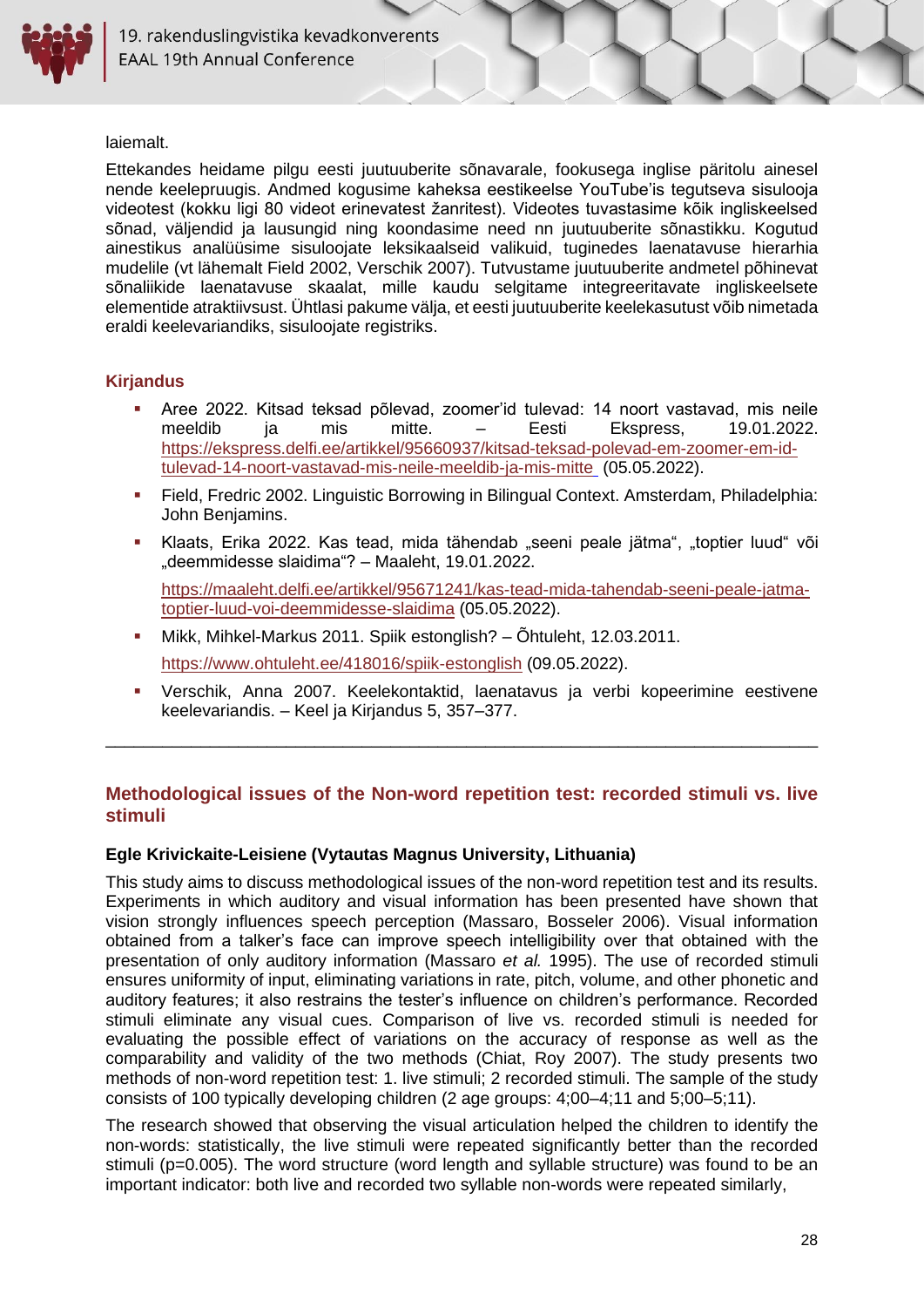

whereas the live stimuli of three- and four-syllable non-words statistically were repeated significantly better than the recorded stimuli; the live stimuli non-words with consonant clusters were repeated statistically significantly better than the recorded stimuli.

The results indicate that the methodology of the non-word repetition test has an effect on the outcome of both children and adult tests.

#### **References**

- Chiat Sh., Roy P. 2007: The Preschool Repetition Test: An Evaluation of Performance in Typically Developing and Clinically Referred Children. Journal of Speech, Language, and Hearing Research 50, 429–443.
- **Massaro D. W., Cohen M. M., Smeele P. M. T. 1995: Cross-linguistic comparisons in** the integration of visual and auditory speech. Memory & Cognition 23 (1), 113–131.
- Massaro D. W., Bosseler A. 2006: Read my lips. The importance of the face in a computer-animated tutor for vocabulary learning by children with autism. Autism 10 (5), 495–510.

#### **The Role of Vodograi Sunday School of the Ukrainian Language and Culture in Transmission of the Ukrainian Language and Cultural Identity in Ida-Viru County**

<span id="page-28-0"></span>\_\_\_\_\_\_\_\_\_\_\_\_\_\_\_\_\_\_\_\_\_\_\_\_\_\_\_\_\_\_\_\_\_\_\_\_\_\_\_\_\_\_\_\_\_\_\_\_\_\_\_\_\_\_\_\_\_\_\_\_\_\_\_\_\_\_\_\_\_\_\_\_\_\_\_

#### <span id="page-28-1"></span>**Elvira Küün (University of Tartu)**

The aim of the study was to ascertain in detail, by way of four case studies, the trends of family language policy (FLP) applied in the families of the children with Ukrainian roots studying in the Vodograi Sunday School of the Ukrainian Language and Culture in Sillamäe, Ida-Viru County, Estonia. Examination of FLP in relevant families was based on Bernard Spolsky's (2007) model of family language policy, according to which FLP consists in language practices utilized by families, language management tools internal and external to the family, and language ideologies. Another objective was to investigate the role of the Vodograi Sunday School of the Ukrainian Language and Culture in Sillamäe in relevant FLP developments. The research method used was a semi-structured interview and interviewees included the mothers of the families studied. It became clear that the Ukrainian Sunday School is also seen as a supporting pillar of Ukrainian cultural identity.

#### **Reference**

Spolsky, B. 2007. Towards a Theory of Language Policy – Working Papers in Educational Linguistics (WPEL): Special Issue on Language Policy, 22(1);

[https://repository.upenn.edu/wpel/vol22/iss1/1/?utm\\_source=repository.upenn.edu%2F](https://repository.upenn.edu/wpel/vol22/iss1/1/?utm_source=repository.upenn.edu%2Fwpel%2Fvol22%2Fiss1%2F1&utm_medium=PDF&utm_campaign=PDFCoverPages) [wpel%2Fvol22%2Fiss1%2F1&utm\\_medium=PDF&utm\\_campaign=PDFCoverPages](https://repository.upenn.edu/wpel/vol22/iss1/1/?utm_source=repository.upenn.edu%2Fwpel%2Fvol22%2Fiss1%2F1&utm_medium=PDF&utm_campaign=PDFCoverPages)

<span id="page-28-2"></span>**"Vahepeal ma mõtlen, et miks on vaja asendada mingid sõnad inglise keelega" – inglise keele kasutusest sisuloomes Eesti juutuuberite vaatest**

\_\_\_\_\_\_\_\_\_\_\_\_\_\_\_\_\_\_\_\_\_\_\_\_\_\_\_\_\_\_\_\_\_\_\_\_\_\_\_\_\_\_\_\_\_\_\_\_\_\_\_\_\_\_\_\_\_\_\_\_\_\_\_\_\_\_\_\_\_\_\_\_\_\_\_

#### <span id="page-28-3"></span>**Kristiina Praakli, Liina Lindström, Aive Mandel, Mari-Liis Korkus, Annika Pant, Elisabeth Kaukonen (Tartu Ülikool)**

Osalusmeedia platvormidel on noorte meediatarbimises üha suurem tähtsus ja tähendus (vt nt Siibak 2020). Üks Eesti noorte seas atraktiivsemaid keskkondi on YouTube, mis võimaldab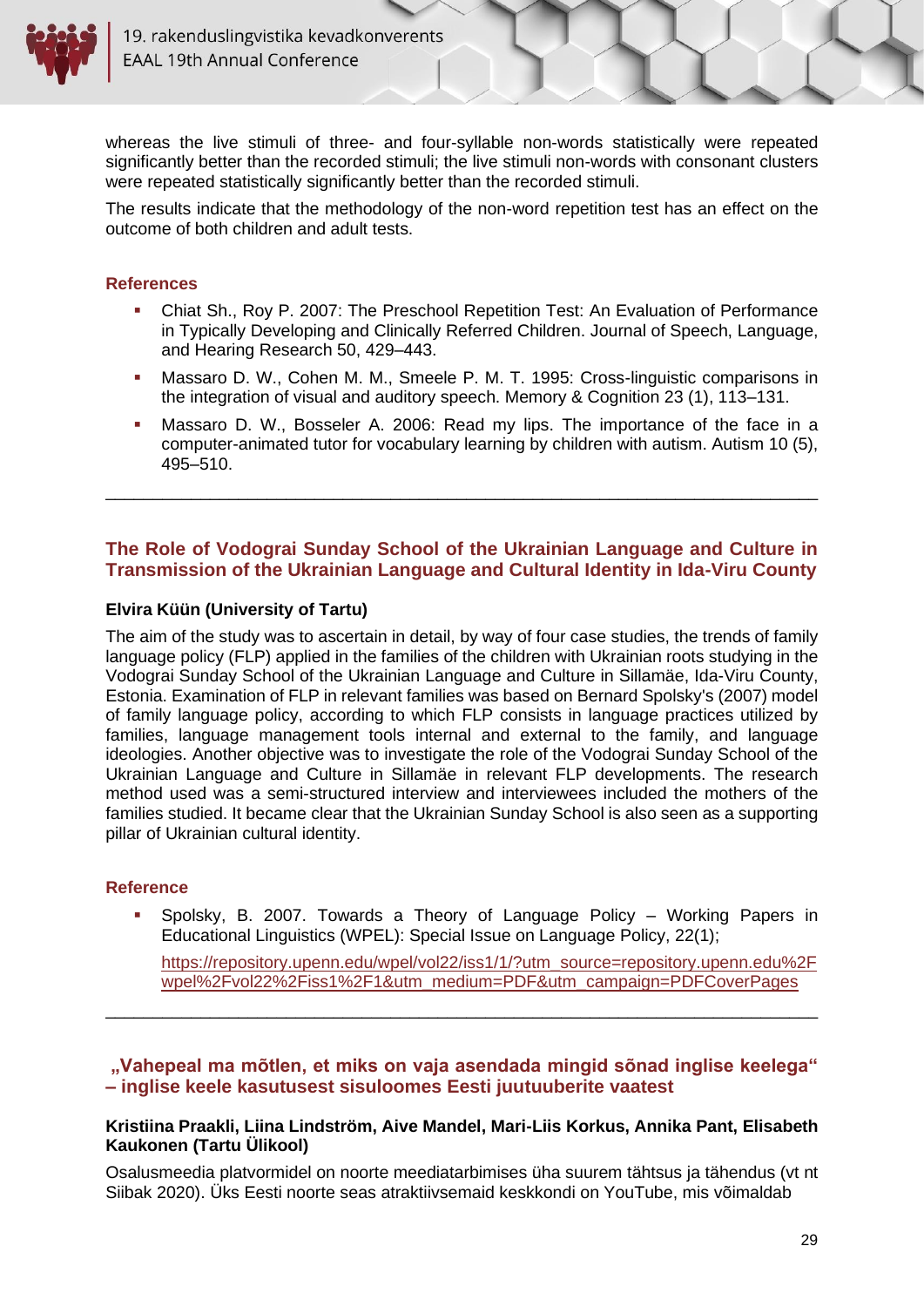

19. rakenduslingvistika kevadkonverents **EAAL 19th Annual Conference** 

igaühel olla nii sisu looja kui ka teiste loodust osa saaja. Meediatarbimisega seotud rutiinide ja tavade kõrval kujundavad osalusmeedia keskkonnad otseselt ka noorte keelekasutust.

Keskseim roll selles lasub noorte seas enim jälgitud sisuloojatel kui mõjuisikutel; nende keelelistest valikutest aga inglise keelel. Seejuures pole juutuuberite keelevalikutel tähtis kaal mitte ainult noorte keelepruugi, vaid ka keeltega seotud hoiakute ja väärtuste mõjutamisel ja kujundamisel (eesti õpilaste keelehoiakutest vt Tammemägi, Ehala 2012).

Ettekandes võtame vaatluse alla Eesti sisuloojate arvamused ja seisukohad inglise keele kasutamise kohta − vaatleme, millistes seostes ja milliste rõhuasetustega inglise keelest kõneldakse. Keskendume kolmele põhiküsimusele: kuivõrd teadlikud on sisuloojad oma keelelistest praktikatest; millisena nähakse inglise keele rolli ja positsiooni eestikeelses sisuloomes; milline tähendus on sisuloojate igapäevapraktikates eesti keelel? Ettekandes kasutatavad tekstilised andmed pärinevad kaheksa sisuloojaga tehtud poolstruktureeritud individuaal- ja paarisintervjuudest (maht *ca* 6 tundi; salvestatud kevadtalvel 2022). Andmete lähivaatluseks kasutame kvalitatiivset sisuanalüüsi.

Analüüsile tuginevalt võib öelda, et sisuloojate inglise keele kasutuses nähtub teatav pragmatism: inglise keele kasutuse tingib suuresti inglise keele positsioon sisuloojate üleilmse n-ö töökeelena, olles selles tegevuses loomulik suhtluskeel. See aga ei pisenda kuidagi eesti keele integratiivset tähtsust sisuloojate enesemääratluses ja keelelistes praktikates.

#### **Kirjandus**

- Siibak, Andra 2020. Digipõlvkonnast sotsiaalmeedia põlvkonnaks: põlvkondlikku enesemääratlust kujundavad trendid Eesti noorte internetikasutuses. – Methis Studia humaniora Estonica 26, 17–34. 10.7592/methis.v21i26.16908.
- Tammemägi, Anni; Ehala, Martin 2012. Eesti õpilaste keelehoiakud 2011. aastal. − Keel ja Kirjandus 4, 241−260.

#### <span id="page-29-0"></span>**The grammar(s) of code-mixing: A corpus-based approach to multilingual first language acquisition**

\_\_\_\_\_\_\_\_\_\_\_\_\_\_\_\_\_\_\_\_\_\_\_\_\_\_\_\_\_\_\_\_\_\_\_\_\_\_\_\_\_\_\_\_\_\_\_\_\_\_\_\_\_\_\_\_\_\_\_\_\_\_\_\_\_\_\_\_\_\_\_\_\_\_\_

#### <span id="page-29-1"></span>**Antje Endesfelder Quick (University of Leipzig), Stefan Hartmann (University of Düsseldorf), Nikolas Koch (Ludwig Maximilian University of Munich)**

Code-switching or code-mixing, i.e. the use of several languages in one speech event, is a characteristic feature of multilingual language use, with far-reaching pragmatic and sociolinguistic implications (see e.g. Gardner-Chloros 2009). Code-mixing also occurs prominently in multilingual first language acquisition, where it has traditionally been treated from a more formal perspective (see e.g. Cantone 2009). From a usage-based perspective,according to which fixed chunks like What's this? and frame-and-slot patterns like [What's X?] can be considered the basic building blocks of language (Arnon & Christiansen, 2017; Tomasello 2003), we argue that early code-mixing can be accounted for in terms of entrenched and productive patterns at various levels of abstraction. To test this hypothesis, we use the traceback method that has been applied successfully to monolingual acquisition in previous research (see Koch 2019, Hartmann *et al.* 2021).

Drawing on three corpora of German-English bilingual children aged 2 to 4 years, we show that code-mixed utterances like I see kelle 'I see a laddle' can be traced back to recurrent patterns both in the child's own previous language use and in the child's input (Quick *et al.* 2018, 2021). This suggests that both in monolingual and in multilingual language acquisition, children draw heavily on multiword chunks that are strongly dependent on the patterns a child encounters in his or her input.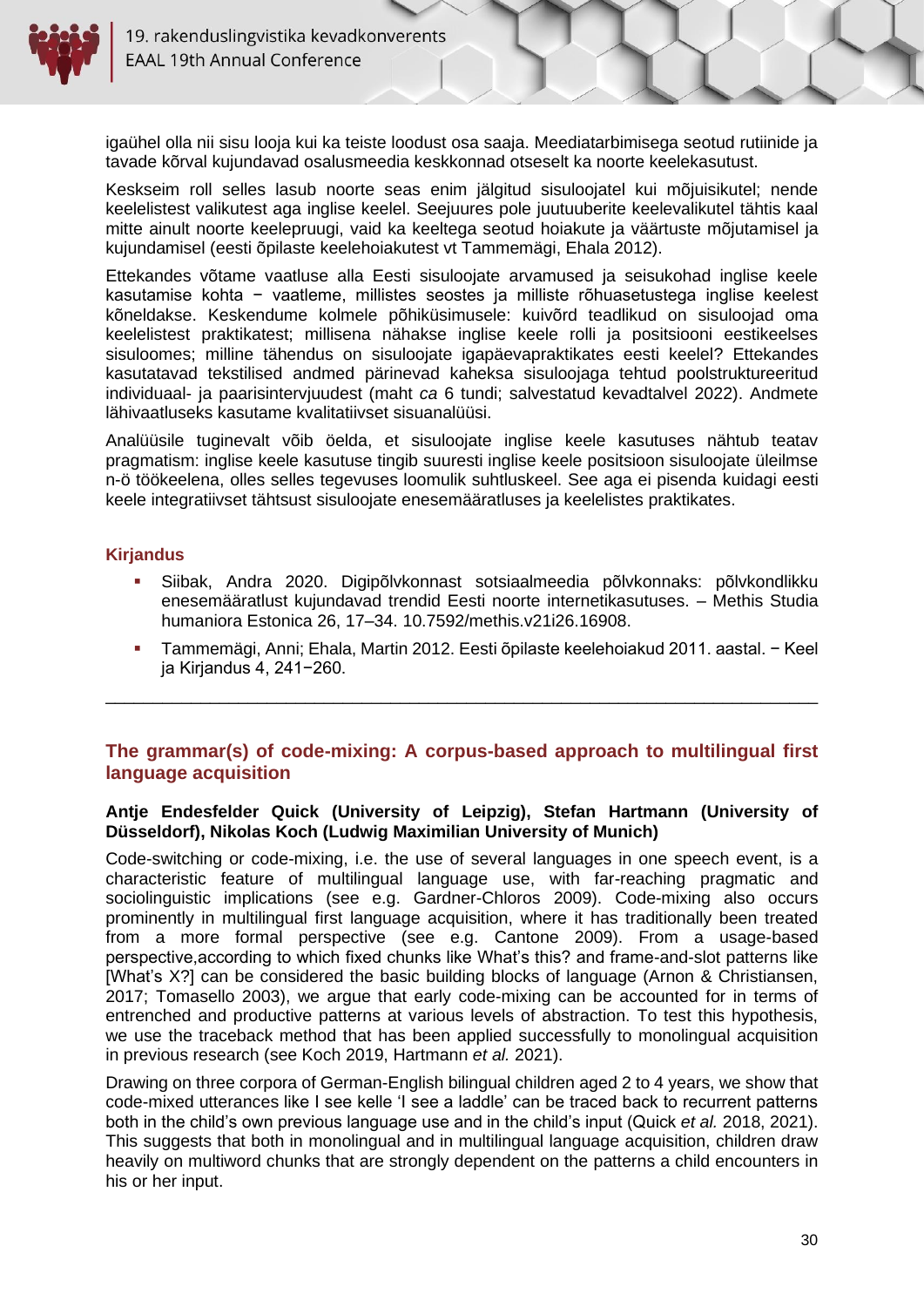#### **References**

- Ambridge, Ben & Elena Lieven. 2011. Child Language Acquisition: Contrasting Theoretical Approaches. Cambridge: Cambridge University Press.
- Arnon, Inbal & Morten H. Christiansen. 2017. More Than Words: The Role of Multiword Sequences in Language Learning and Use. Topics in Cognitive Science 9(3). 542–551.
- Cantone, Katja Francesca. 2007. Code-switching in bilingual children. (Studies in Theoretical Psycholinguistics 37). Dordrecht: Springer.
- Gardner-Chloros, Penelope. 2009. Code-switching. Cambridge: Cambridge University Press.
- Hartmann, Stefan, Nikolas Koch & Antje Endesfelder Quick. 2021. The traceback method in child language acquisition research: identifying patterns in early speech. Language and Cognition 13(2). 227–253.
- Koch, Nikolas. 2019. Schemata im Erstspracherwerb: eine Traceback-Studie für das Deutsche. (Linguistik, Impulse & Tendenzen 80). Berlin, Boston: De Gruyter. Tomasello, Michael. 2003. Constructing a Language: A Usage-Based Theory of Language Acquisition. Cambridge and London: Harvard University Press. Quick, Antje Endesfelder, Ad Backus & Elena Lieven. 2018. Partially schematic constructions as engines of development: Evidence from German-English bilingual acquisition. In Eline Zenner, Ad Backus & Esme Winter-Froemel (eds.), Cognitive Contact Linguistics, 279– 304. Berlin, Boston: De Gruyter.
- Quick, Antje Endesfelder, Ad Backus & Elena Lieven. 2021. Entrenchment effects in code- mixing: individual differences in German-English bilingual children. Cognitive Linguistics 0(0). doi:10.1515/cog-2020-0036.

#### <span id="page-30-0"></span>**Linguistic Landscape of a Modern Post-Soviet Capital - Case of Chisinau, Republic of Moldova**

\_\_\_\_\_\_\_\_\_\_\_\_\_\_\_\_\_\_\_\_\_\_\_\_\_\_\_\_\_\_\_\_\_\_\_\_\_\_\_\_\_\_\_\_\_\_\_\_\_\_\_\_\_\_\_\_\_\_\_\_\_\_\_\_\_\_\_\_\_\_\_\_\_\_\_

#### <span id="page-30-1"></span>**Ana Vasiliev (Eötvös Loránd Tudományegyetem, Hungary)**

The study of language in multiethnic regions catches the attention of scientists from many different perspectives and methods of studying. Since the beginning of the XXI century, a new method has been applied for research: linguistic landscape. The study of linguistic landscapes may consider the hierarchy of languages motivated by political, administrative, and economic reasons, as reflected in the graphic design and order of inscriptions.

Since 2020, in the Republic of Moldova has been adopted a new law that regulates the placement and use of advertisements, billboards and notices. According to the law, advertising shall be disseminated in Moldovan/Romanian or, at the request of the advertiser, in other languages in accordance with the Constitution of the Republic of Moldova, the Law on functioning of languages on the territory of the Republic of Moldova, as well as international

treaties to which the Republic of Moldova is a party. Despite the law, majority of advertisements in the Moldovan capital are still printed in two languages – Moldovan/Romanian or Russian. In this research, we will present the linguistic landscape of Chisinau by analyzing governmental advertisements, commercial billboards, and private notices. The choice fell on the capital of Moldova since it is a multiethnic city, home for Moldovans/Romanians, Russians, Ukrainians, Bulgarians, Gagauz, and other nationalities.

The relevance of the topic is explained by the fact that the Republic of Moldova aspires to join the European Union; in 2018 Chisinau became one of the country's pilot municipalities for the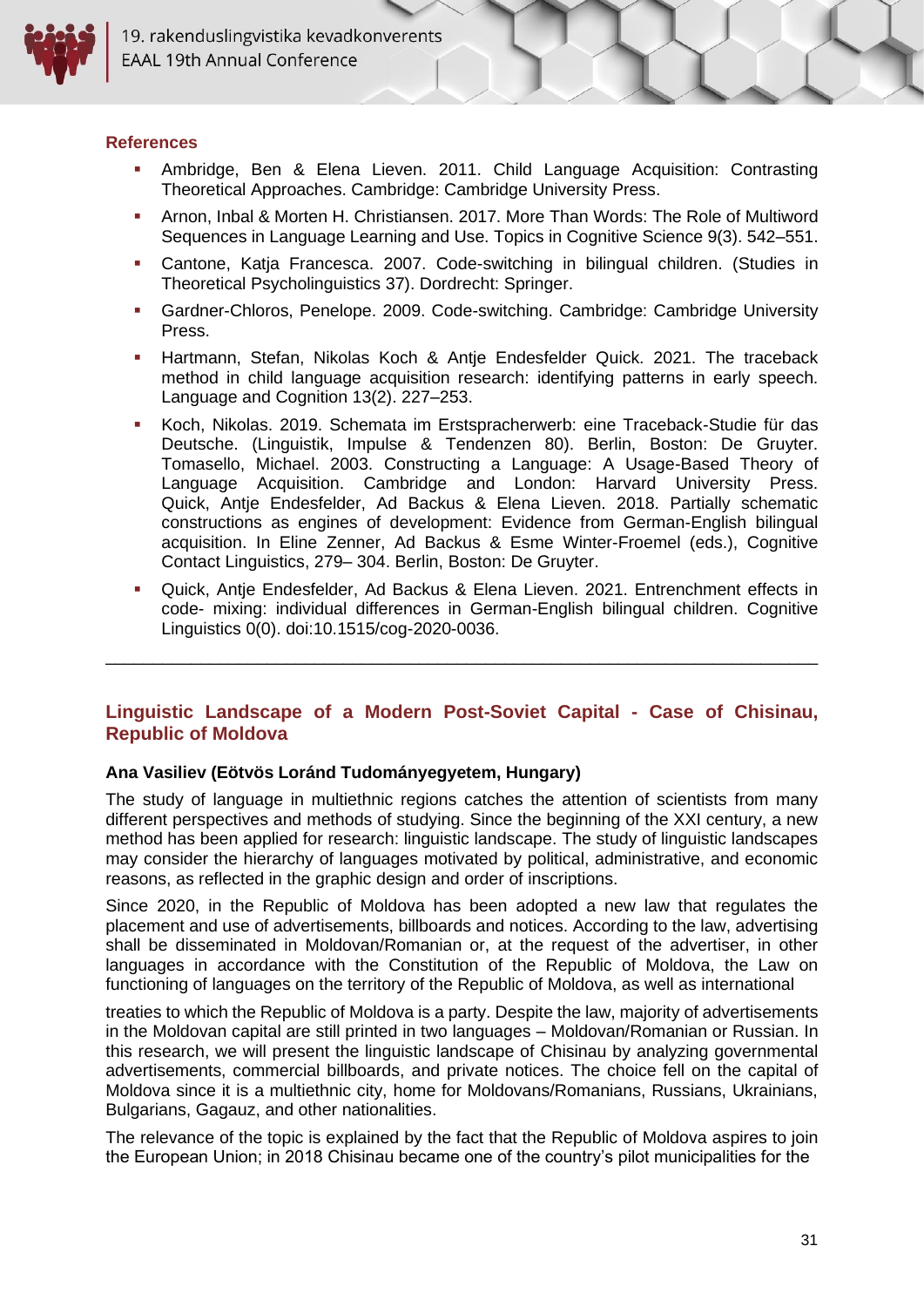

application of the European Charter for Regional or Minority Languages, which the country has adopted, but has not yet ratified. The new signs must indicate public and cultural institutions, monuments and memorials, parks and major streets, university buildings, the railway station, and the airport with trilingual inscriptions in Romanian, a local minority language (Russian, Ukrainian, Bulgarian, German, or Yiddish) and English. In order to provide an analysis, we will use both quantitative and qualitative methods. The investigation of the linguistic landscape will help identify the dominant language in the Moldovan capital, understand relations between linguistic communities and the linguistic situation in Chisinau.

#### <span id="page-31-1"></span><span id="page-31-0"></span>**Kvantitatiivne sissevaade inglise keele kasutusse Eesti teismeliste ja täiskasvanute suulistes vestlustes**

#### **Virve-Anneli Vihman, Kristiina Praakli, Maarja-Liisa Pilvik, Mari-Liis Korkus (Tartu Ülikool)**

Viimaste aastakümnete jooksul on inglise keele kui dominantse maailmakeele roll ja prestiiž ka Eestis oluliselt kasvanud. Eriti esilduvateks peetakse inglise keele mõjusid noorte keeles, kusjuures avalikkuses on seda kujutatud eeskätt negatiivse tendentsina ning ohuna eesti keele kestlikkusele. Teisalt peegeldub just noorte keelelises käitumises suur osa keele varieerumisest ja keelemuutustest, samuti kohalikud ja üleilmsed ühiskondlikud protsessid (nt meediastumine, digikultuuri tähtsus, ajaveetmisviiside muutumine, suhtlusvõrgustike laienemine). Ometi puuduvad süstemaatilised empiirilised uuringud selle kohta, kas ja kuivõrd Eesti noorte inglise keele kasutus täiskasvanud kõnelejate omast tegelikkuses erineb.

Ettekandes lähtume keelekorpuste sagedusandmetest ning kõrvutame noorte inglise keele kasutust täiskasvanud kõnelejate omaga, et uurida, kas erinevused keelekasutuses ilmnevad ka kvantitatiivses analüüsis. Selleks kasutame suuliste vestluste andmeid projekti "Teismeliste keel Eestis" (TeKE) raames loodavast noortekeele korpusest ning eesti keele spontaanse kõne foneetilisest korpusest. Keskendume põhiliselt sõnavaralistele ilmingutele ning võrdleme nii üksikkõnelejate kui ka soo ja vanuse põhjal moodustuvate kõnelejagruppide ingliskeelsete sõnade ja lausungite osakaalu, ingliskeelsete sõnade, sõnapaaride ja -kolmikute sagedust ja levikut, ingliskeelsete sõnade paare eestikeelsete sõnadega ning eesti- ja ingliskeelsete sõnade tüübi-sõne suhet (type-token ratio). Nimetatud näitajad võimaldavad ühelt poolt kvantitatiivselt iseloomustada eri aspekte koodivahetuse intensiivsusest ning teiselt poolt tuvastada ka koodivahetuse funktsioone (näiteks temaatilisi erinevusi ning sagedasi lausungisiseseid ja lausungitevahelisi üleminekuid ühelt keelelt teisele).

Meie esialgsed tulemused näitavad, et inglise keele osakaal noorte keelekasutuses on küll suurem kui täiskasvanutel, ent jääb keskmiselt 3–4 protsendi vahele ning varieerub oluliselt üksikkõnelejati. Noorte ingliskeelses repertuaaris domineerivad üksikud sagedased fraasid (nt oh my god) ning eelistatud ajaveetmisviisidega (arvutimängud ning sotsiaalmeedia) seotud sõnavara (nt bot, kick, bomb; snap, selfie, subscriber).

#### <span id="page-31-2"></span>**Negotiation of identity and Lithuanian language in the 2nd and 3rd generations of migrants from Lithuania to Kazakhstan**

\_\_\_\_\_\_\_\_\_\_\_\_\_\_\_\_\_\_\_\_\_\_\_\_\_\_\_\_\_\_\_\_\_\_\_\_\_\_\_\_\_\_\_\_\_\_\_\_\_\_\_\_\_\_\_\_\_\_\_\_\_\_\_\_\_\_\_\_\_\_\_\_\_\_\_

#### <span id="page-31-3"></span>**Loreta Vilkiene (Vilnius University, Lithuania)**

This paper focuses on the aspect of formulaicity in Estonian-English-Japanese multilingual communication, within the framework of usage-based approach to contact-induced language change (Backus 2015). Applying a usage-based approach enables the analysis of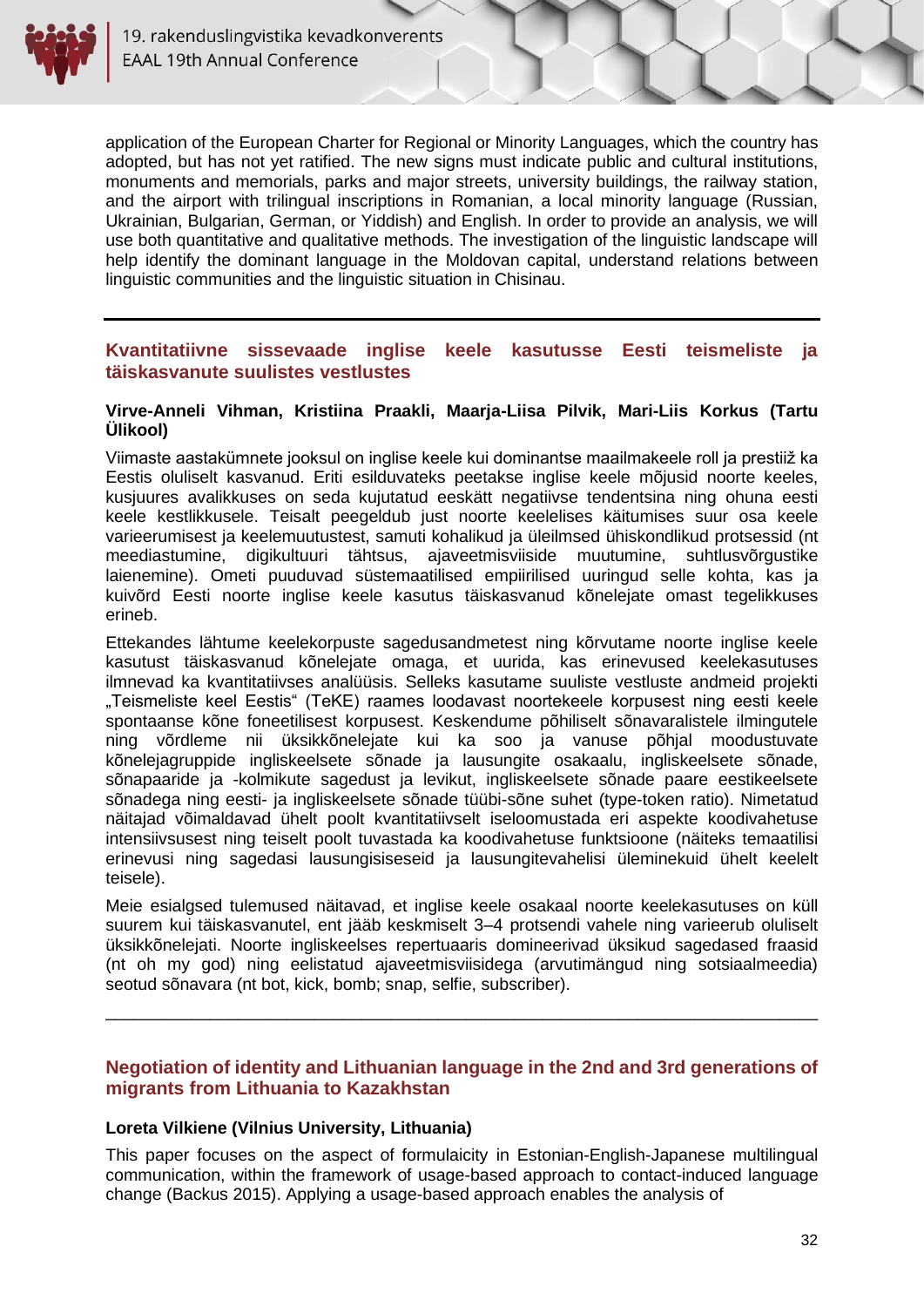

morphosyntax and lexicon under the same terminological framework (Verschik 2019). Codecopying and code-alternation cases are analyzed, utilizing Johanson's code-copying framework (2002), as it is compatible with usage-based approach.

The combination of these languages is rare, with few users (Estonians who speak Japanese). The data consists of synchronous Facebook messages, with about 10,000 tokens in the corpus. Qualitative analysis is applied for observing changes, their entrenchment and conventionalization. I concentrate on Japanese-Estonian and Japanese-English copying in cases where elements of all three languages are present.

The paper examines whether specific code-copying instances could be considered formulaic: sequences of words or other elements that are or appear to be prefabricated, not subjected to generation or analysis at the time of use (Namba 2010). Reasons for code-copying are varied, for example semantic specificity, idiomaticity, relevance for organisation of discourse, or a pragmatic gap. As copied units are strongly marked out as different, they might appear to be formulaic, and a number of formulaic sequences have a fillable gap that in itself is not formulaic (Namba 2010). A bottom-up approach allows to examine whether these copies are produced holistically, or whether an analytic construction process has occured.

#### **References**

- **EXECT** Backus, A. (2015). A usage-based approach to code-switching: a need to reconcile structure and function. In G. Stell, & K. Yakpo (Eds.) Code-switching between structural and sociolinguistic perspectives, 19–37. Berlin: de Gruyter.
- Johanson, L. (2002). Contact-induced linguistic change in a code-copying framework. In M. C. Jones, E. Esch (Eds.) Language change: The interplay of internal, external and extra-linguistic factors, 285–313. Berlin: de Gruyter.
- Namba, K. (2010). Formulaicity in Code-switching: Criteria for Identifying Formulaic Sequences. Perspectives on Formulaic Language: Acquisition and Communication, in D. Wood (ed.), London: Continuum.
- Verschik, A. (2019). English-Estonian code-copying in blogs: combining contact linguistic and cognitive approach. In Zenner, E.; Backus, A.; Winter-Froemel, E. (Eds.) Cognitive Contact Linguistics, 51–80. de Gruyter.